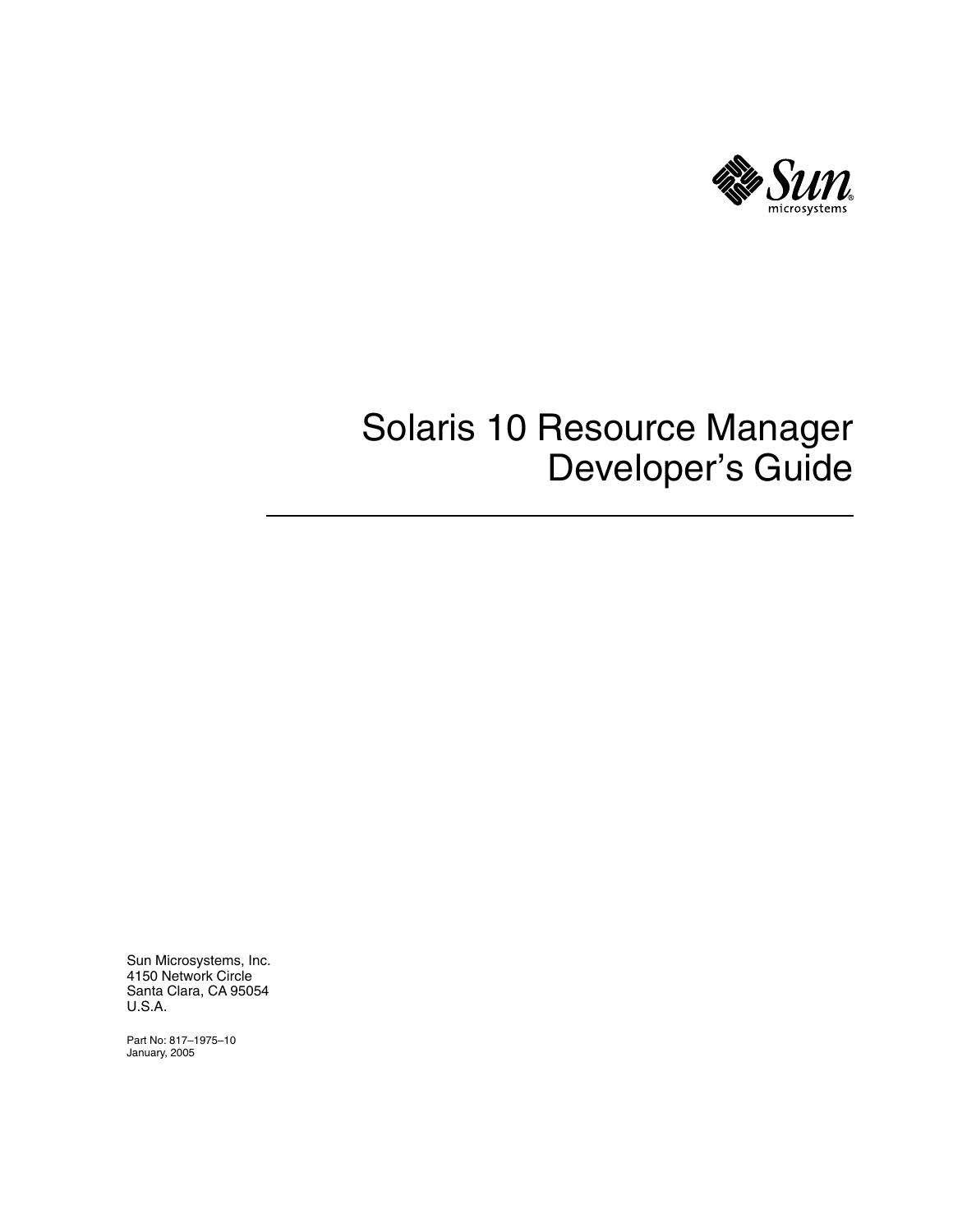Copyright 2005 Sun Microsystems, Inc. 4150 Network Circle, Santa Clara, CA 95054 U.S.A. All rights reserved.

This product or document is protected by copyright and distributed under licenses restricting its use, copying, distribution, and decompilation. No part of this product or document may be reproduced in any form by any means without prior written authorization of Sun and its licensors, if any.<br>Third-party software, including font technology, is copyrighted and licensed

Parts of the product may be derived from Berkeley BSD systems, licensed from the University of California. UNIX is a registered trademark in the U.S. and other countries, exclusively licensed through X/Open Company, Ltd.

Sun, Sun Microsystems, the Sun logo, docs.sun.com, AnswerBook, AnswerBook2, and Solaris are trademarks or registered trademarks of Sun<br>Microsystems, Inc. in the U.S. and other countries. All SPARC trademarks are used under Microsystems, Inc.

The OPEN LOOK and Sun™ Graphical User Interface was developed by Sun Microsystems, Inc. for its users and licensees. Sun acknowledges the pioneering efforts of Xerox in researching and developing the concept of visual or graphical user interfaces for the computer industry. Sun holds a<br>non-exclusive license from Xerox to the Xerox Graphical User Interface, wh and otherwise comply with Sun's written license agreements.

U.S. Government Rights – Commercial software. Government users are subject to the Sun Microsystems, Inc. standard license agreement and applicable provisions of the FAR and its supplements.

DOCUMENTATION IS PROVIDED "AS IS" AND ALL EXPRESS OR IMPLIED CONDITIONS, REPRESENTATIONS AND WARRANTIES,<br>INCLUDING ANY IMPLIED WARRANTY OF MERCHANTABILITY, FITNESS FOR A PARTICULAR PURPOSE OR NON-INFRINGEMENT, ARE<br>DISCLAIM

Copyright 2005 Sun Microsystems, Inc. 4150 Network Circle, Santa Clara, CA 95054 U.S.A. Tous droits réservés.

Ce produit ou document est protégé par un copyright et distribué avec des licences qui en restreignent l'utilisation, la copie, la distribution, et la décompilation. Aucune partie de ce produit ou document ne peut être reproduite sous aucune forme, par quelque moyen que ce soit, sans<br>l'autorisation préalable et écrite de Sun et de ses bailleurs de licence, s'il y en a. L

Des parties de ce produit pourront être dérivées du système Berkeley BSD licenciés par l'Université de Californie. UNIX est une marque déposée aux Etats-Unis et dans d'autres pays et licenciée exclusivement par X/Open Company, Ltd.

Sun, Sun Microsystems, le logo Sun, docs.sun.com, AnswerBook, AnswerBook2, et Solaris sont des marques de fabrique ou des marques déposées, de<br>Sun Microsystems, Inc. aux Etats-Unis et dans d'autres pays. Toutes les marques architecture développée par Sun Microsystems, Inc.

L'interface d'utilisation graphique OPEN LOOK et Sun™a été développée par Sun Microsystems, Inc. pour ses utilisateurs et licenciés. Sun reconnaît<br>les efforts de pionniers de Xerox pour la recherche et le développement du de l'informatique. Sun détient une licence non exclusive de Xerox sur l'interface d'utilisation graphique Xerox, cette licence couvrant également les<br>licenciés de Sun qui mettent en place l'interface d'utilisation graphiqu

CETTE PUBLICATION EST FOURNIE "EN L'ETAT" ET AUCUNE GARANTIE, EXPRESSE OU IMPLICITE, N'EST ACCORDEE, Y COMPRIS DES GARANTIES CONCERNANT LA VALEUR MARCHANDE, L'APTITUDE DE LA PUBLICATION A REPONDRE A UNE UTILISATION<br>PARTICULIERE, OU LE FAIT QU'ELLE NE SOIT PAS CONTREFAISANTE DE PRODUIT DE TIERS. CE DENI DE GARANTIE NE<br>S'APPLIQUERAIT PAS





040929@9495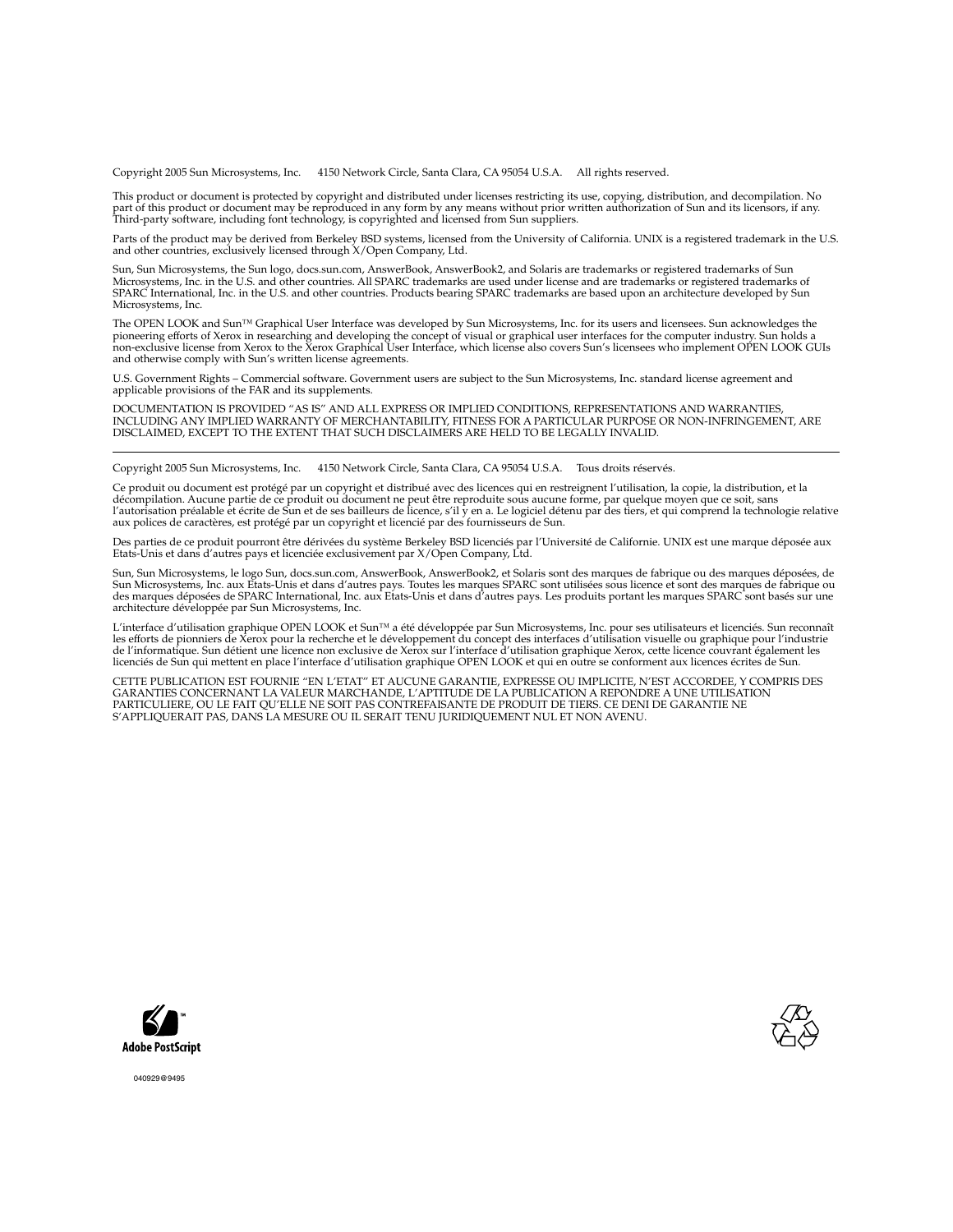# **Contents**

#### **[Preface 7](#page-6-0)**

| 1 | <b>Resource Management</b><br>11                                         |
|---|--------------------------------------------------------------------------|
|   | Resource Management<br>11                                                |
|   | <b>Management Applications</b><br>11                                     |
|   | Managed Applications<br>12                                               |
|   | Components of the Resource Manager<br>12                                 |
| 2 | <b>Projects and Tasks</b><br>13                                          |
|   | Overview of Projects and Tasks<br>13                                     |
|   | project Structure<br>14                                                  |
|   | /etc/project File<br>14                                                  |
|   | <b>Process Controls</b><br>15                                            |
|   | Project Controls<br>15                                                   |
|   | Project and Task Application Programming Interface<br>15                 |
|   | Project Creation and Project Database Querying Functions<br>16           |
|   | Code Examples to Access the Project Database<br>16                       |
|   | Print the First Three Fields of Each Entry of the Project Database<br>16 |
|   | Get a Project Database Entry That Matches the Caller's project-id<br>17  |
|   | Programming Issues for Project Database Applications<br>17               |
|   |                                                                          |
| 3 | <b>Extended Accounting, C Interface</b><br>19                            |
|   | Overview of Extended Accounting<br>19                                    |
|   | Extended Accounting Application Programming Interface<br>19              |

exacct [System Calls 20](#page-19-0)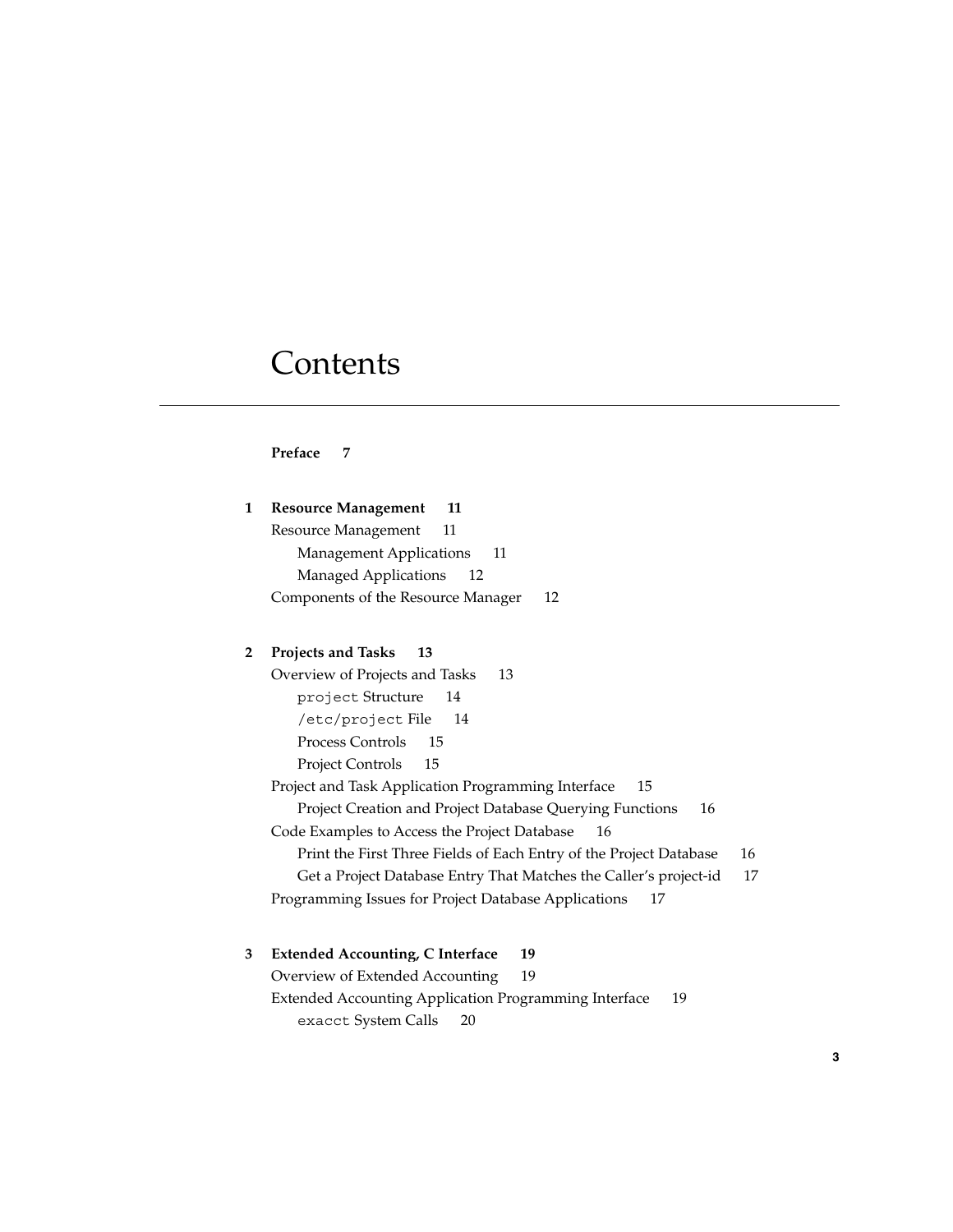[Operations on the](#page-19-0) exacct File 20 [Operations on](#page-19-0) exacct Objects 20 [Miscellaneous Operations 21](#page-20-0) [Code Examples for Accessing](#page-20-0) exacct Files 21 Display the exacct [Data for a Designated pid 21](#page-20-0) [Identify Individual Tasks During a Kernel Build 22](#page-21-0) [Read and Display the Contents of a System](#page-22-0) exacct File 23 **[4 Extended Accounting Perl Interface 25](#page-24-0)** [Extended Accounting Overview 25](#page-24-0) [Perl Interface to](#page-25-0) libexacct(3LIB) 26 [Object Model 26](#page-25-0) [Design Criteria 26](#page-25-0) [Perl Double-typed Scalars 27](#page-26-0) [Perl Modules 28](#page-27-0) [Sun::Solaris::Project](#page-28-0) Module 29 [Sun::Solaris::Task](#page-30-0) Module 31 [Sun::Solaris::Exacct](#page-31-0) Module 32 [Sun::Solaris::Exacct::Catalog](#page-32-0) Module 33 [Sun::Solaris::Exacct::File](#page-34-0) Module 35 [Sun::Solaris::Exacct::Object](#page-36-0) Module 37 [Sun::Solaris::Exacct::Object::Item](#page-37-0) Module 38 [Sun::Solaris::Exacct::Object::Group](#page-38-0) Module 39 [Sun::Solaris::Exacct::Object::\\_Array](#page-39-0) Module 40 [Perl Code Examples 41](#page-40-0) [Pseudocode Prototype 41](#page-40-0) Recursively dump an exacct [Object 41](#page-40-0) [Create a New Group Record and Write to File 43](#page-42-0) dump an exacct [File 43](#page-42-0) Output From dump [Method 44](#page-43-0) **[5 Resource Controls 47](#page-46-0)**

[Overview of Resource Controls 47](#page-46-0) [Resource Controls Flags and Actions 48](#page-47-0) rlimit[, Resource Limit 48](#page-47-0) rctl[, Resource Control 48](#page-47-0) rctl [Privilege Values 49](#page-48-0)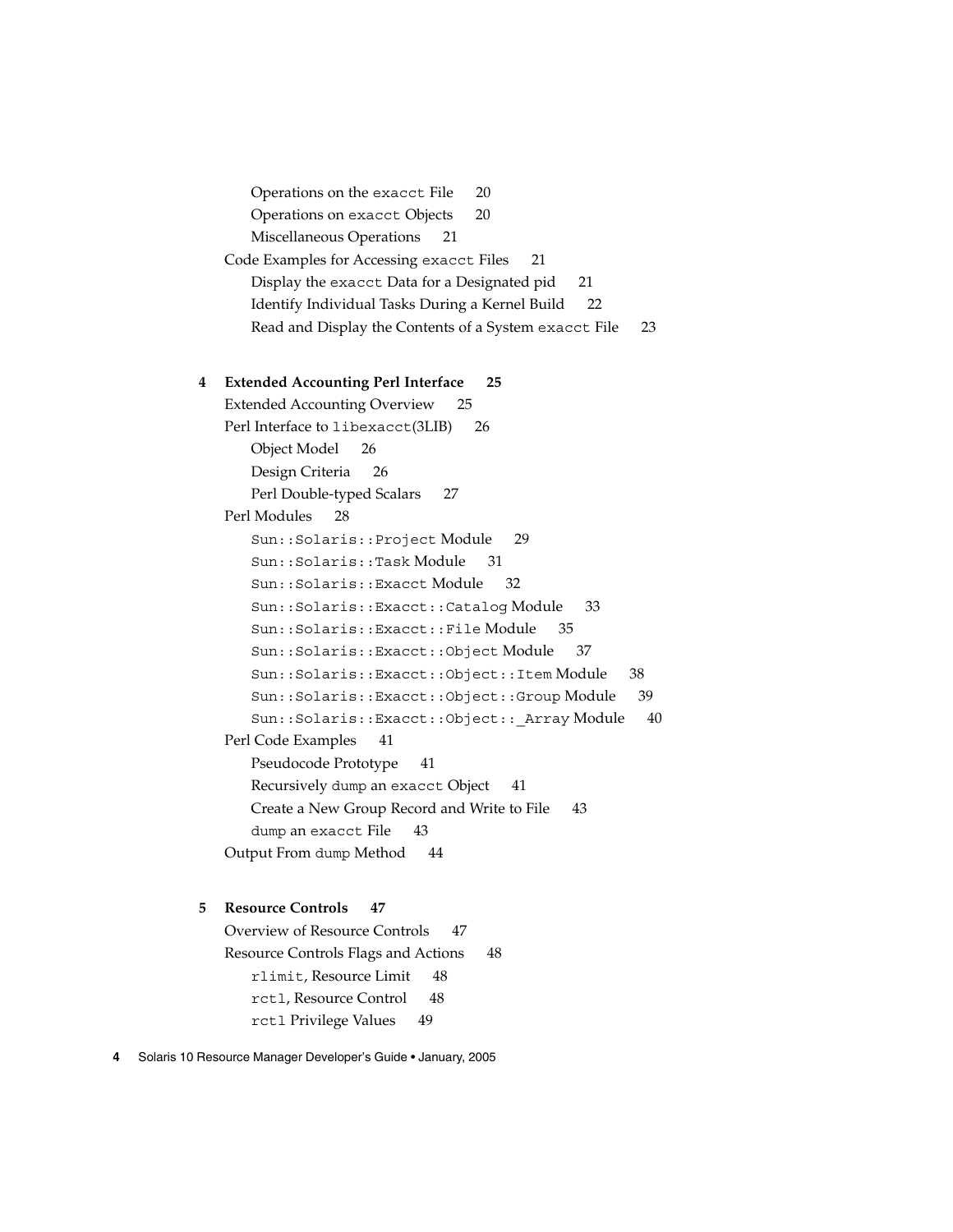[Local Actions and Local Flags 49](#page-48-0) [Global Actions and Global Flags 50](#page-49-0) [Resource Control Sets Associated With a Project, Processes and Tasks 51](#page-50-0) [Signals Used With Resource Controls 54](#page-53-0) [Resource Controls Application Programming Interface 56](#page-55-0) [Operate on Action-value Pairs of a Resource Control 56](#page-55-0) [Operate on Local Modifiable Values 56](#page-55-0) [Retrieve Local Read-only Values 56](#page-55-0) [Retrieve Global Read-only Actions 57](#page-56-0) [Code Examples of Resource Controls 57](#page-56-0) [Master Observing Process for Resource Controls 57](#page-56-0) [List all the Value-action Pairs for a Specific Resource Control 59](#page-58-0) Set project.cpu-shares [and Add a New Value 60](#page-59-0) [Set LWP Limit on Resource Control Blocks 61](#page-60-0) [Programming Issues Associated With Resource Controls 61](#page-60-0)

#### **[6 Resource Pools 63](#page-62-0)**

[Overview of Resource Pools 63](#page-62-0) [Scheduling Class 64](#page-63-0) [Resource Pools 64](#page-63-0) [System Properties 65](#page-64-0) [Pool Properties 65](#page-64-0) [Processor Sets Properties 66](#page-65-0) libpool [Pool Configuration Manipulation Library 67](#page-66-0) [Manipulate](#page-67-0) psets 68 [Resource Pools Application Programming Interface 68](#page-67-0) [Create or Destroy Resource Pools 69](#page-68-0) [Associate a Pool with Resources 69](#page-68-0) [Bind Workloads to a Resource Pool 69](#page-68-0) [Iterate or Walk Through a Resource Pool 69](#page-68-0) [Query the Configuration of a Pool 70](#page-69-0) [Query Resource Pool 70](#page-69-0) [Query the Resources of a Pool 70](#page-69-0) [Query the Components of a Pool 70](#page-69-0) [Convert Elements of a Pool 70](#page-69-0) [Operate on Properties of a Pool 71](#page-70-0) [Operate on Resources of a Pool 71](#page-70-0) [Manipulate Configuration-related Information from a Pool 71](#page-70-0)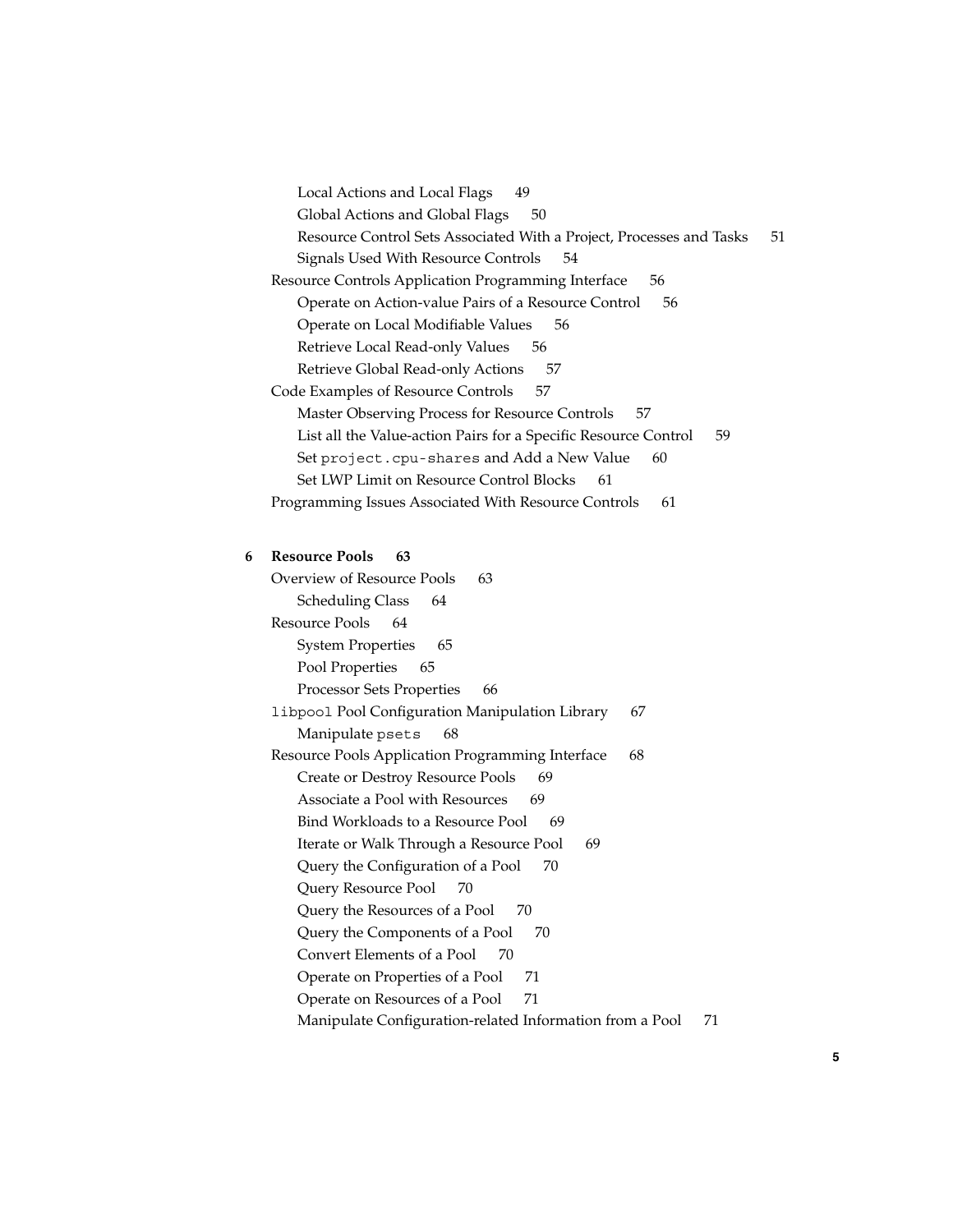[Operate on Values of a Pool Property 72](#page-71-0) [Retrieve Error-related Information from a Pool 72](#page-71-0) [Operate on the Resource Pool Framework 72](#page-71-0) [Code Examples of Resource Pool 73](#page-72-0) [Ascertain the Number of CPUs in the Resource Pool 73](#page-72-0) [List all Resource Pools 74](#page-73-0) [Report Pool Statistics for a Given Pool 74](#page-73-0) Set pool.comment [Property and Add New Property 75](#page-74-0) [Programming Issues Associated With Resource Pools 76](#page-75-0)

#### **[7 Configuration Examples 77](#page-76-0)**

/etc/project [Project File 77](#page-76-0) [Define Two Projects 77](#page-76-0) [Configure Resource Controls 78](#page-77-0) [Configure Resource Pools 78](#page-77-0) Configure FSS [project.cpu-shares](#page-77-0) for a Project 78 [Configure Five Applications with Different Characteristics 79](#page-78-0)

**[Index 83](#page-82-0)**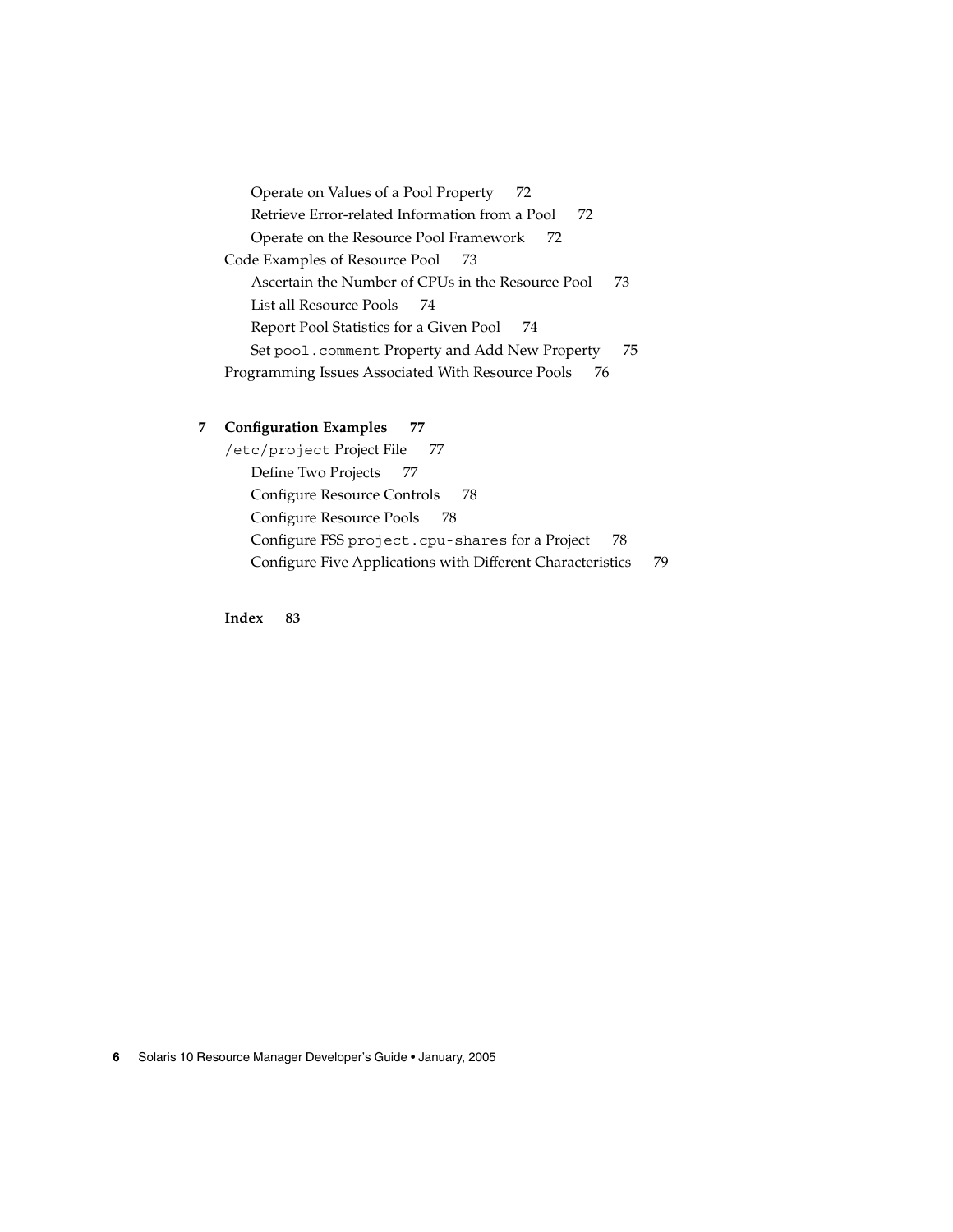# <span id="page-6-0"></span>Preface

The *Solaris 10 Resource Manager Developer's Guide* describes how to write applications that partition and manage system resources such as processor sets and scheduling class. This book references the programming APIs provided to partition, schedule, and set bounds on the consumption of system resources. Use the programming APIs to make the configuration of resources persistent. This book provides programming examples and a discussion of programming issues to consider when writing an application.

**Note –** This Solaris™ release supports systems that use the SPARC® and x86 families of processor architectures: UltraSPARC®, SPARC64, AMD64, Pentium, and Xeon EM64T. The supported systems appear in the *Solaris 10 Hardware Compatibility List* at <http://www.sun.com/bigadmin/hcl>. This document cites any implementation differences between the platform types.

In this document the term "x86" refers to 64-bit and 32-bit systems manufactured using processors compatible with the AMD64 or Intel Xeon/Pentium product families. For supported systems, see the *Solaris 10 Hardware Compatibility List*.

# Who Should Use This Book

Application developers and ISVs who write applications that control or monitor system resources. These applications benefit from using, controlling, or tracking system resources for the Solaris operating environment.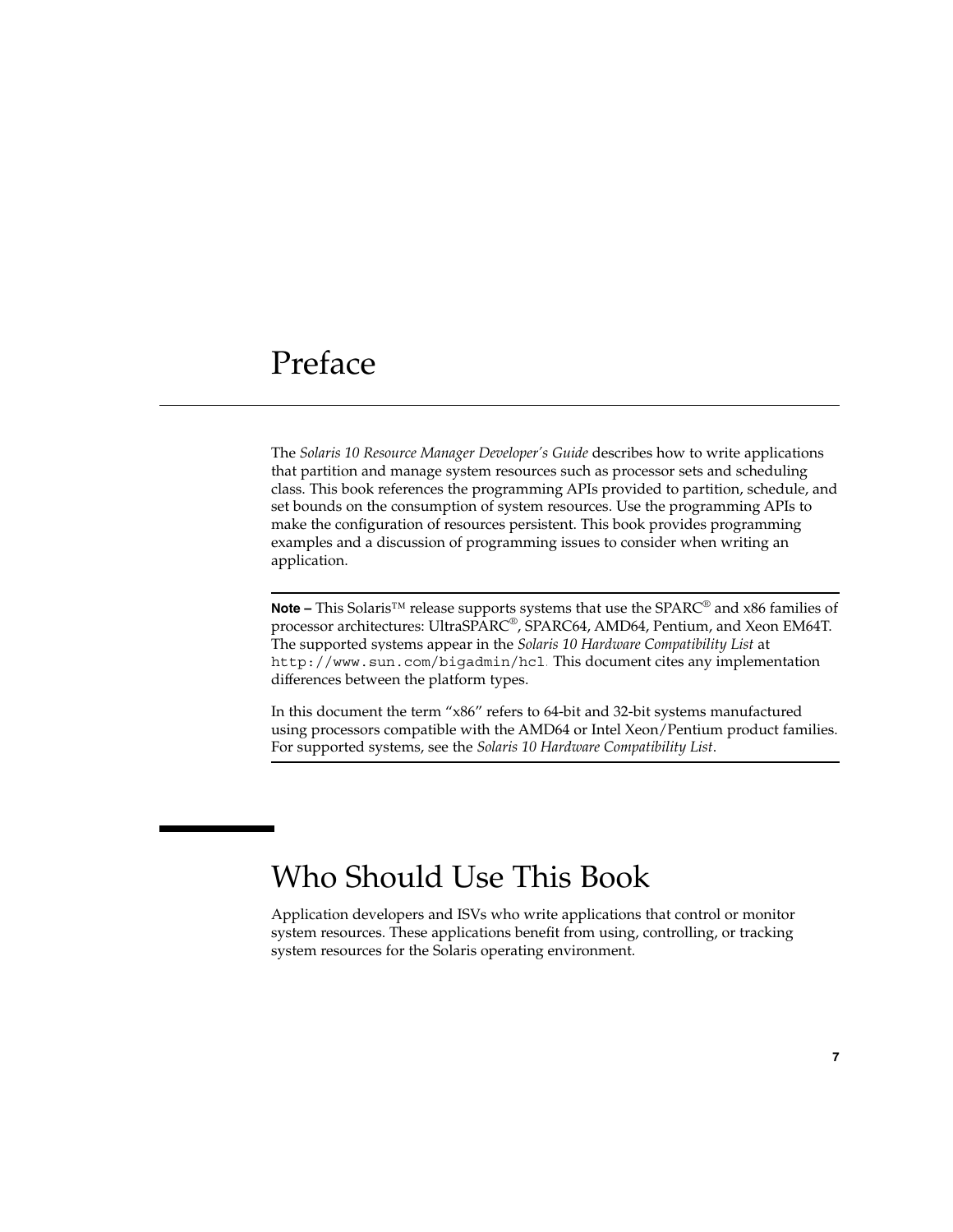## Before You Read This Book

For an overview of zones and a discussion of when to use zones, see Chapter 16, "Introduction to Solaris Zones," in *System Administration Guide: N1 Grid Containers, Resource Management, and Solaris Zones*.

For an overview of resource management and a discussion of when to use resource management, see Part I, "Resource Management," in *System Administration Guide: N1 Grid Containers, Resource Management, and Solaris Zones*.

# How This Book Is Organized

The *Solaris 10 Resource Manager Developer's Guide* has the following organization:

[Chapter 1](#page-10-0) introduces the Solaris 10 Resource Manager.

[Chapter 2](#page-12-0) describes the projects and tasks facility, provides example code, and discusses programming issues.

[Chapter 3](#page-18-0) describes the C interface for the extended accounting facility, provides example code, and discusses programming issues.

[Chapter 4](#page-24-0) describes the perl interface for the extended accounting facility, provides example code, and discusses programming issues.

[Chapter 5](#page-46-0) describes resource controls, provides example code, and discusses programming issues.

[Chapter 6](#page-62-0) describes resource pools. Sample code provides examples of how to implement resource pools.

# Related Books

For introductory information about the resource manager facility and examples of use its administration commands, see Part I, "Resource Management," in *System Administration Guide: N1 Grid Containers, Resource Management, and Solaris Zones*.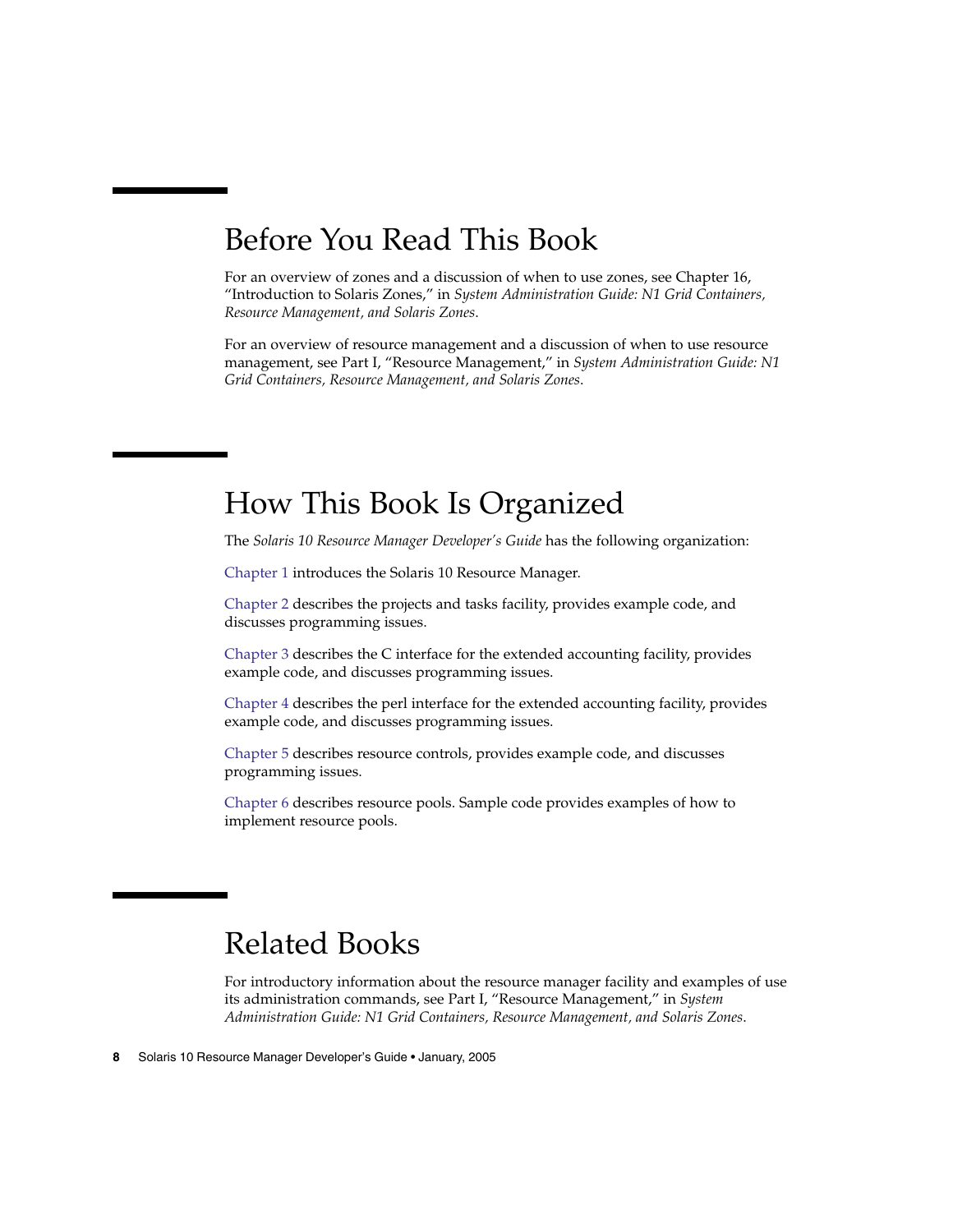# Accessing Sun Documentation Online

The docs.sun.com<sup>SM</sup> Web site enables you to access Sun technical documentation online. You can browse the docs.sun.com archive or search for a specific book title or subject. The URL is <http://docs.sun.com>.

# Ordering Sun Documentation

Sun Microsystems offers select product documentation in print. For a list of documents and how to order them, see "Buy printed documentation" at <http://docs.sun.com>.

# Typographic Conventions

The following table describes the typographic changes that are used in this book.

#### **TABLE P–1** Typographic Conventions

| <b>Typeface or Symbol</b> | <b>Meaning</b>                                                                    | <b>Example</b>                                             |
|---------------------------|-----------------------------------------------------------------------------------|------------------------------------------------------------|
| AaBbCc123                 | The names of commands, files, and<br>directories, and onscreen computer<br>output | Edit your . login file.<br>Use $1s$ - a to list all files. |
|                           |                                                                                   | machine name% you have<br>mail.                            |
| AaBbCc123                 | What you type, contrasted with onscreen                                           | machine name% su                                           |
|                           | computer output                                                                   | Password:                                                  |
| AaBbCc123                 | Command-line placeholder: replace with<br>a real name or value                    | The command to remove a file<br>is rm filename.            |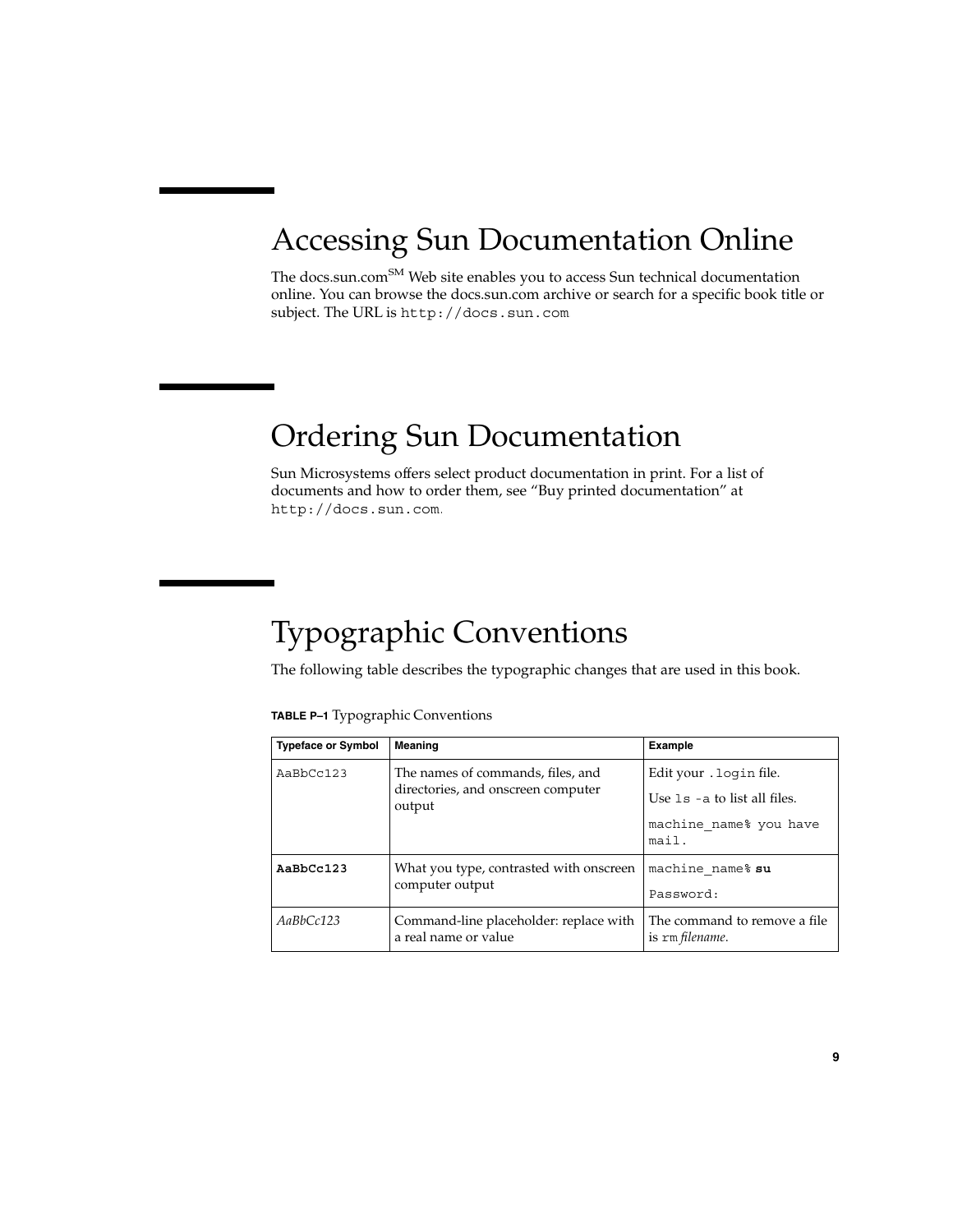| TABLE P-1 Typographic Conventions | (Continued) |
|-----------------------------------|-------------|
|                                   |             |

| <b>Typeface or Symbol</b> | Meaning                                               | <b>Example</b>                                            |
|---------------------------|-------------------------------------------------------|-----------------------------------------------------------|
| AaBbCc123                 | Book titles, new terms, and terms to be<br>emphasized | Read Chapter 6 in the <i>User's</i><br>Guide.             |
|                           |                                                       | Perform a <i>patch analysis</i> .                         |
|                           |                                                       | Do <i>not</i> save the file.                              |
|                           |                                                       | [Note that some emphasized]<br>items appear bold online.] |

# Shell Prompts in Command Examples

The following table shows the default system prompt and superuser prompt for the C shell, Bourne shell, and Korn shell.

**TABLE P–2** Shell Prompts

| <b>Shell</b>                                     | Prompt        |
|--------------------------------------------------|---------------|
| C shell prompt                                   | machine name% |
| C shell superuser prompt                         | machine name# |
| Bourne shell and Korn shell prompt               |               |
| Bourne shell and Korn shell superuser prompt   # |               |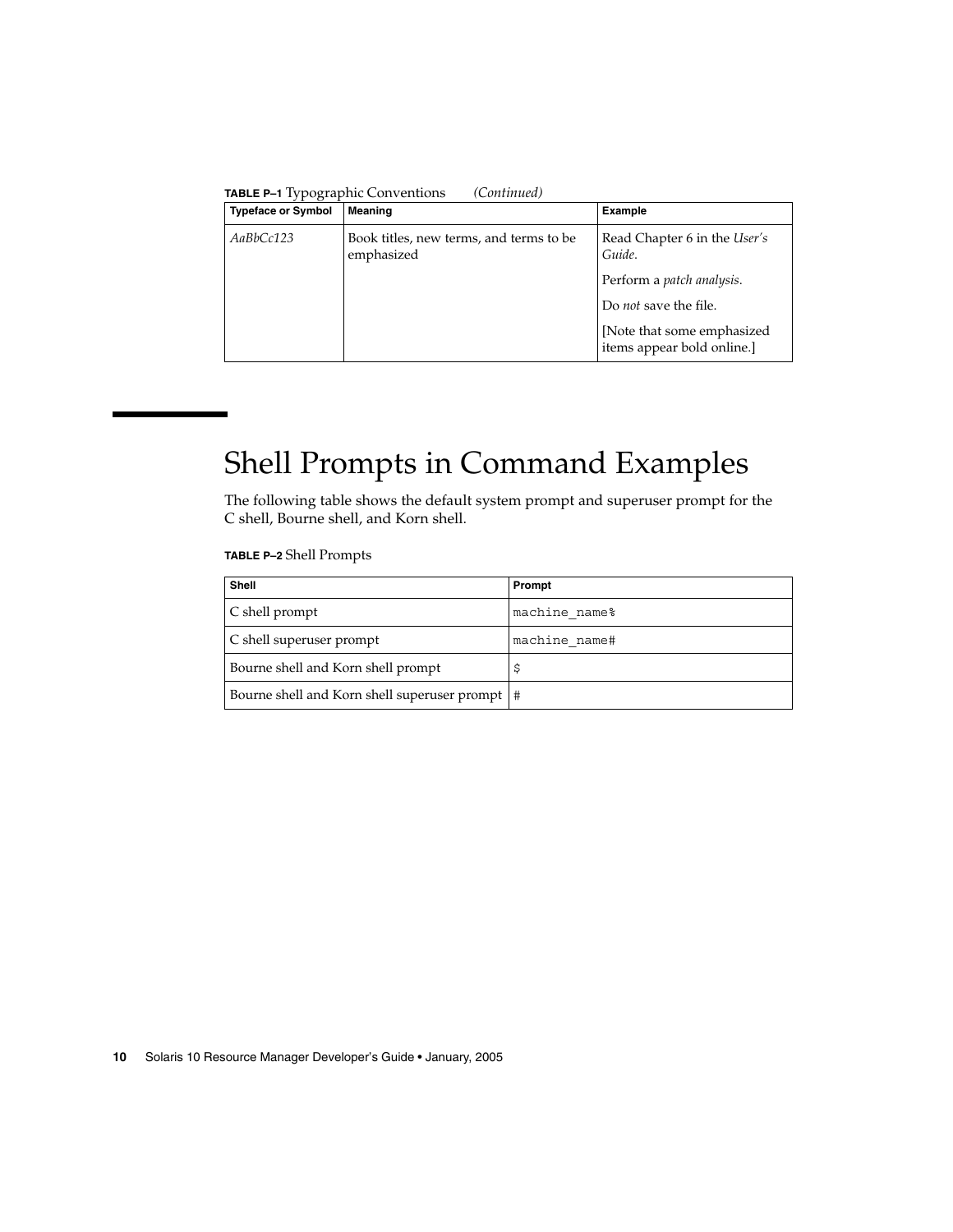#### <span id="page-10-0"></span>CHAPTER **1**

# Resource Management

This chapter discusses the following:

- "Resource Management" on page 11
- ["Components of the Resource Manager"](#page-11-0) on page 12

## Resource Management

The resource management facility enables you to control how applications use available system resources. You can do the following:

- Allocate computing resources, such as processor time.
- Monitor how these allocations are being used. Adjust these allocations, as necessary.
- Generate extended accounting information for analysis, billing, and capacity planning.

For an overview of resource management, a discussion of when to use its facilities, and a description of how to create a resource management task map, see

- "When to Use Resource Management" in *System Administration Guide: N1 Grid Containers, Resource Management, and Solaris Zones*
- "Setting Up Resource Management (Task Map)" in *System Administration Guide: N1 Grid Containers, Resource Management, and Solaris Zones*

### Management Applications

Management applications fall into the following categories: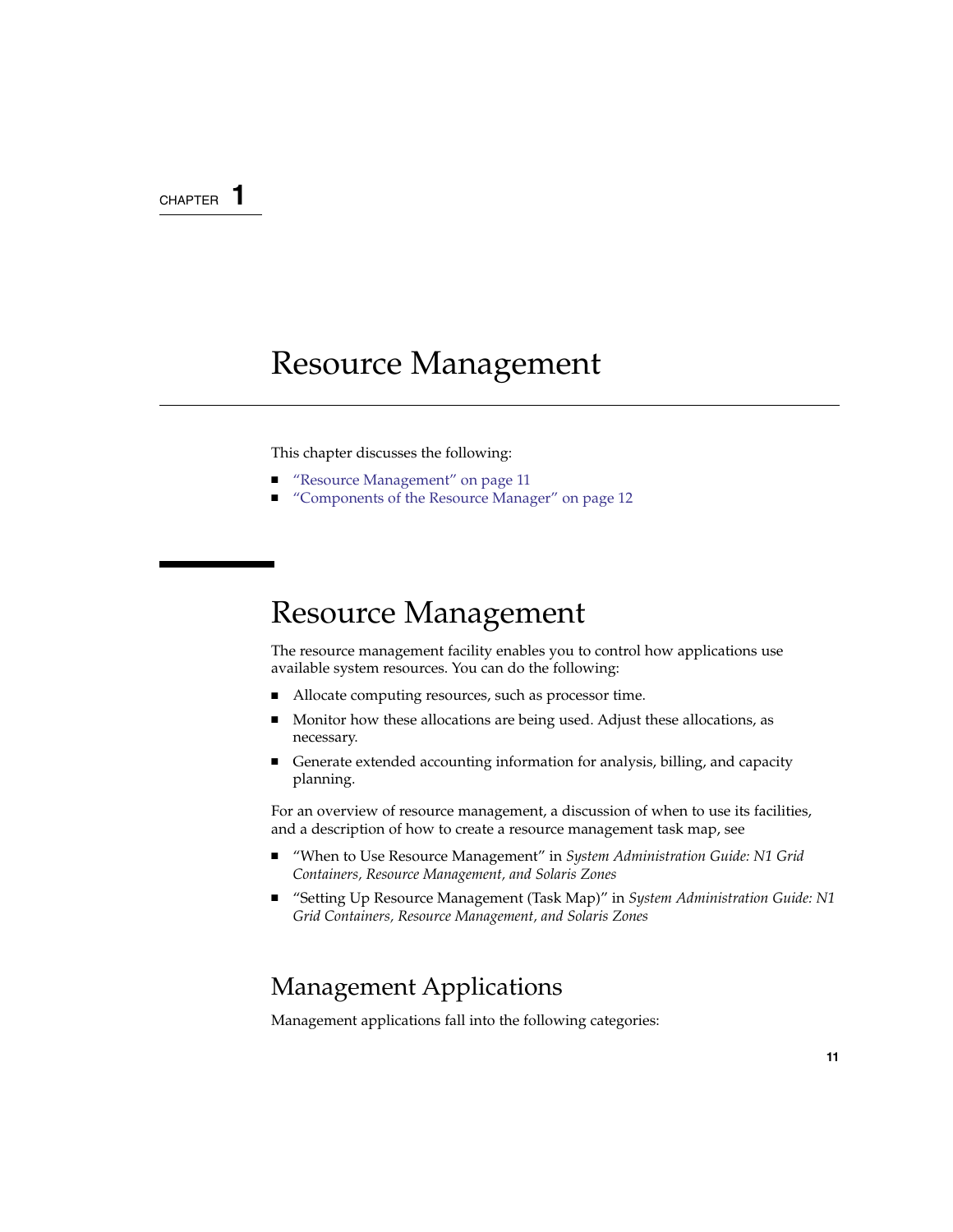<span id="page-11-0"></span>Resource monitoring

Use extended accounting, exacct, to monitor system resource usage for capacity planning.

#### Resource accounting or billing

Use exacct to process resource usage data by workload for billing.

Resource administration

Configure resource pools, projects, rctls, and FSS.

### Managed Applications

Managed applications fall into the following categories:

Resource constrained rctls, pools, or FSS defined by projects.

#### Resource aware

Handle a limit that is encountered, such as notification resulting from rctls equal to a particular value.

Resource advisory

Provide hints of resource needs.

# Components of the Resource Manager

The components of the Solaris Resource Manager include the:

- Projects and tasks facility. See [Chapter 2.](#page-12-0)
- Extended accounting facility. See [Chapter 3](#page-18-0) and [Chapter 4.](#page-24-0)
- Resource controls facility. See [Chapter 5.](#page-46-0)
- Resource pools facility. See [Chapter 6.](#page-62-0)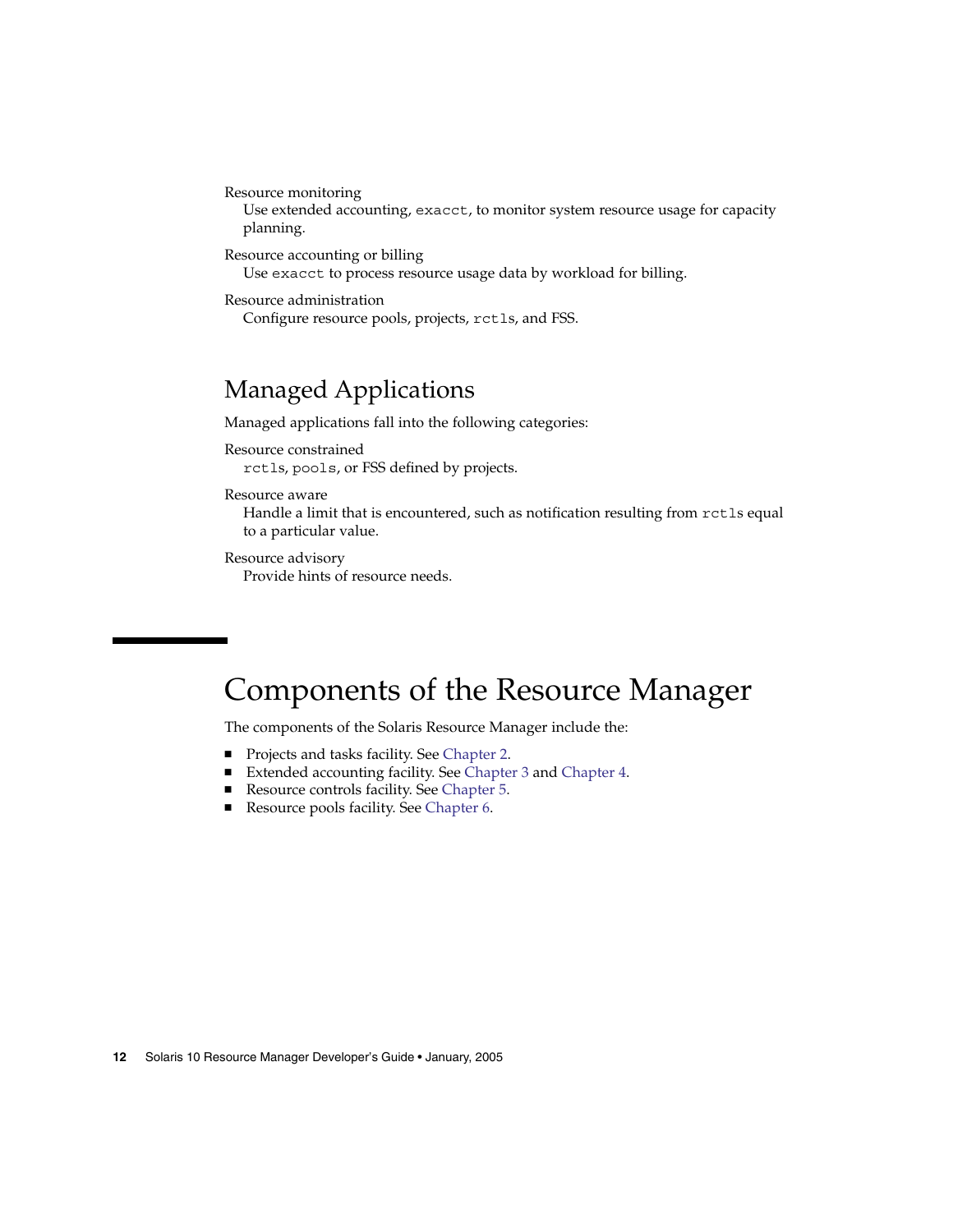#### <span id="page-12-0"></span>CHAPTER **2**

## Projects and Tasks

The chapter provides information about projects and tasks.

- "Overview of Projects and Tasks" on page 13
- ["Project and Task Application Programming Interface"](#page-14-0) on page 15
- ["Code Examples to Access the Project Database"](#page-15-0) on page 16
- ["Programming Issues for Project Database Applications"](#page-16-0) on page 17

## Overview of Projects and Tasks

A task is a collection of processes that represents a workload component. A project is a collection of tasks that represents an entire workload. At any given time, a process can be a component of only one task and one project.

For an overview of projects and tasks see Chapter 2, "Projects and Tasks (Overview)," in *System Administration Guide: N1 Grid Containers, Resource Management, and Solaris Zones*. For example commands for administering projects and tasks, see Chapter 3, "Administering Projects and Tasks," in *System Administration Guide: N1 Grid Containers, Resource Management, and Solaris Zones*.

A user that is a member of more than one project can run processes in multiple projects at the same time. All processes that are started by a process inherit the project of the parent process. When you switch to a new project in a startup script, all child processes run in the new project.

An executing user process has an associated user identity (uid), group indentity (gid), and project identity (projid). Process attributes and abilities are inherited from the user, group, and project identities to form the execution context for a task.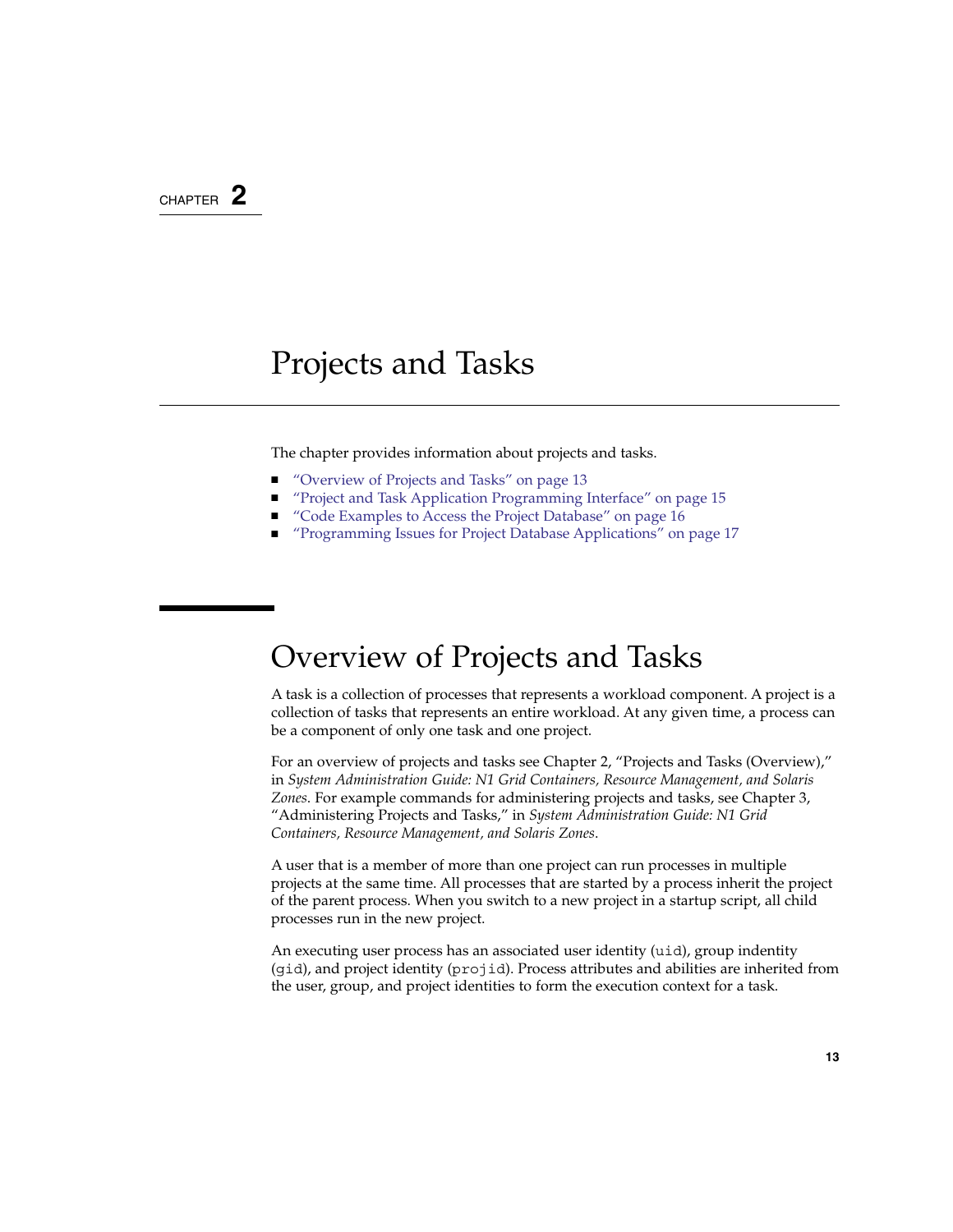### <span id="page-13-0"></span>project Structure

The project structure describes the project.

```
struct project {
  char *pj name; /* name of the project */projid t pj projid; /* numerical project id */
  char *pj comment; /* project comment */
  char **pj users; /* vector of pointers to project user names */
 char *pj_comment; f project community;<br>char **pj_users; f vector of pointers to project user names */<br>char **pj_groups; f vector of pointers to project group names */
 char *pj_attr; /* project attributes */
};
```
The project structure members include:

\*pj\_name Name of the project.

pj\_projid Project ID.

- \*pj\_comment User-supplied project description.
- \*\*pj\_users Pointers to project user members.
- \*\*pj\_groups Pointers to project group members.
- \*pj\_attr

Project attributes. Use these attributes to set values for resource controls and project.pool.

### /etc/project File

The project database is maintained on a system or network either through the /etc/project file or through a network information service, such as NIS or LDAP.

/etc/project contains five standard projects.

| system      | Used for all system processes and daemons.                      |
|-------------|-----------------------------------------------------------------|
| user.root   | All root processes run in the user. root project.               |
| noproject   | Special project for IPQoS.                                      |
| default     | Serves as a catchall for users not matching any other projects. |
| group.staff | Used for all users in the group staff.                          |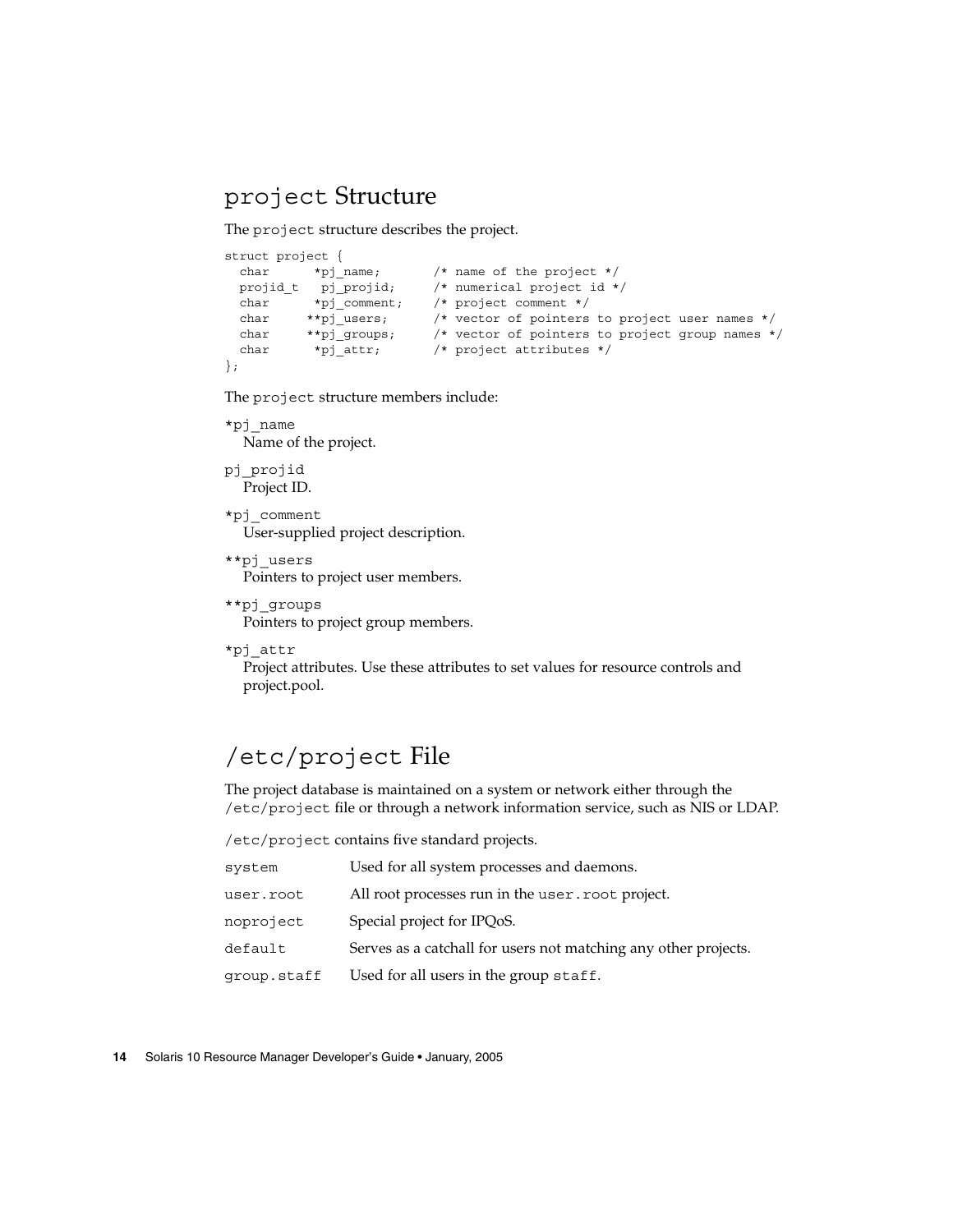### <span id="page-14-0"></span>Process Controls

process.max-port-events

process.max-port-events specifies the maximum allowable number of events per event port.

process.min-crypto-sessions

When /dev/crypto is opened, a fixed-sized session table is allocated. process.min-crypto-sessions specifies the number of sessions in this table. The default value is 20. It can only be changed by a privileged process.

process.add-crypto-sessions

When a session table is full, a larger table is allocated. process.add-crypto-sessions specifies the number of additional sessions. The default value is 20. Any process can change this value.

process.max-crypto-sessions

process.max-crypto-sessions specifies the maximum number of sessions in a session table. The initial session table can be increased up to this maximum value. The default value is 100. This value can only be changed by a privileged process.

process.crypto-buffer-limit

process.crypto-buffer-limit limits the number of bytes that can be allocated for copyin of user data. The sizes of all the buffers allocated for copyin are added together and the result is checked against this resource control. This limit applies to each instance of /dev/crypto. The default value for this resource control is 100,000. This value can only be changed by a privileged process.

### Project Controls

```
project.max-device-locked-memory
```
project.max-device-locked-memory specifies the total amount of locked memory allowed.

project.max-port-ids

project.max-port-ids specifies the maximum allowable number of event ports.

# Project and Task Application Programming Interface

This section discusses the API associated with project creation and project database querying.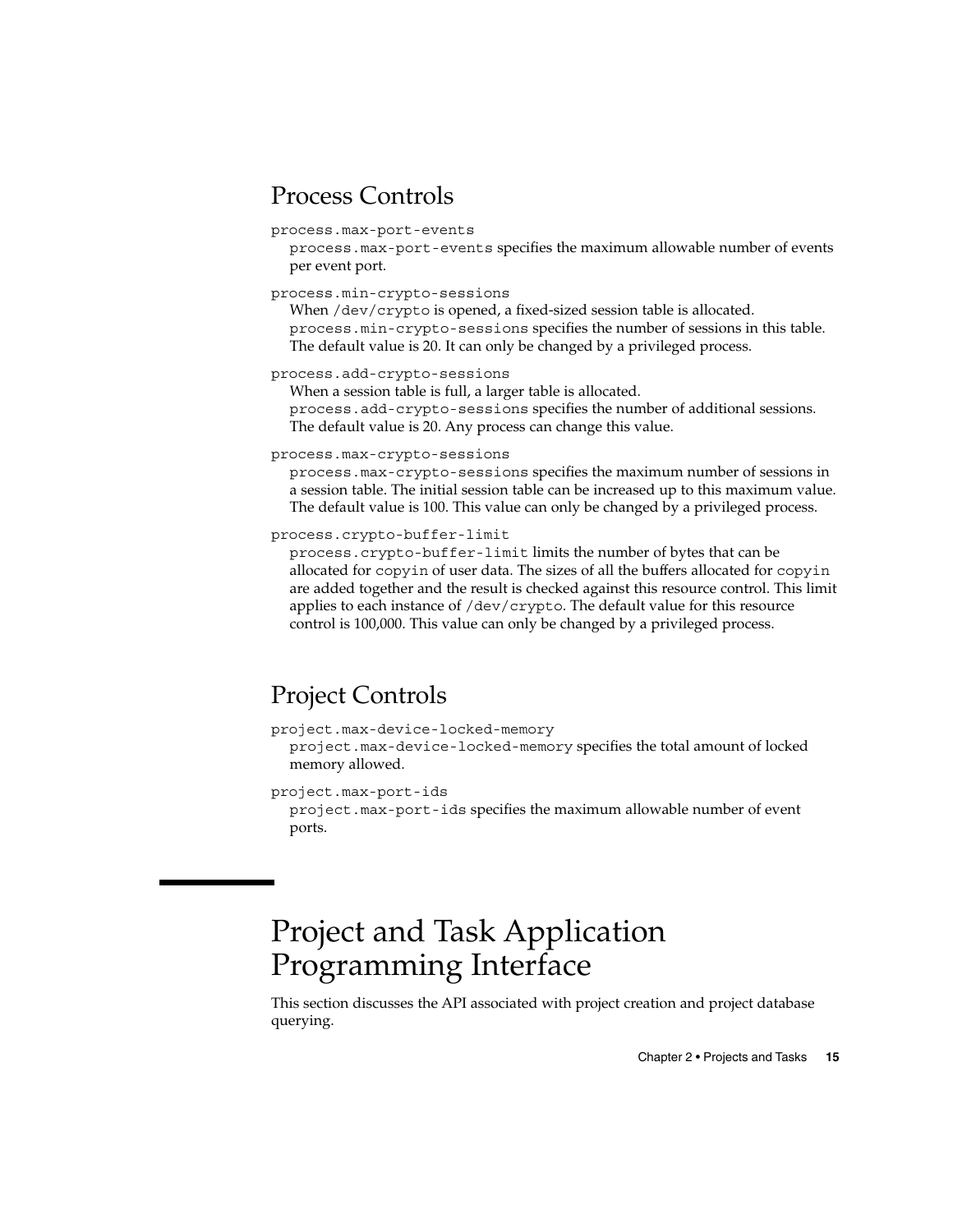### <span id="page-15-0"></span>Project Creation and Project Database Querying Functions

The following list contains the functions associated with project creation and project database querying. The function name is a link to the corresponding man page.

```
setproject(3PROJECT)
setprojent(3PROJECT)
getdefaultproj(3PROJECT)
inproj(3PROJECT)
getprojent(3PROJECT)
fgetprojent(3PROJECT)
getprojbyname(3PROJECT)
getprojbyid(3PROJECT)
getprojbyname(3PROJECT)
endprojent(3PROJECT)
```
# Code Examples to Access the Project Database

This section provides code examples for accessing project database entries.

### Print the First Three Fields of Each Entry of the Project Database

The following example prints the first three fields of each entry of the project database.

The key points of the example include the following:

- setprojent () rewinds the project database to start at the beginning. endprojent() closes the project database and frees resources.
- Call getprojent () with a conservative maximum buffer size that is defined in project.h.

#include <project.h>

```
struct project projent;
char buffer[PROJECT_BUFSZ]; /* Use safe buffer size from project.h */
    ...
struct project *pp;
```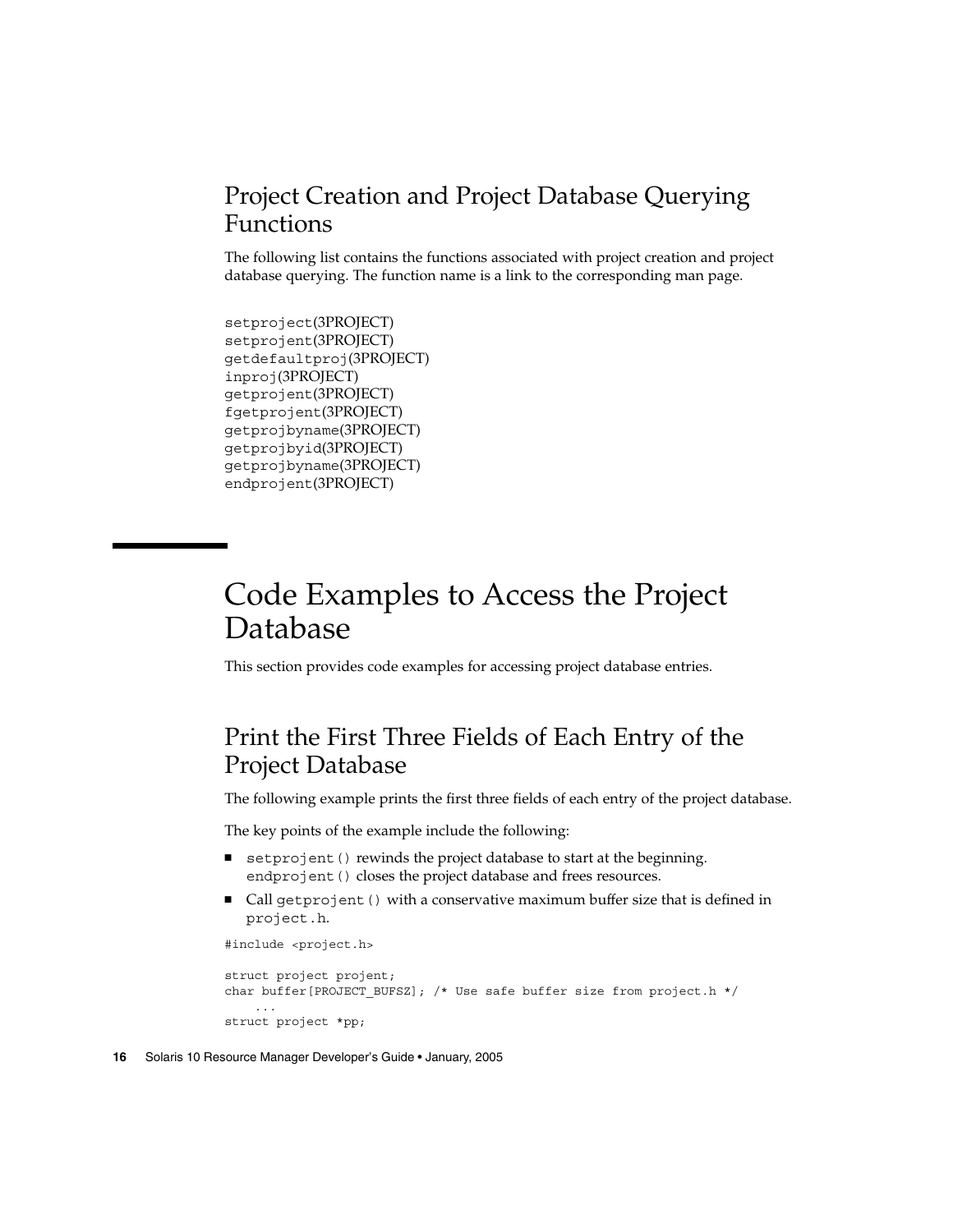```
setprojent(); /* Rewind the project database to start at the beginning */while (1) {
  pp = getprojent(&projent, buffer, PROJECT_BUFSZ);
     if (pp == NULL)
         break;
   printf("%s:%d:%s\n", pp->pj_name, pp->pj_projid, pp->pj_comment);
        ...
};
endprojent(); /* Close the database and free project resources */
```
### Get a Project Database Entry That Matches the Caller's project-id

The following example calls getprojbyid() to get a project database entry that matches the caller's project-id. The example then prints the project name and the project ID.

The key point of the example is to call getprojbyid() to get an entry from the project database that matches the caller's project-id.

```
#include <project.h>
struct project *pj;
char buffer[PROJECT BUFSZ]; /* Use safe buffer size from project.h */
main()
{
  projid_t pjid;
  pjid = getprojid();
  pj = getprojbyid(pjid, &projent, buffer, PROJECT_BUFSZ);
  if (pj == NULL) {
       /* fail; */}
  printf("My project (name, id) is (%s, %d)\n", pp->pj_name, pp->pj_projid);
}
```
# Programming Issues for Project Database Applications

Consider the following issues when writing your application:

■ No function exists to explicitly create a new project.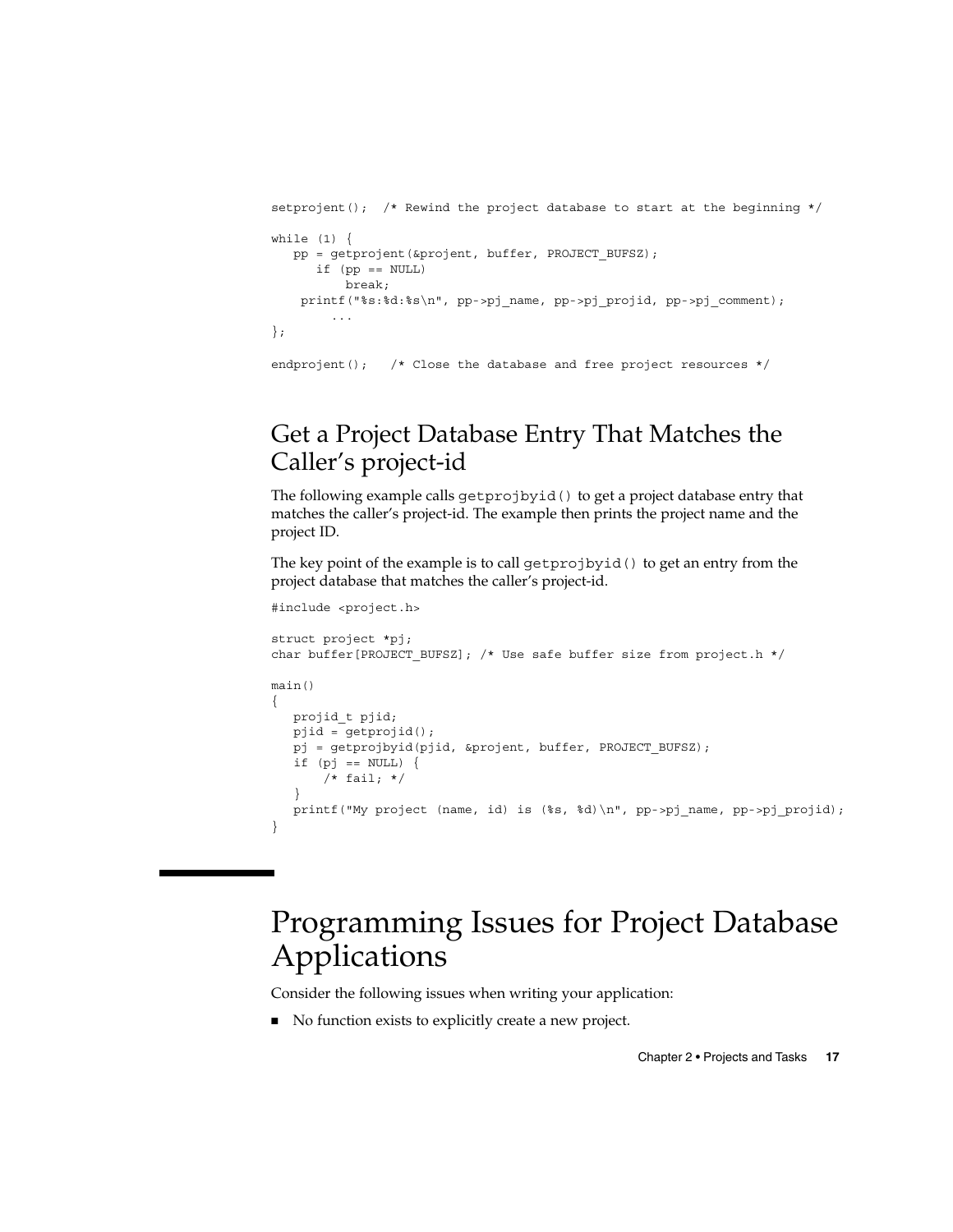- A user cannot login if no default project for the user can be found in the project database.
- A new task in the user's default project is created when the user logs in.
- Process association with a new project applies the new project's resource controls and pools membership to the process.
- setproject () requires privilege. The newtask -c command does not. Either can be used to create a task, but only newtask can change the project of a running process.
- No parent/child relationship exists between tasks.
- Finalized tasks can be created by using setproject () to associate the caller with a new project. Finalized tasks are useful when trying to accurately estimate aggregate resource accounting.
- The reentrant functions, getprojent(), getprojbyname(), getprojbyid(), getdefaultproj(), and inproj() use buffers supplied by the caller to store returned results. These functions are safe for use in both single-threaded applications and multithreaded applications.
- Reentrant functions require the additional arguments proj, buffer, and bufsize. The proj argument must be a pointer to a project structure allocated by the caller. On successful completion, these functions return the project entry in this structure. Storage referenced by the project structure is allocated from the memory specified by the buffer argument. bufsize specifies the size in number of bytes.
- If an incorrect buffer size is used, getprojent () returns NULL and sets errno to ERANGE.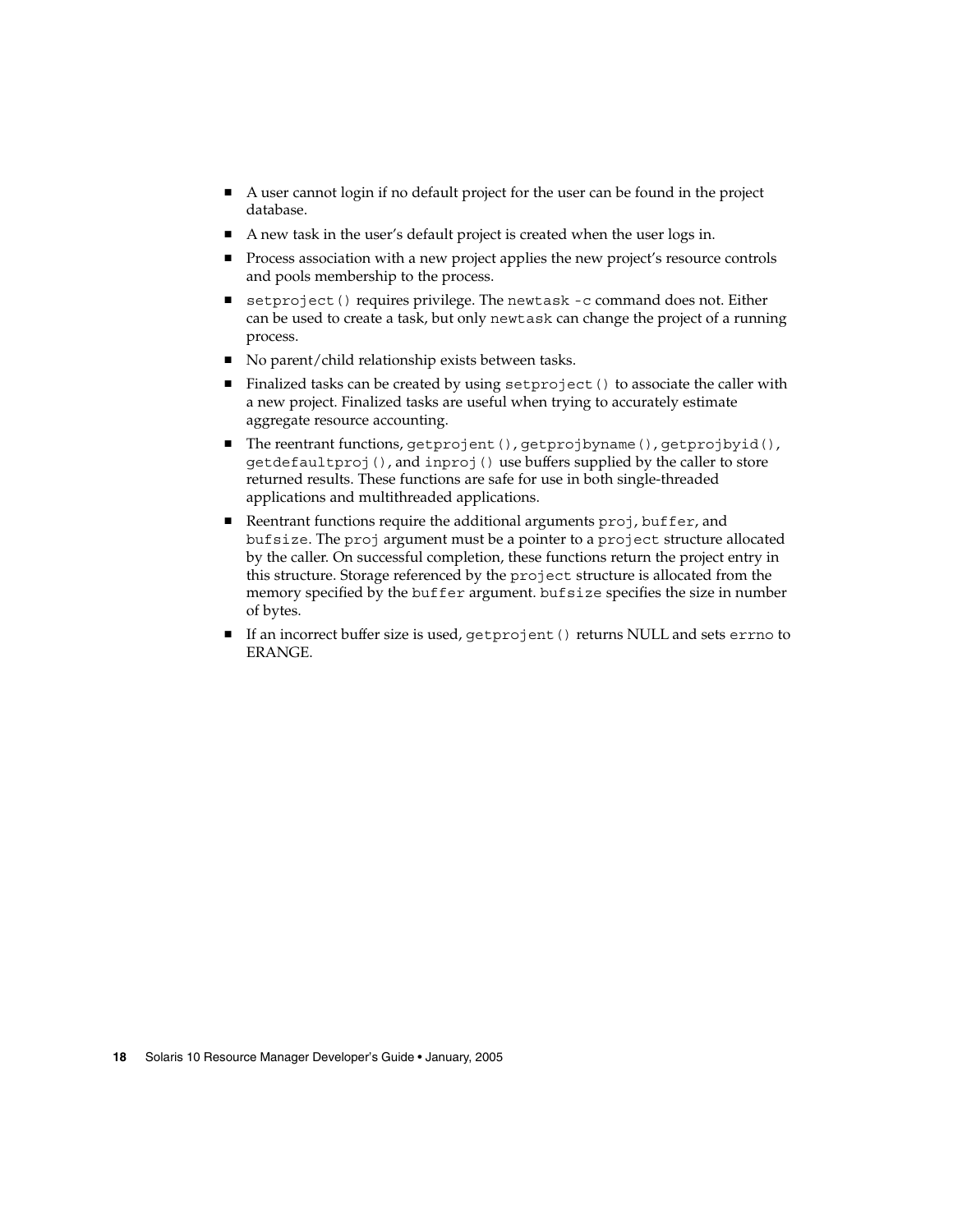### <span id="page-18-0"></span>CHAPTER **3**

# Extended Accounting, C Interface

This chapter describes the C interface for extended accounting:

- "Overview of Extended Accounting" on page 19
- "Extended Accounting Application Programming Interface" on page 19
- ["Code Examples for Accessing](#page-20-0) exacct Files" on page 21

## Overview of Extended Accounting

Project and task should be used to label and separate workloads. Use the extended accounting subsystem to monitor resource consumption by workloads that are running on the system. Extended accounting produces accounting records for the workload tasks and processes.

For an overview of extended accounting and example commands for administering extended accounting, see Chapter 4, "Extended Accounting (Overview)," in *System Administration Guide: N1 Grid Containers, Resource Management, and Solaris Zones* and Chapter 5, "Administering Extended Accounting (Tasks)," in *System Administration Guide: N1 Grid Containers, Resource Management, and Solaris Zones*.

# Extended Accounting Application Programming Interface

The extended accounting API contains functions that perform:

- exacct system calls
- Operations on the exacct file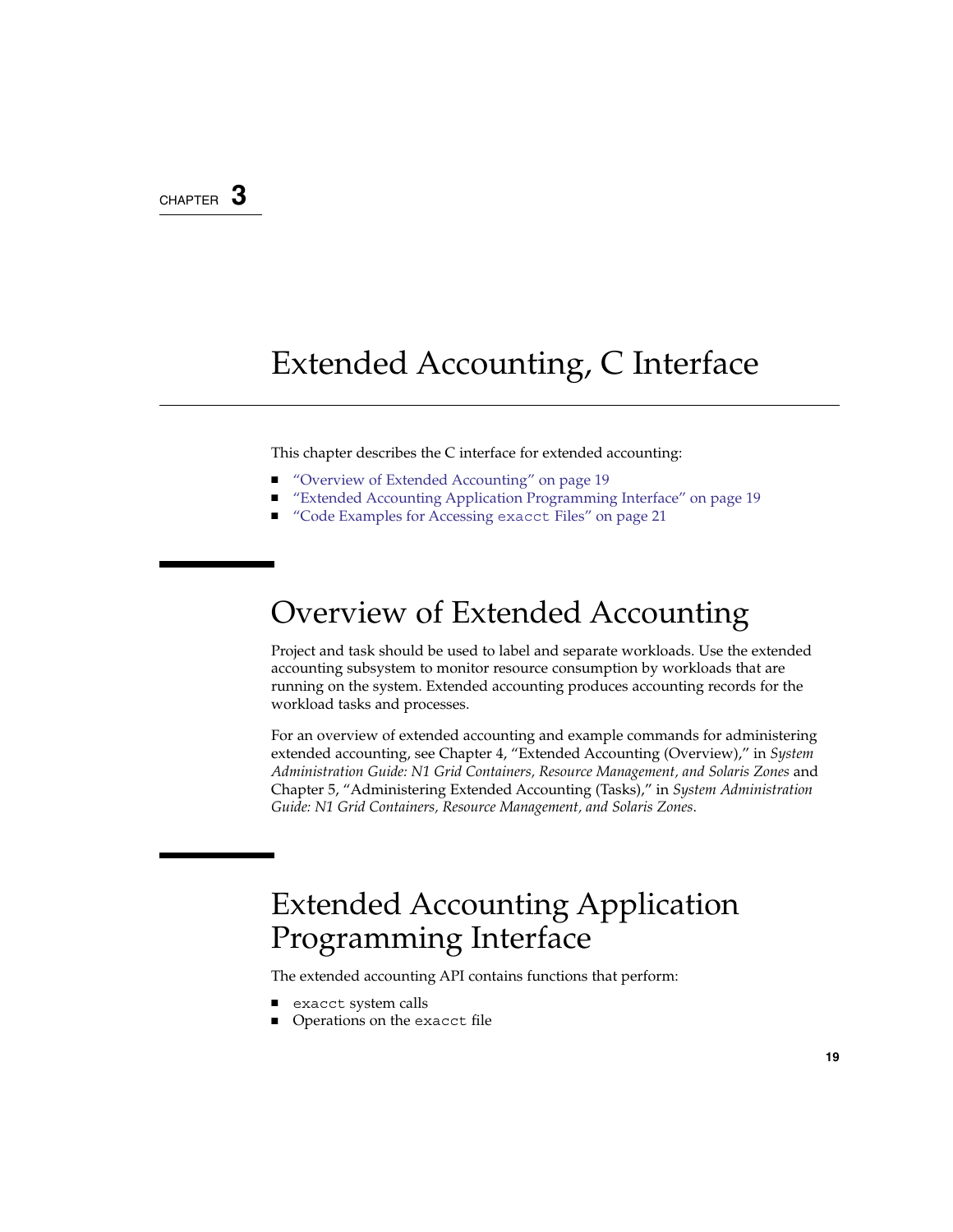- <span id="page-19-0"></span>■ Operations on exacct objects
- **Miscellaneous**

### exacct System Calls

The following table lists the system calls to interact with the extended accounting subsystem. The function name is a link to the corresponding man page.

putacct(2) getacct(2) wracct(2)

**TABLE 3–1** Extended Accounting System Calls

| Link to man page | <b>Description</b>                                                                                                                                           |
|------------------|--------------------------------------------------------------------------------------------------------------------------------------------------------------|
| putacct(2)       | Provides privileged processes the ability to tag accounting records<br>with additional data specific to that process.                                        |
| qetacct(2)       | Enables privileged processes to request extended accounting buffers<br>from the kernel for currently executing tasks and processes.                          |
| wracct(2)        | Privileged process request to the kernel to write, given its internal<br>state of resource usage, the appropriate data for the specified task<br>or process. |

### Operations on the exacct File

The following table lists the functions that provide access to the exacct files. The function name is a link to the corresponding man page.

```
ea_open(3EXACCT)
ea_close(3EXACCT)
ea_get_object(3EXACCT)
ea write object(3EXACCT)
ea_next_object(3EXACCT)
ea_previous_object(3EXACCT)
ea qet hostname(3EXACCT)
ea get creator(3EXACCT)
```
### Operations on exacct Objects

The following table lists the functions that access exacct objects. The function name is a link to the corresponding man page.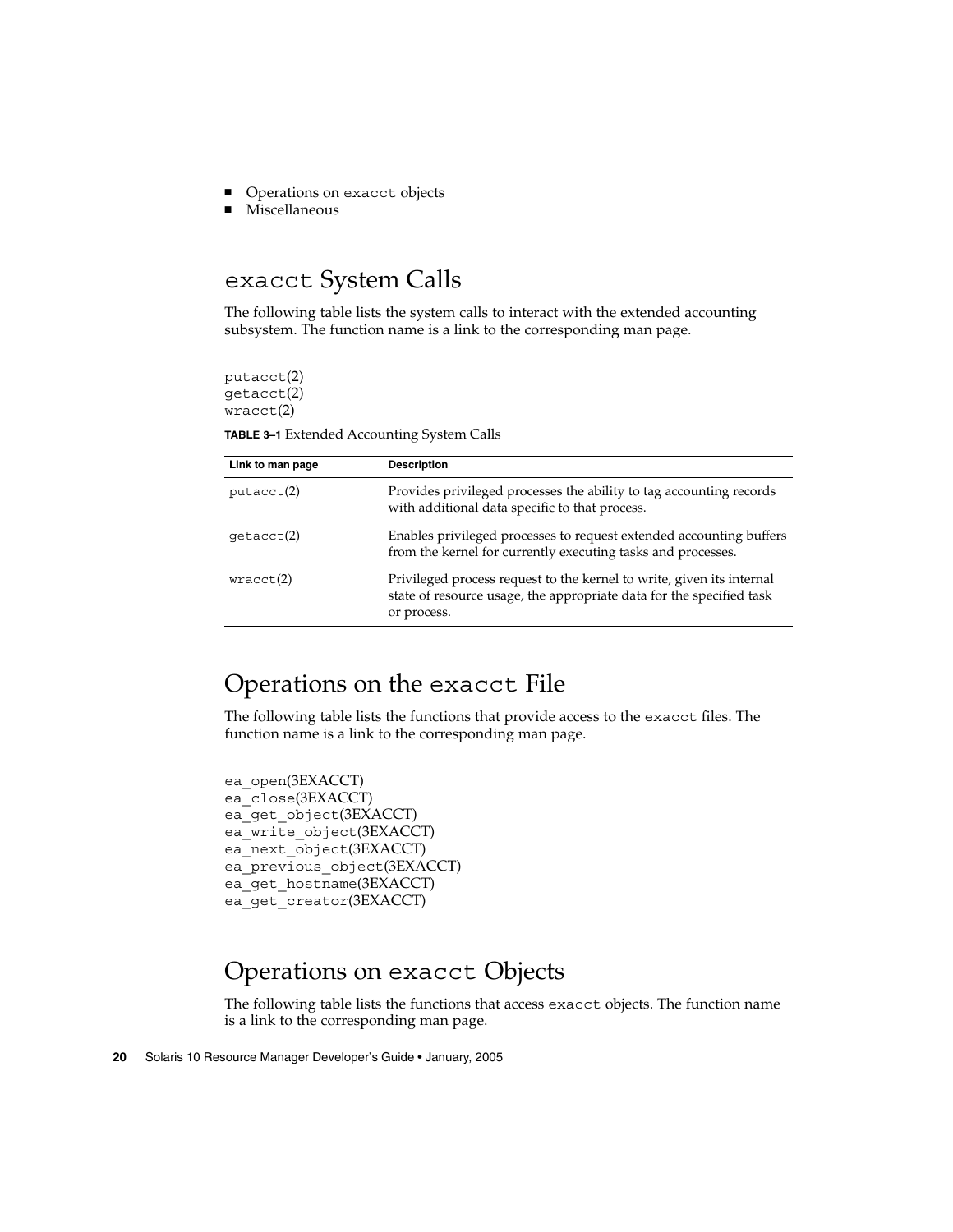```
ea set item(3EXACCT)
ea_set_group(3EXACCT)
ea_match_object_catalog(3EXACCT)
ea attach to object(3EXACCT)
ea_attach_to_group(3EXACCT)
ea_free_item(3EXACCT)
ea_free_object(3EXACCT)
```
### Miscellaneous Operations

The following table lists the functions associated with miscellaneous operations. The function name is a link to the corresponding man page.

ea\_error(3EXACCT) ea\_match\_object\_catalog(3EXACCT)

# Code Examples for Accessing exacct Files

This section provides code examples for accessing exacct files.

Figure 3–1 shows the data flow for the ea\_unpack\_object() and ea\_pack\_object() functions.



**FIGURE 3–1** Data Flow for ea\_unpack\_object() and ea\_pack\_object()

### Display the exacct Data for a Designated pid

The following example displays a specific pid's exacct data snapshot from the kernel.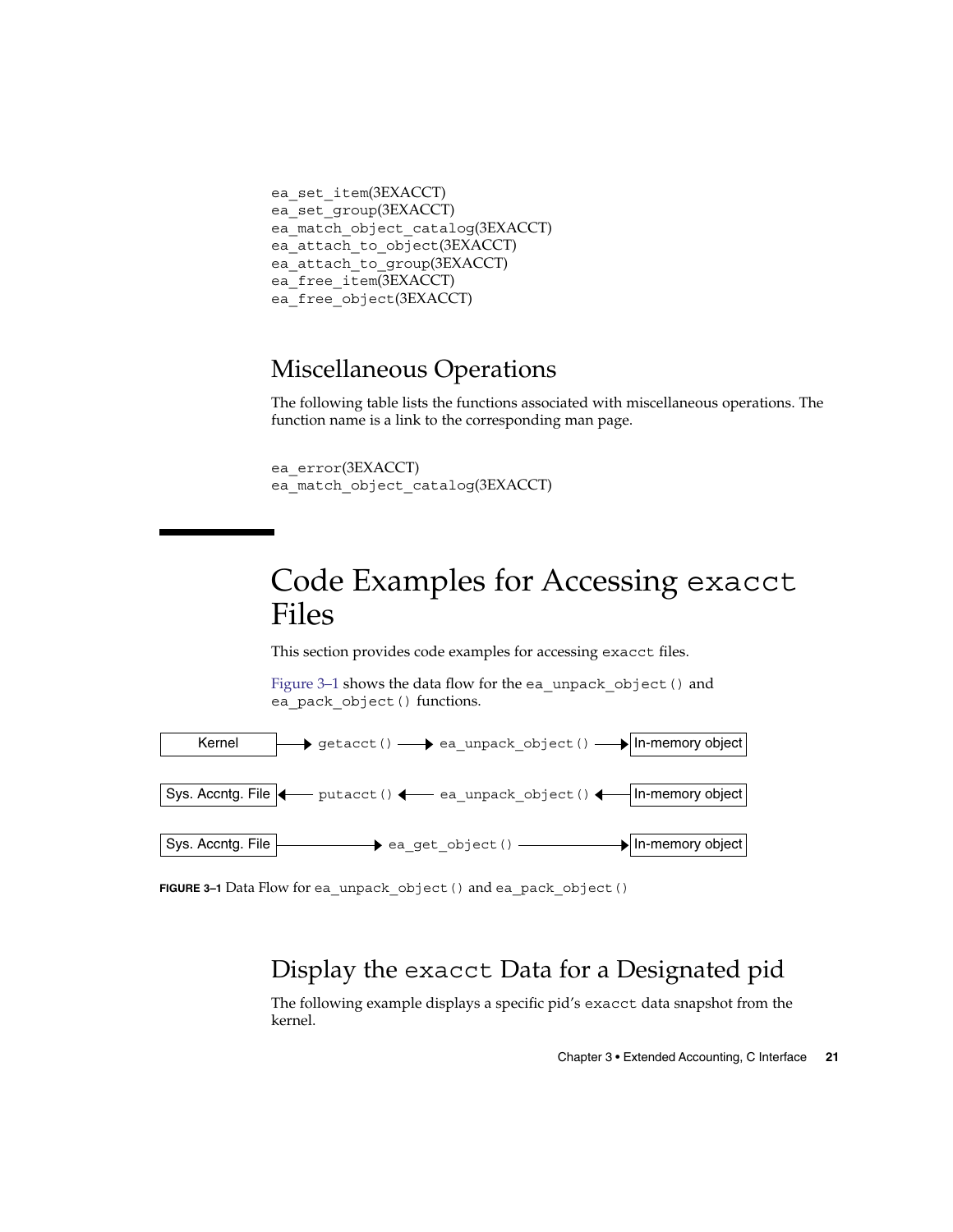```
...
 ea_object_t *scratch;
 int unpk_flag = EUP_ALLOC; /* use the same allocation flag */
                             /* for unpack and free */
 /* Omit return value checking, to keep code samples short */
 bsize = getacct(P_PID, pid, NULL, 0);
 buf = malloc(bsize);
 /* Retrieve exacct object and unpack */
 getacct(P_PID, pid, buf, bsize);
 ea unpack object(&scratch, unpk flag, buf, bsize);
 /* Display the exacct record */
 disp_obj(scratch);
 if (scratch->eo_type == EO_GROUP) {
        disp_group(scratch);
 }
 ea_free_object(scratch, unpk_flag);
       ...
```
### Identify Individual Tasks During a Kernel Build

This example evaluates kernel builds and displays a string that describes the portion of the source tree being built by this task make. Display the portion of the source being built to aid in the per-source-directory analysis.

The key points of this example include the following:

- To aggregate the time for a make, with possibly many processes, each make is fired off as a task. Child make processes that arise are different tasks. To aggregate across the make tree, the parent-child task relationship must be identified.
- Add a tag with this information to the task's exacct file. Add a current working directory string that describes the portion of the source tree being built by this task make.

```
ea_set_item(&cwd, EXT_STRING | EXC_LOCAL | MY_CWD,
                                 cwdbuf, strlen(cwdbuf));
  ...
/* Omit return value checking and error processing */
/* to keep code sample short */
ptid = gettaskid(); /* Save "parent" task-id */
tid = settaskid(qetprojid(), TASK NORMAL); /* Create new task *
/* Set data for item objects ptskid and cwd */
ea_set_item(&ptskid, EXT_UINT32 | EXC_LOCAL | MY_PTID, &ptid, 0);
ea_set_item(&cwd, EXT_STRING | EXC_LOCAL | MY_CWD, cwdbuf, strlen(cwdbuf));
/* Set grp object and attach ptskid and cwd to grp */
```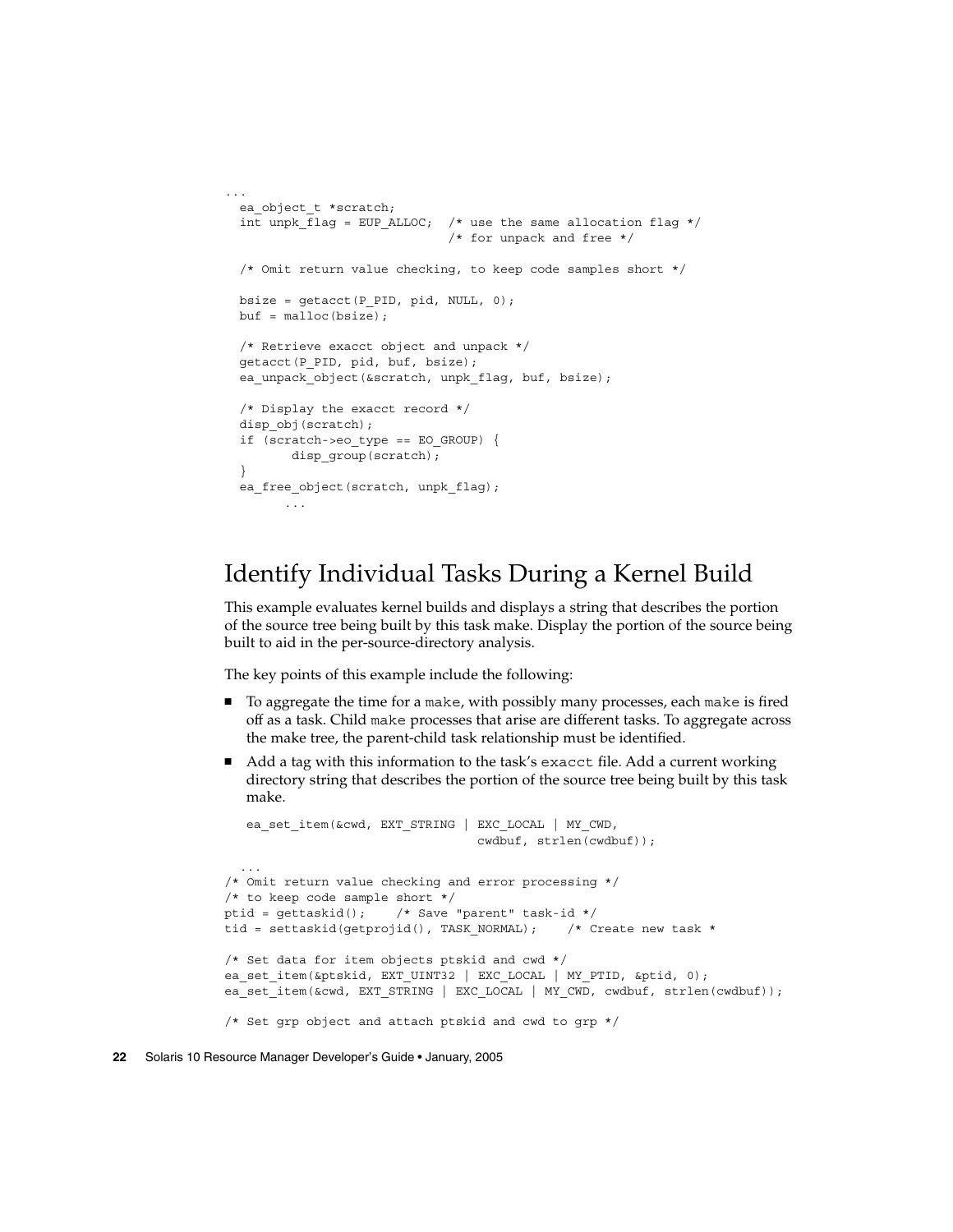```
ea set group(&grp, EXT GROUP | EXC LOCAL | EXD GROUP HEADER);
ea attach to group(&grp, &ptskid);
ea_attach_to_group(&grp, &cwd);
/* Pack the object and put it back into the accounting stream */
ea buflen = ea pack object(&grp, ea buf, sizeof(ea buf));
putacct(P_TASKID, tid, ea buf, ea buflen, EP_EXACCT_OBJECT);
/* Memory management: free memory allocate in ea_set_item */
ea free item(&cwd, EUP ALLOC); /* free memory allocated in ea set item */
 ...
```
### Read and Display the Contents of a System exacct File

This example shows how to read and display a system exacct file for a process or a task.

The key points of this example include the following:

- Call ea\_get\_object() to get the next object in the file. Call ea\_get\_object() in a loop until EOF enables a complete traversal of the exacct file.
- catalog\_name () uses the catalog\_item structure to convert a Solaris catalog's type id to a meaningful string that describes the content of the object's data. The type id is obtained by masking the lowest 24 bits, or 3 bytes.

```
switch(o->eo_catalog & EXT_TYPE_MASK) {
 case EXT_UINT8:
    printf(" 8: %u", o->eo_item.ei_uint8);
     break;
 case EXT_UINT16:
  ...
}
```
- The upper 4 bits of TYPE\_MASK are used to find out the data type to print the object's actual data.
- disp\_group() takes a pointer to a group object and the number of objects in the group. For each object in the group, disp\_group() calls disp\_obj() and recursively calls disp\_group() if the object is a group object.

```
/* Omit return value checking and error processing */
/* to keep code sample short */
main(int argc, char *argv)
{
 ea file t ef;
  ea_object_t scratch;
 char *fname;
 fname = \text{argv}[1];
  ea_open(&ef, fname, NULL, EO_NO_VALID_HDR, O_RDONLY, 0);
```
Chapter 3 • Extended Accounting, C Interface **23**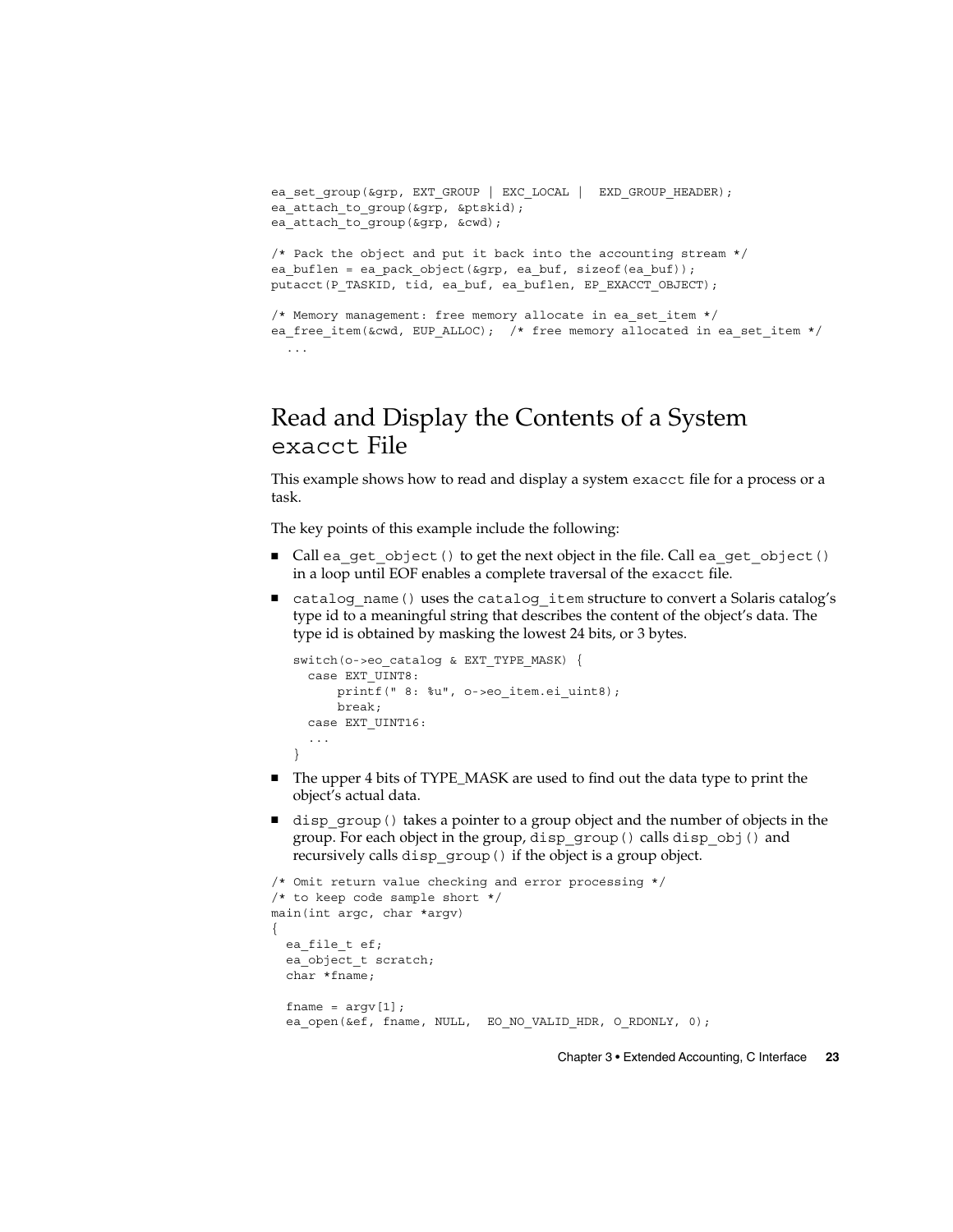```
bzero(&scratch, sizeof (ea_object_t));
  while (ea get object(&ef, &sscratch) != -1) {
        disp_obj(&scratch);
        if (scratch.eo_type == EO_GROUP)
            disp_group(&ef, scratch.eo_group.eg_nobjs);
        bzero(\&scratch, sizeof (ea object t));
  }
 ea_close(&ef);
}
struct catalog_item { /* convert Solaris catalog's type id */
                        /* to a meaningful string */
    int type;
    char *name;
 } catalog[] = {
    { EXD_VERSION, "version\t" },
     ...
    \{ EXD PROC PID, " pid\t" },
    ...
  };
 static char *
 catalog_name(int type)
 {
    int i = 0;while (catalog[i].type != EXPONE) {
        if (catalog[i].type == type)
            return (catalog[i].name);
        else
            i++;
     }
    return ("unknown\t");
 }
static void disp_obj(ea_object_t *o)
 {
    printf("%s\t", catalog_name(o->eo_catalog & 0xffffff));
    switch(o->eo_catalog & EXT_TYPE_MASK) {
    case EXT_UINT8:
        printf(" 8: %u", o->eo_item.ei_uint8);
        break;
    case EXT_UINT16:
     ...
 }
static void disp_group(ea_file t *ef, uint t nobjs)
 {
     for (i = 0; i < nobjs; i++) {
        ea_get_object(ef, &scratch));
                 disp_obj(&scratch);
        if (scratch.eo_type == EO_GROUP)
               disp_group(ef, scratch.eo_group.eg_nobjs);
        }
 }
```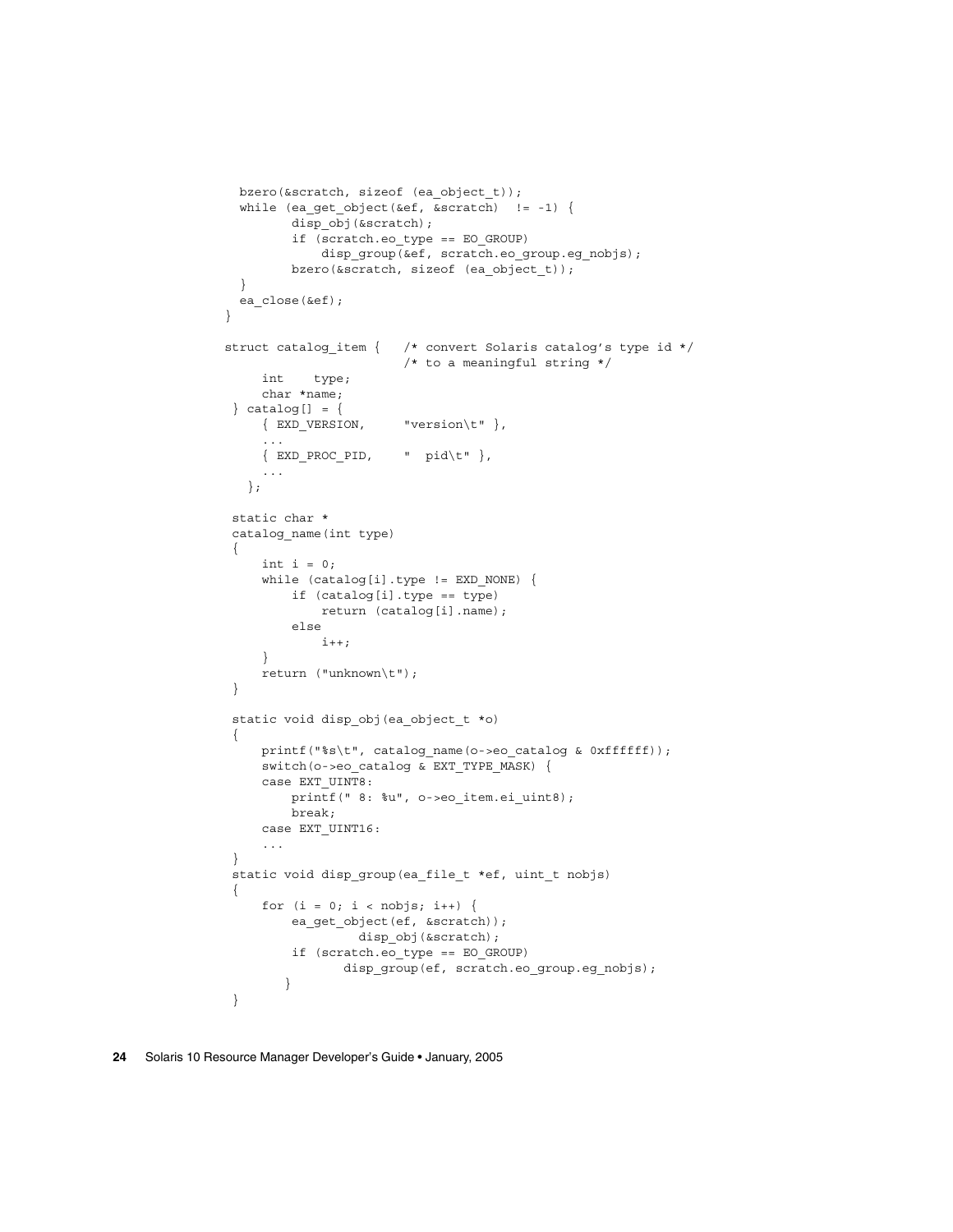#### <span id="page-24-0"></span>CHAPTER **4**

## Extended Accounting Perl Interface

The perl interface provides a perl binding to the extended accounting tasks and projects. The interface allows the accounting files produced by the exacct framework to be read by perl scripts. The interface also allows the writing of exacct files by perl scripts.

This chapter has the following organization:

- "Extended Accounting Overview" on page 25
- ["Perl Interface to](#page-25-0) libexacct(3LIB)" on page 26
- ["Perl Modules"](#page-27-0) on page 28
- ["Perl Code Examples"](#page-40-0) on page 41
- ["Output From](#page-43-0) dump Method" on page 44

# Extended Accounting Overview

exacct is a new accounting framework for the Solaris operating environment that provides additional functionality to that provided by the traditional SVR4 accounting mechanism. Traditional SVR4 accounting suffers from several drawbacks:

■ The data collected by SVR4 accounting cannot be modified.

The type or quantity of statistics SVR4 accounting gathers cannot be customized for each application. Changes to the data SVR4 accounting collects would break all the existing consumers of the accounting files.

■ The SVR4 accounting mechanism is not open.

Applications cannot embed their own data in the system accounting data stream.

■ The SVR4 accounting mechanism has no aggregation facilities.

The Solaris operating environment writes an individual record for each process that exits. No facilities are provided for grouping sets of accounting records into higher level aggregates.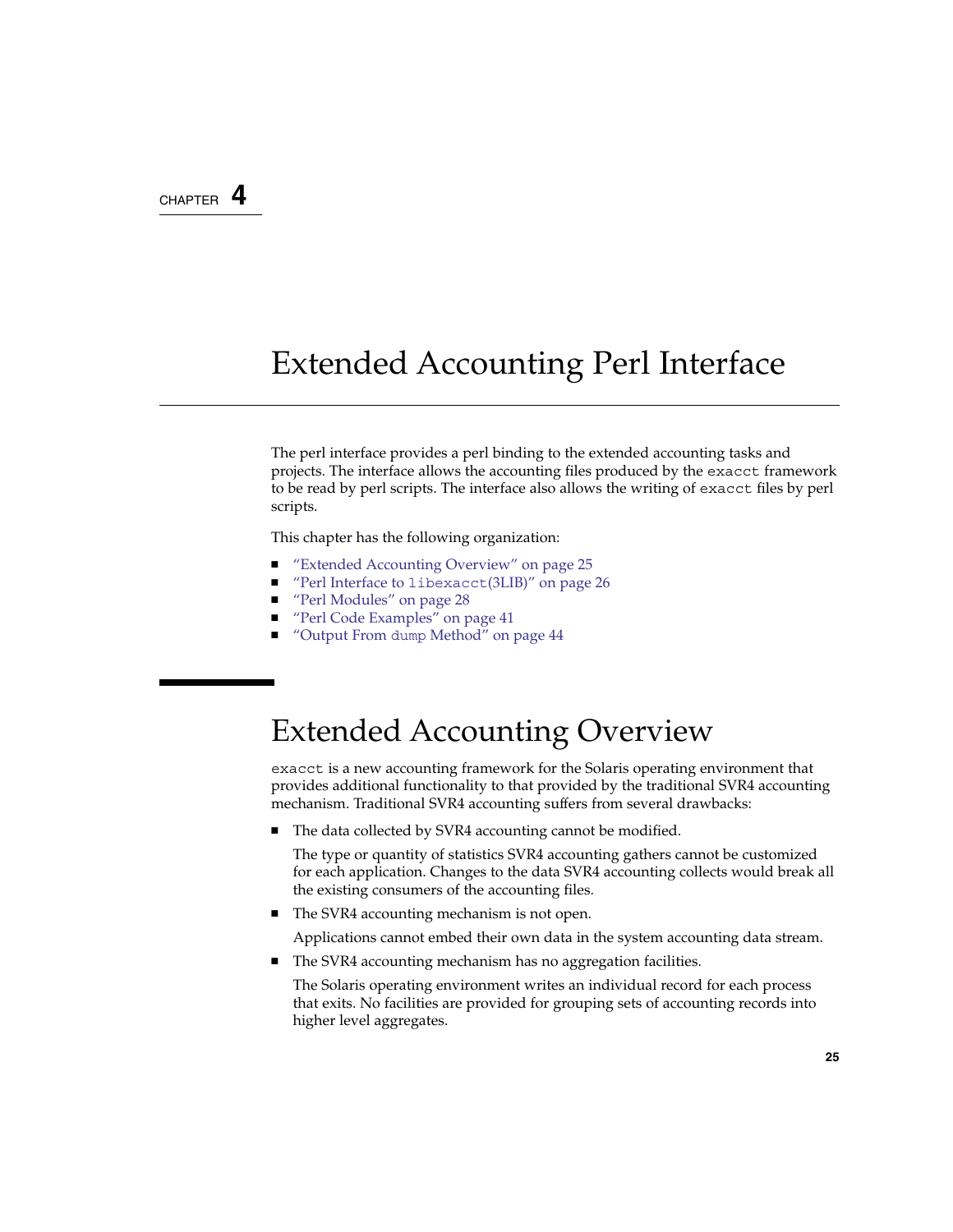<span id="page-25-0"></span>For an overview of extended accounting, see Chapter 4, "Extended Accounting (Overview)," in *System Administration Guide: N1 Grid Containers, Resource Management, and Solaris Zones*.

# Perl Interface to libexacct(3LIB)

The perl exacct framework addresses the deficiencies of SVR4 accounting and provides a configurable, open, and extensible framework for the collection of accounting data.

- The data that is collected can be configured using the exacct API.
- Applications can either embed their own data inside the system accounting files, or create and manipulate their own custom accounting files.
- The introduction of two new concepts overcomes the lack of data aggregation facilities in the traditional accounting mechanism. The new concepts are *tasks* and *projects*. Tasks identify a set of processes which are to be considered as a unit of work. Projects allow the processes executed by a set of users to be aggregated into a higher-level entity. See project(4) for more details about tasks and projects.

### Object Model

The Sun::Solaris::Exacct module is the parent of all the classes provided by this library. libexacct(3LIB) provides operations on several types of entities: exacct format files, catalog tags and exacct objects. exacct objects are subdivided into two types.

- Items Single data values
- **Groups**

Lists of Items

### Design Criteria

The perl extensions to extended accounting provide a perl interface to the underlying libexacct(3LIB) API.

■ Full equivalence to C API

Provide a perl interface that is functionally equivalent to the underlying C API. The goal is to provide a mechanism for accessing exacct files that does not require C coding. All the functionality that is available from C is also available via the perl interface.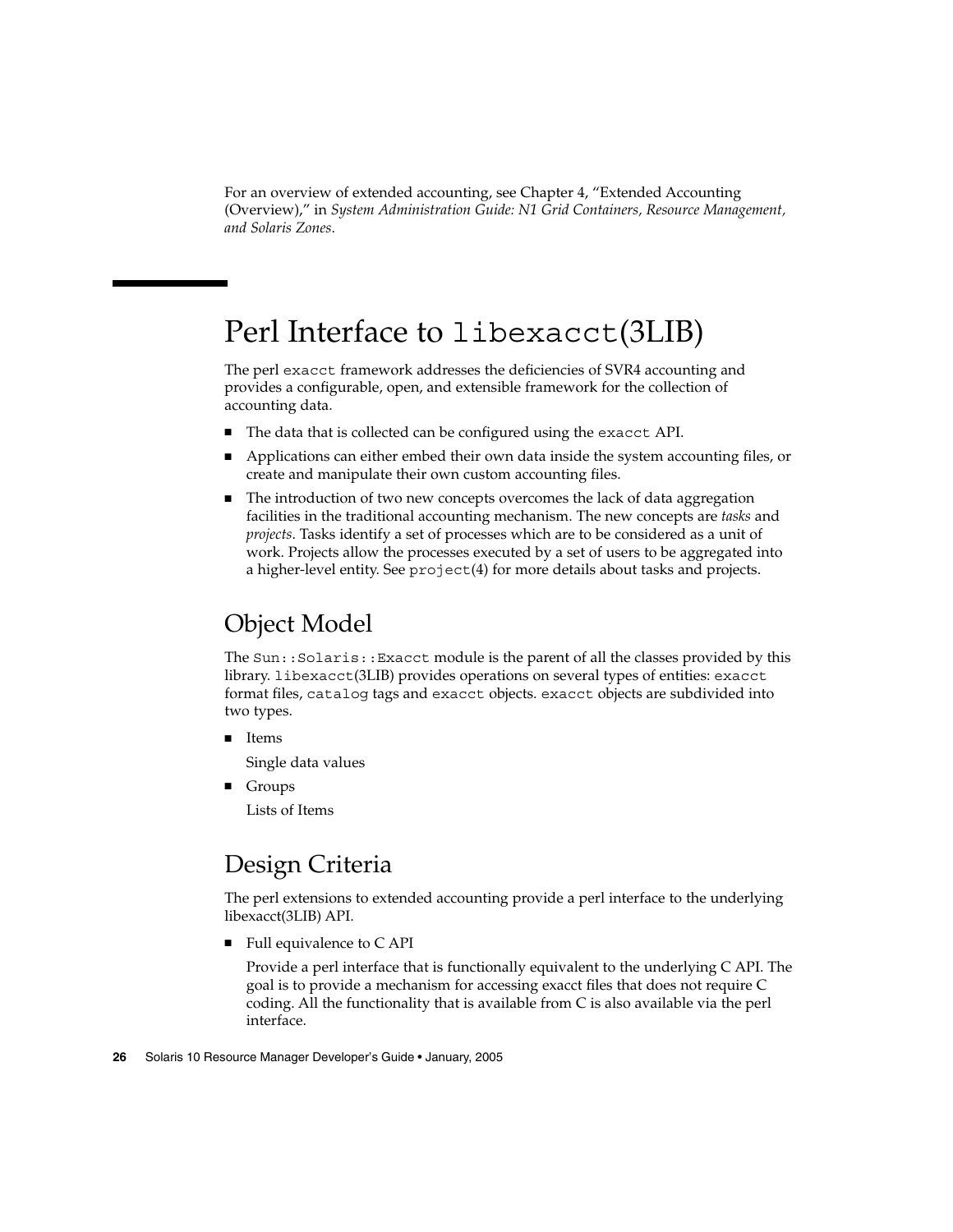<span id="page-26-0"></span>■ Ease of use

Data obtained from the underlying C API is presented as perl data types. Perl data types ease access to the data, and remove the need for buffer pack and unpack operations.

■ Automated memory management

The C API requires that the programmer take responsibility for managing memory when accessing exacct files. Memory management takes the form of passing the appropriate flags to functions, such as ea\_unpack\_object(3EXACCT), and explicitly allocating buffers to pass to the API. The perl API removes these requirements, as all memory management is performed by the perl library.

■ Prevent incorrect use of API

The ea\_object\_t structure provides the in-memory representation of exacct records. The ea\_object\_t structure is a union type, used for manipulating both Group and Item records. As a result, an incorrectly typed structure can be passed to some of the API functions. The addition of a class hierarchy prevents this type of programming error.

### Perl Double-typed Scalars

The modules described in this document make extensive use of the perl *double-typed scalar* facility. The double-typed scalar facility allows a scalar value to behave either as an integer or as a string, depending upon context. This behavior is the same as exhibited by the \$! perl variable (errno). The double-typed scalar facility avoids the need to map from an integer value into the corresponding string in order to display a value. The following example illustrates the use of double-typed scalars.

```
# Assume $obj is a Sun::Solaris::Item
my $type = $obj->type();
# prints out "2 EO_ITEM"
printf("%d %s\n", $type, $type);
# Behaves as an integer, $i == 2
my $i = 0 + $type;# Behaves as a string, $s = "abc EO_ITEM xyx"
my $s = "abc $type xyz";
```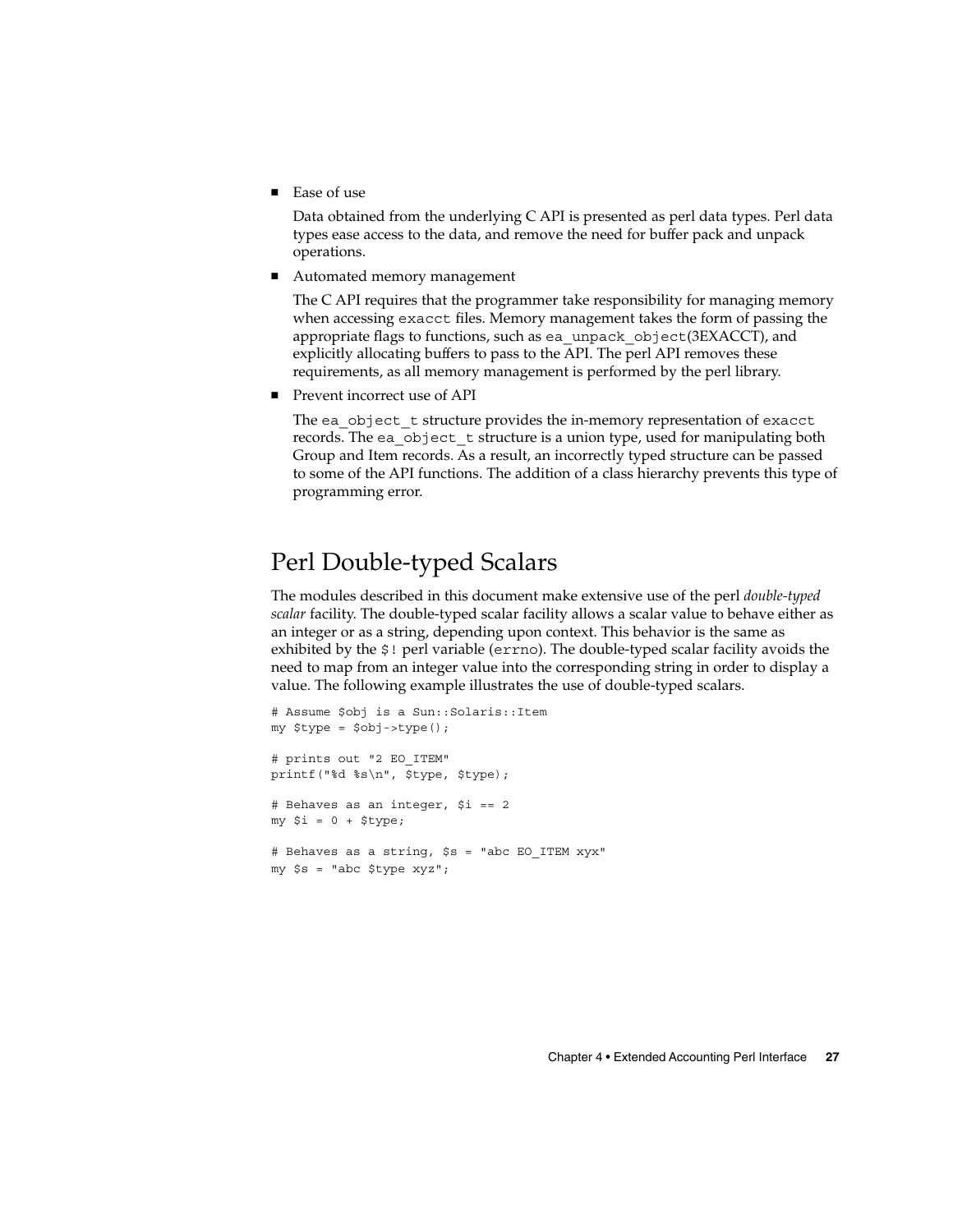# <span id="page-27-0"></span>Perl Modules

The various project, task and exacct-related functions have been separated into groups, and each placed in a separate perl module. Each function has the SMI standard Sun::Solaris:: perl package prefix. The following table summarizes the modules with links to detailed descriptions of each module.

| <b>TABLE 4-1 Perl Modules</b> |  |  |  |
|-------------------------------|--|--|--|
|-------------------------------|--|--|--|

| <b>Module</b>                                        | <b>Description</b>                                                                                                                                                                                                                                                                                                                                                               |
|------------------------------------------------------|----------------------------------------------------------------------------------------------------------------------------------------------------------------------------------------------------------------------------------------------------------------------------------------------------------------------------------------------------------------------------------|
| "Sun:: Solaris:: Project Module" on page 29          | Provides functions to access the project<br>manipulation functions: getprojid(2),<br>setproject(3PROJECT),<br>project walk(3PROJECT),<br>getprojent(3PROJECT),<br>getprojbyname(3PROJECT),<br>getprojbyid(3PROJECT),<br>getdefaultproj(3PROJECT),<br>inproj(3PROJECT),<br>getprojidbyname(3PROJECT),<br>setprojent(3PROJECT),<br>endprojent(3PROJECT),<br>fgetprojent(3PROJECT). |
| "Sun::Solaris::Task Module" on page 31               | Provides functions to access the task<br>manipulation functions settaskid(2),<br>qettaskid(2).                                                                                                                                                                                                                                                                                   |
| "Sun::Solaris::Exacct Module" on page 32             | Top-level exacct module. Functions in<br>this module access both the<br>exacct-related system calls getacct(2),<br>$putactor(2)$ , and $wracct(2)$ as well as the<br>libexacct(3LIB) library function<br>ea error(3EXACCT). This module<br>contains constants for all the various<br>exacct EO_*, EW_*, EXR_*, P_*,<br>TASK * macros.                                            |
| "Sun::Solaris::Exacct::Catalog Module"<br>on page 33 | Provides object-oriented methods to<br>access the bitfields within an exacct<br>catalog tag as well as the EXC_*, EXD_*,<br>EXD * macros.                                                                                                                                                                                                                                        |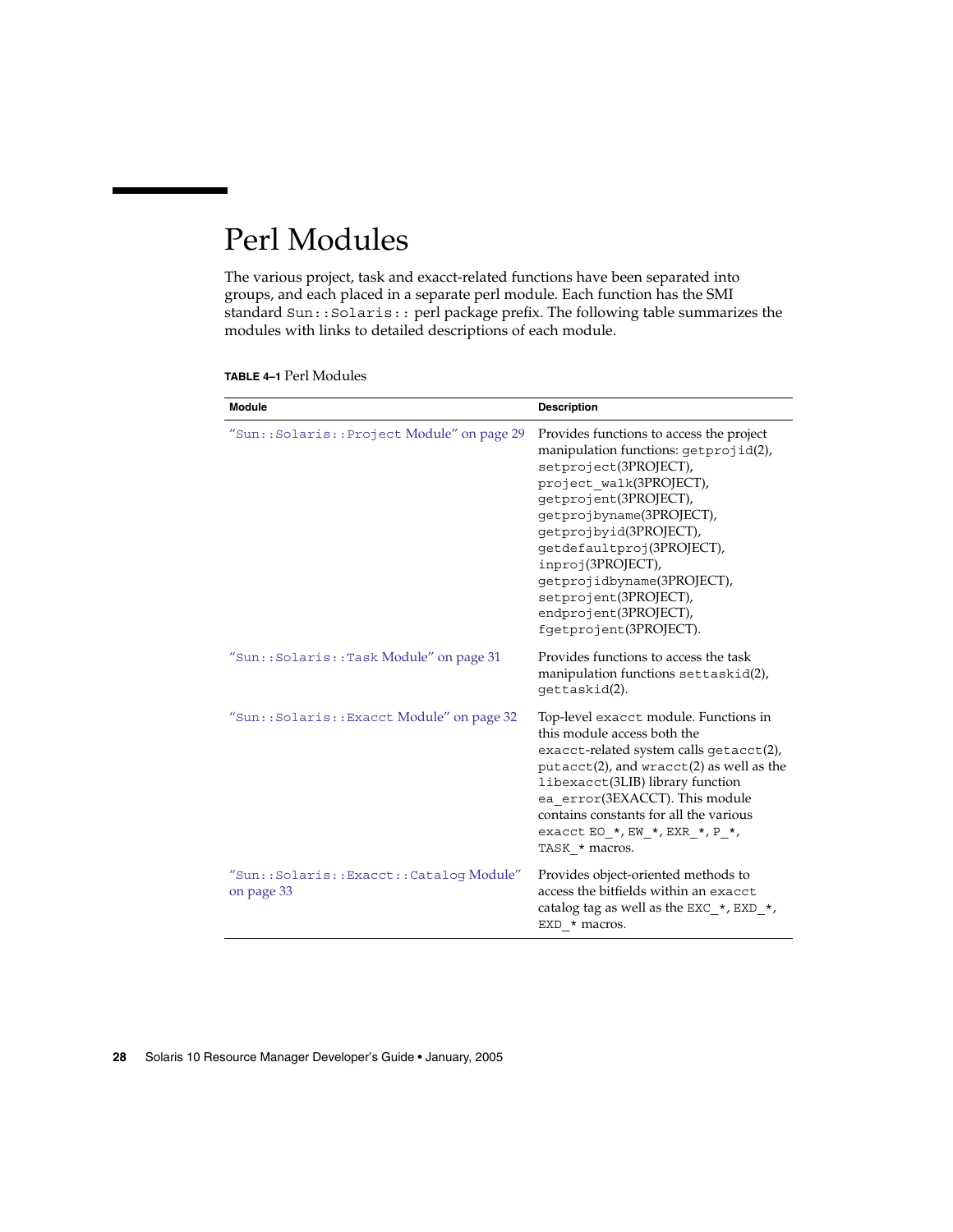<span id="page-28-0"></span>

| <b>Module</b>                                               | <b>Description</b>                                                                                                                                                                                                                                                                                                                                                                                                                                                           |
|-------------------------------------------------------------|------------------------------------------------------------------------------------------------------------------------------------------------------------------------------------------------------------------------------------------------------------------------------------------------------------------------------------------------------------------------------------------------------------------------------------------------------------------------------|
| "Sun::Solaris::Exacct::File Module"<br>on page 35           | Provides object-oriented methods to<br>access the libexacct(3LIB) accounting<br>file functions: ea_open(3EXACCT),<br>ea_close(3EXACCT),<br>ea_get_creator(3EXACCT),<br>ea_get_hostname(3EXACCT),<br>ea_next_object(3XACCT),<br>ea_previous_object(3EXACCT),<br>ea_write_object(3EXACCT).                                                                                                                                                                                     |
| "Sun::Solaris::Exacct::Object Module"<br>on page 37         | Provides object-oriented methods to<br>access the individual exacct accounting<br>file object. An exacct object is<br>represented as an opaque reference that is<br>blessed into the appropriate<br>Sun::Solaris::Exacct::Object<br>subclass. This module is further<br>subdivided into the two types of possible<br>object: Item and Group. Methods are also<br>provided to access the<br>ea_match_object_catalog<br>(3EXACCT), ea_attach_to_object<br>(3EXACCT) functions. |
| "Sun::Solaris::Exacct::Object::Item<br>Module" on page 38   | Provides object-oriented methods to<br>access an individual exacct accounting<br>file Item. Objects of this type inherit from<br>Sun::Solaris::Exacct::Object.                                                                                                                                                                                                                                                                                                               |
| "Sun::Solaris::Exacct::Object::Group<br>Module" on page 39  | Provides object-oriented methods to<br>access an individual exacct accounting<br>file Group. Objects of this type inherit<br>from<br>Sun::Solaris::Exacct::Object,<br>and provide access to the<br>ea attach to group(3EXACCT)<br>function. The Items contained within the<br>Group are presented as a perl array.                                                                                                                                                           |
| "Sun::Solaris::Exacct::Object:: Array<br>Module" on page 40 | Private array type, used as the type of the<br>array within a<br>Sun::Solaris::Exacct::Object::Group.                                                                                                                                                                                                                                                                                                                                                                        |

## Sun::Solaris::Project Module

The Sun::Solaris::Project module provides wrappers for the project-related system calls and the libproject(3LIB) library.

Chapter 4 • Extended Accounting Perl Interface **29**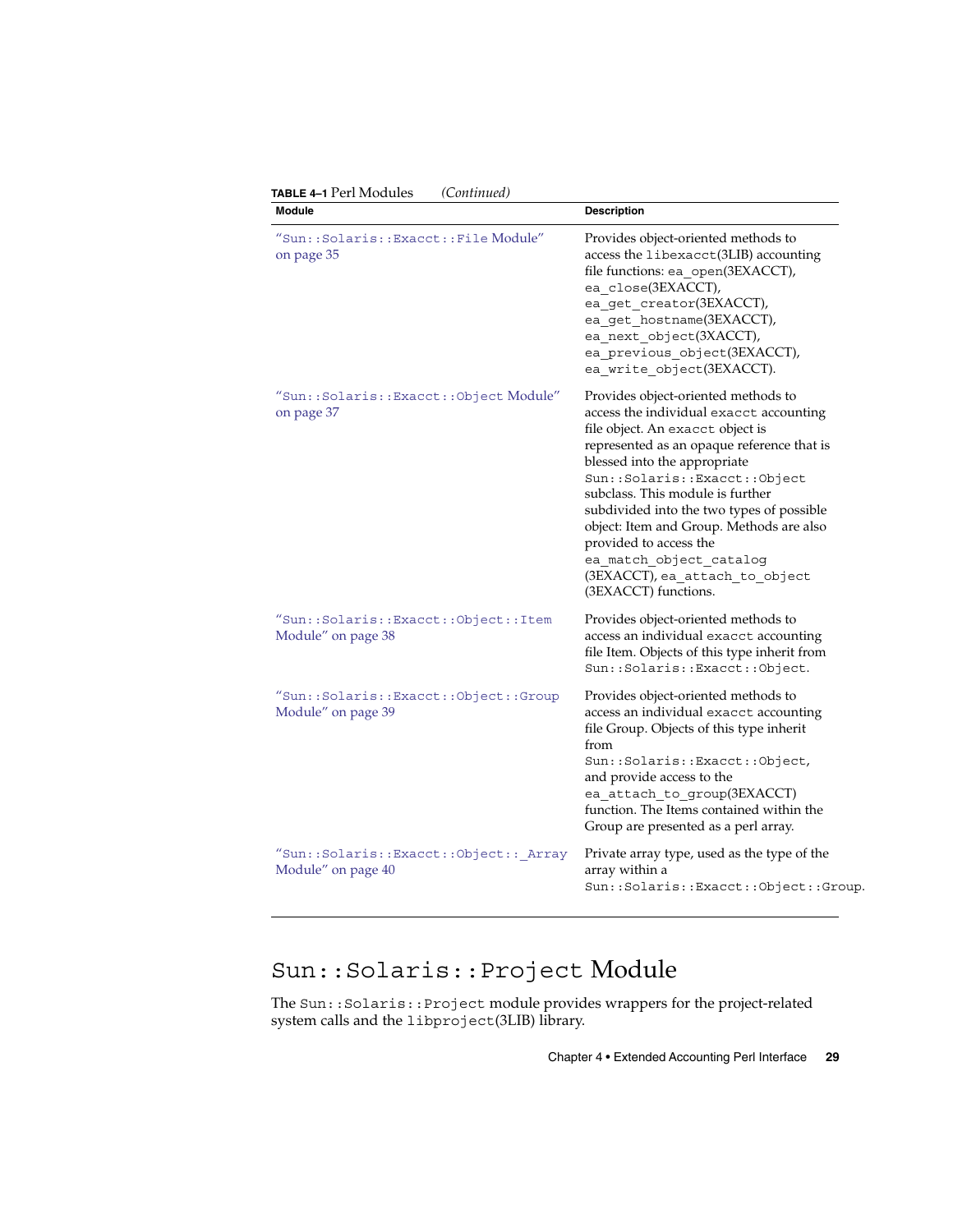#### Sun::Solaris::Project Constants

The Sun::Solaris::Project module uses constants from the project-related header files.

**MAXPROJID** PROJNAME\_MAX PROJF\_PATH PROJECT\_BUFSZ SETPROJ\_ERR\_TASK SETPROJ\_ERR\_POOL

### Sun::Solaris::Project Functions, Class Methods, and Object Methods

The perl extensions to the libexacct(3LIB) API provide the following functions for projects. The function name is a link to the corresponding man page.

```
setproject(3PROJECT)
setprojent(3PROJECT)
getdefaultproj(3PROJECT)
inproj(3PROJECT)
getprojent(3PROJECT)
fgetprojent(3PROJECT)
getprojbyname(3PROJECT)
getprojbyid(3PROJECT)
getprojbyname(3PROJECT)
endprojent(3PROJECT)
```
The Sun::Solaris::Project module has no class methods.

The Sun::Solaris::Project module has no object methods.

#### Sun::Solaris::Project Exports

By default, nothing is exported from this module. The following tags can be used to selectively import constants and functions defined in this module.

| Tag       | <b>Constant or Function</b> |
|-----------|-----------------------------|
| :SYSCALLS | getprojid()                 |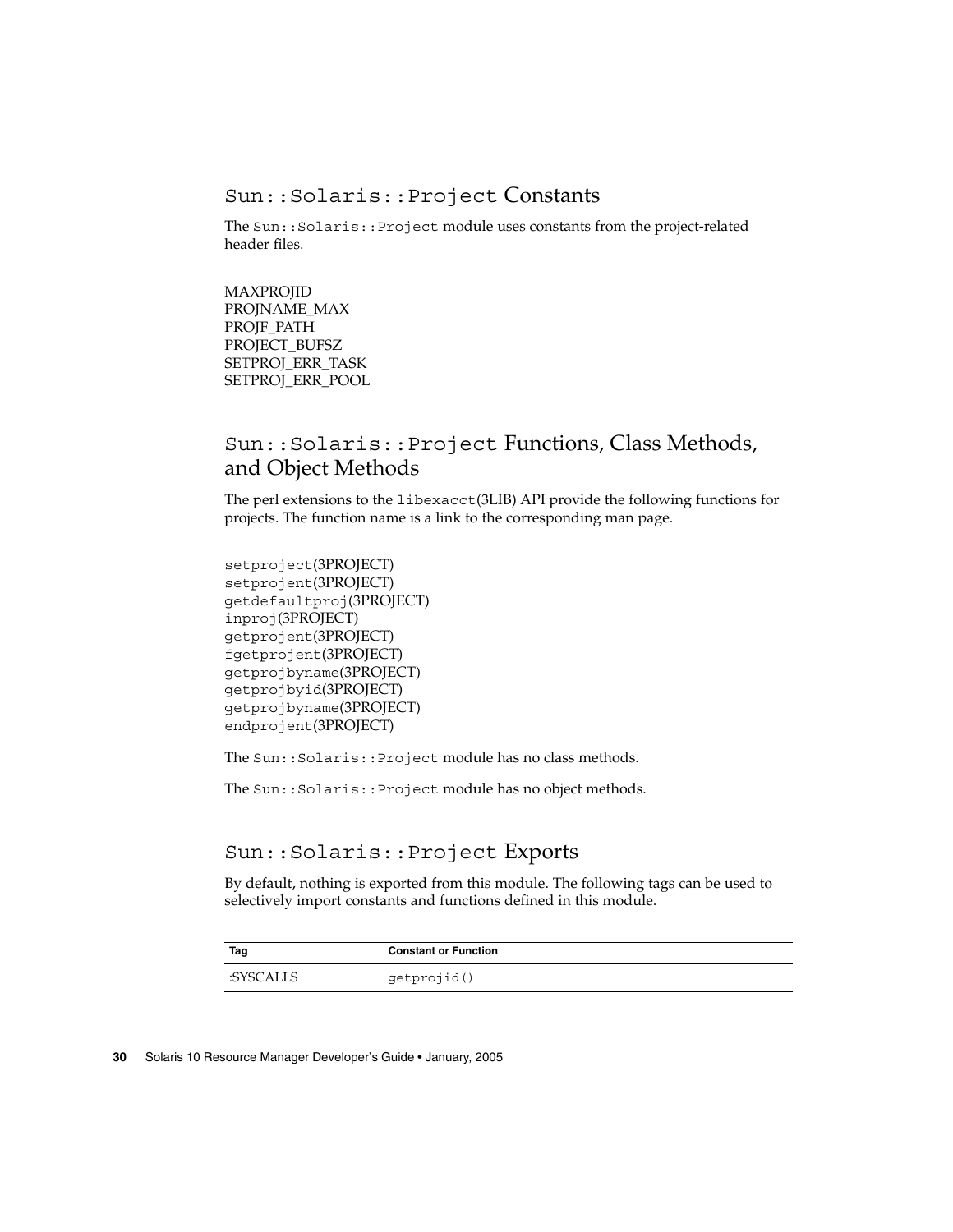<span id="page-30-0"></span>

| Tag          | <b>Constant or Function</b>                                                                                                                                                       |
|--------------|-----------------------------------------------------------------------------------------------------------------------------------------------------------------------------------|
| :LIBCALLS    | $setproject(),active projects(), getproject(),$<br>setprojent(), endprojent(), getprojbyname(),<br>getprojbyid(), getdefaultproj(), fgetprojent(),<br>inproj(), getprojidbyname() |
| :CONSTANTS   | MAXPROJID_TASK, PROJNAME_MAX, PROJF_PATH,<br>PROJECT_BUFSZ, SETPROJ_ERR, SETPROJ_ERR_POOL                                                                                         |
| $\cdot$ ALL. | :SYSCALLS, :LIBCALLS, :CONSTANTS                                                                                                                                                  |

### Sun::Solaris::Task Module

The Sun::Solaris::Task module provides wrappers for the settaskid(2) and gettaskid(2) system calls.

#### Sun::Solaris::Task Constants

The Sun::Solaris::Task module uses the following constants.

TASK\_NORMAL TASK\_FINAL

### Sun::Solaris::Task Functions, Class Methods, and Object Methods

The perl extensions to the libexacct(3LIB) API provides the following functions for tasks.

settaskid(2) gettaskid(2)

The Sun::Solaris::Task module has no class methods.

The Sun::Solaris::Task module has no object methods.

Chapter 4 • Extended Accounting Perl Interface **31**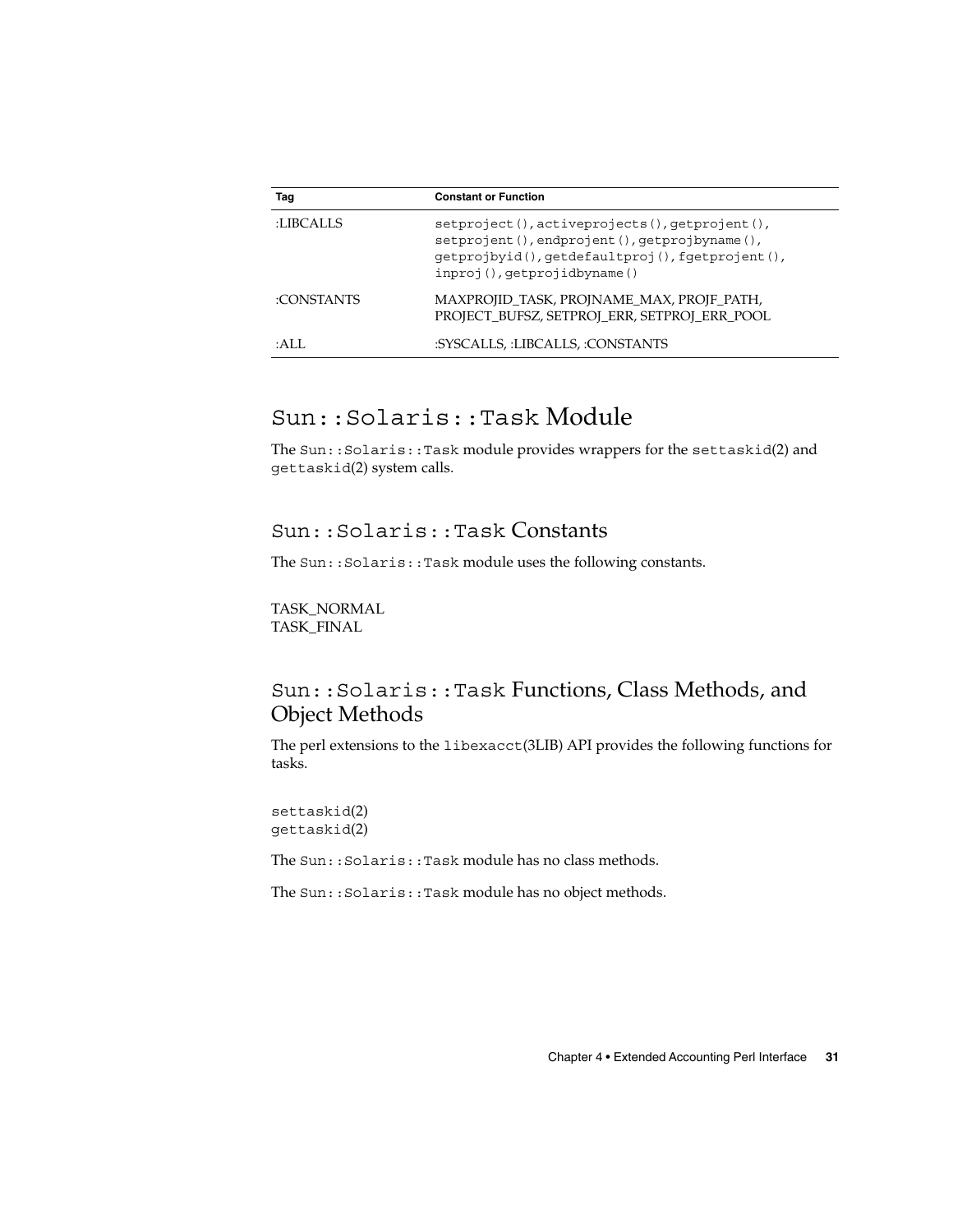#### <span id="page-31-0"></span>Sun::Solaris::Task Exports

By default, nothing is exported from this module. The following tags can be used to selectively import constants and functions defined in this module.

| Tag        | <b>Constant or Function</b>   |  |
|------------|-------------------------------|--|
| :SYSCALLS  | $settaskid()$ , $qettaskid()$ |  |
| :CONSTANTS | TASK NORMAL, TASK FINAL       |  |
| :ALL       | :SYSCALLS, :CONSTANTS         |  |

### Sun::Solaris::Exacct Module

The Sun::Solaris::Exacct module provides wrappers for the ea error(3EXACCT) function, and for all the exacct system calls.

#### Sun::Solaris::Exacct Constants

The Sun::Solaris::Exacct module provides constants from the various exacct header files. The P\_PID, P\_TASKID, P\_PROJID and all the EW\_\*, EP\_\*, EXR\_\* macros are extracted during the module build process. The macros are extracted from the exacct header files under /usr/include and provided as perl constants. Constants passed to the Sun::Solaris::Exacct functions can either be an integer value such as. EW\_FINAL or a string representation of the same variable such as. "EW\_FINAL".

### Sun::Solaris::Exacct Functions, Class Methods, and Object Methods

The perl extensions to the libexacct(3LIB) API provide the following functions for the Sun::Solaris::Exacct module. The function name is a link to the corresponding man page.

```
getacct(2)
putacct(2)
wracct(2)
ea_error(3EXACCT)
ea_error_str
ea_register_catalog
ea_new_file
ea_new_item
ea_new_group
```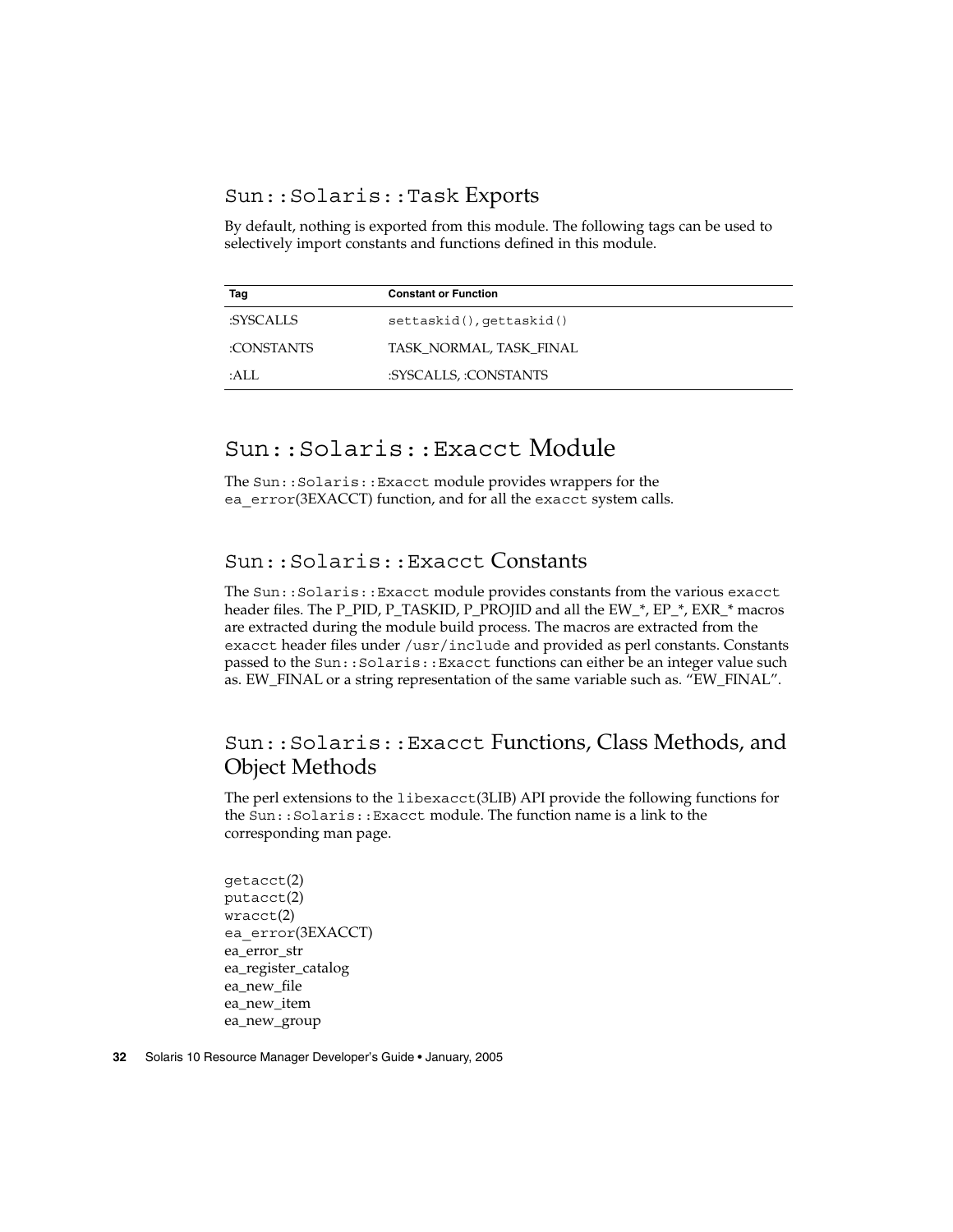<span id="page-32-0"></span>ea\_dump\_object

**Note** – ea\_error\_str() is provided as a convenience, so that repeated blocks of code like the following can be avoided:

```
if (ea_error() == EXR_SYSCALL_FAIL) {
       print("error: $!\n");
} else {
       print("error: ", ea_error(), "\n");
}
```
The Sun::Solaris::Exacct module has no class methods.

The Sun::Solaris::Exacct module has no object methods.

#### Sun::Solaris::Exacct Exports

By default, nothing is exported from this module. The following tags can be used to selectively import constants and functions defined in this module.

| Tag               | <b>Constant or Function</b>                                                                                    |  |
|-------------------|----------------------------------------------------------------------------------------------------------------|--|
| :SYSCALLS         | qetacct(), putacct(), wracct()                                                                                 |  |
| :LIBCALLS         | ea error(), ea error str()                                                                                     |  |
| :CONSTANTS        | P PID, P TASKID, P PROJID, EW *, EP *, EXR *                                                                   |  |
| :SHORTAND         | ea reqister catalog(), ea new catalog(),<br>ea new file(), ea new item(), ea new group(),<br>ea dump object()  |  |
| :ALL              | :SYSCALLS, :LIBCALLS, :CONSTANTS, :SHORTHAND                                                                   |  |
| :EXACCT CONSTANTS | :CONSTANTS, plus the :CONSTANTS tags for<br>Sun::Solaris::Catalog, Sun::Solaris::File,<br>Sun::Solaris::Object |  |
| :EXACCT ALL       | :ALL, plus the :ALL tags for Sun: : Solaris: : Catalog,<br>Sun::Solaris::File,Sun::Solaris::Object             |  |

### Sun::Solaris::Exacct::Catalog Module

The Sun::Solaris::Exacct::Catalog module provides a wrapper around the 32-bit integer used as a catalog tag. The catalog tag is represented as a perl object blessed into the Sun::Solaris::Exacct::Catalog class. Methods can be used to manipulate fields in a catalog tag.

Chapter 4 • Extended Accounting Perl Interface **33**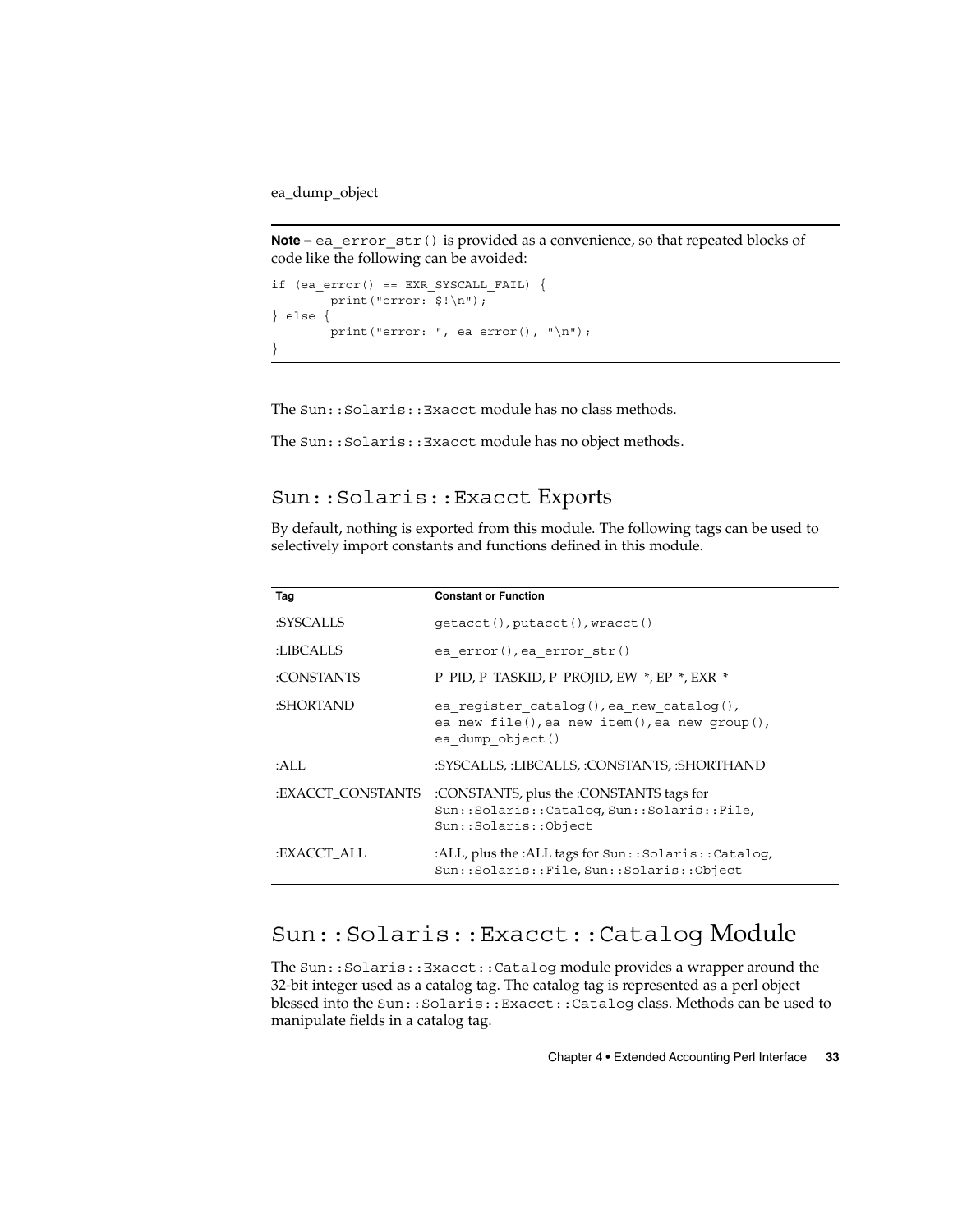#### Sun::Solaris::Exacct::Catalog Constants

All the EXT\_\*, EXC\_\*, EXD\_\* macros are extracted during the module build process from the /usr/include/sys/exact\_catalog.h file and are provided as constants. Constants passed to the Sun::Solaris::Exacct::Catalog methods can either be an integer value, such as EXT\_UINT8, or the string representation of the same variable, such as "EXT\_UINT8".

### Sun::Solaris::Exacct::Catalog Functions, Class Methods, and Object Methods

The perl extensions to the libexacct(3LIB) API provide the following class methods forSun::Solaris::Exacct::Catalog. Exacct(3PERL) andExacct::Catalog(3PERL)

register new

The perl extensions to the libexacct(3LIB) API provide the following object methods for Sun::Solaris::Exacct::Catalog.

value type catalog id type\_str catalog\_str id\_str

#### Sun::Solaris::Exacct::Catalog Exports

By default, nothing is exported from this module. The following tags can be used to selectively import constants and functions defined in this module.

| Tag        | <b>Constant or Function</b>                           |
|------------|-------------------------------------------------------|
| :CONSTANTS | $EXT_{\cdot}^*$ , $EXC_{\cdot}^*$ , $EXP_{\cdot}^*$ . |
| :ALL       | :CONSTANTS                                            |

Additionally, any constants defined with the register() function can optionally be exported into the caller's package.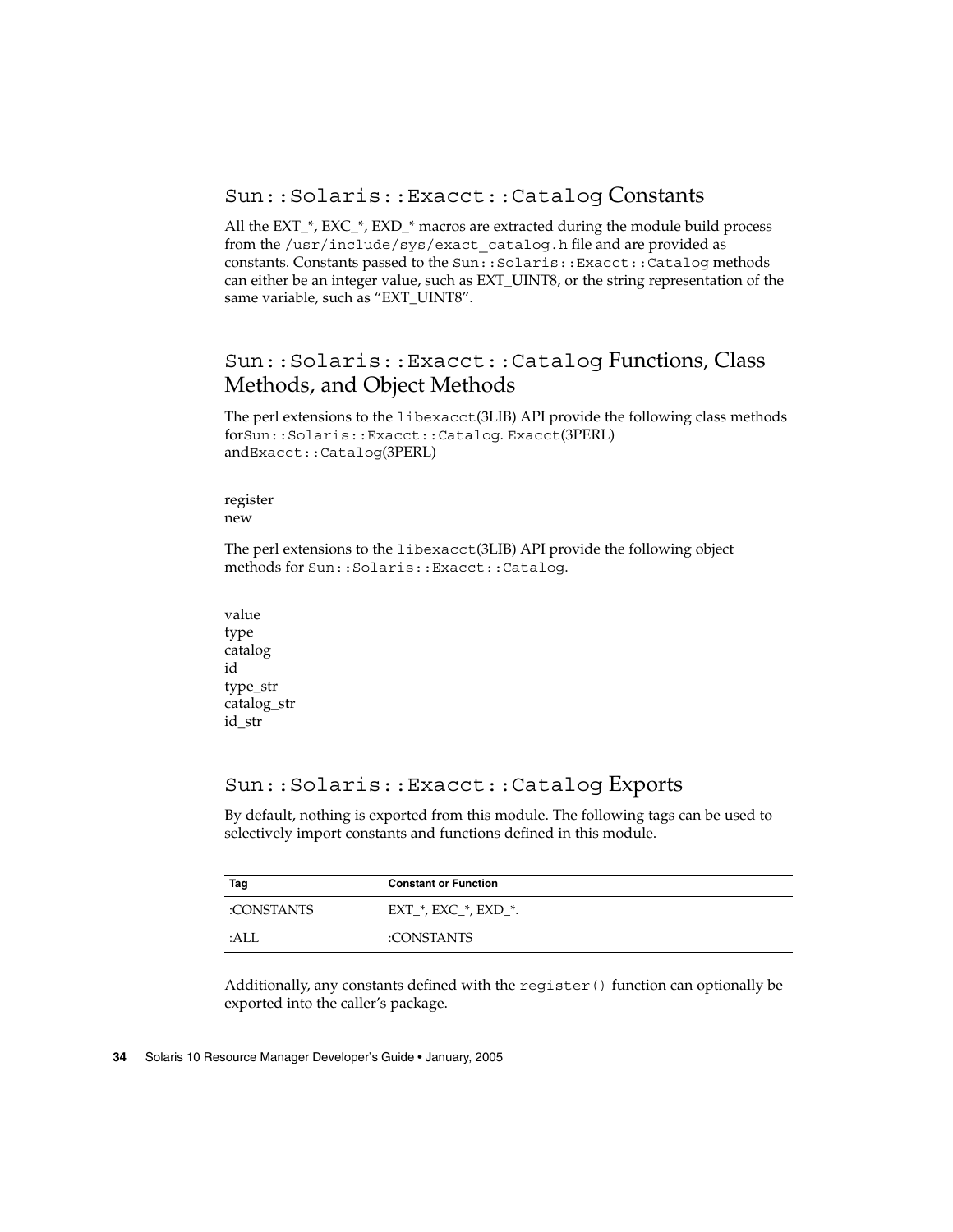### <span id="page-34-0"></span>Sun::Solaris::Exacct::File Module

The Sun::Solaris::Exacct::File module provides wrappers for the exacct functions that manipulate accounting files. The interface is object-oriented, and allows the creation and reading of exacct files. The C library calls that are wrapped by this module are:

ea\_open(3EXACCT) ea\_close(3EXACCT) ea\_next\_object(3EXACCT) ea\_previous\_object(3EXACCT) ea\_write\_object(3EXACCT) ea\_get\_object(3EXACCT) ea qet creator(3EXACCT) ea\_get\_hostname(3EXACCT)

The file read and write methods operate on Sun::Solaris::Exacct::Object objects. These methods perform all the necessary memory management, packing, unpacking and structure conversions that are required.

#### Sun::Solaris::Exacct::File Constants

Sun::Solaris::Exacct::File provides the EO\_HEAD, EO\_TAIL, EO\_NO\_VALID\_HDR, EO\_POSN\_MSK, EO\_VALIDATE\_MSK constants. Other constants that are needed by the new() method are in the standard perl Fcntl module. [Table 4–2](#page-35-0) describes the action of new() for various values of \$oflags and \$aflags.

#### Sun::Solaris::Exacct::File Functions, Class Methods, and Object Methods

The Sun::Solaris::Exacct::File module has no functions.

The perl extensions to the libexacct(3LIB) API provide the following class method forSun::Solaris::Exacct::File.

new

The following table describes the new() action for combinations of the \$oflags and \$aflags parameters.

Chapter 4 • Extended Accounting Perl Interface **35**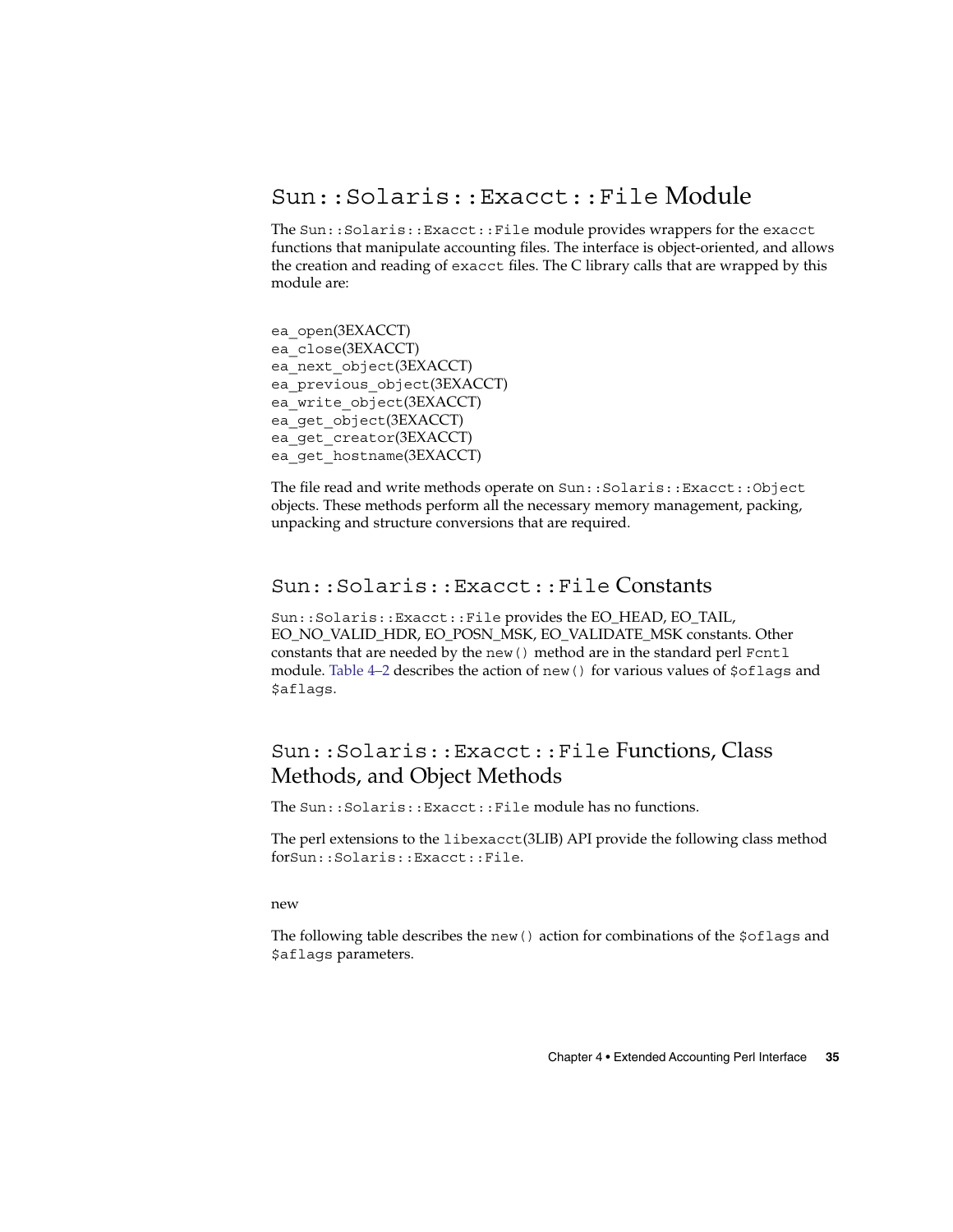#### <span id="page-35-0"></span>**TABLE 4–2** \$oflags and \$aflags Parameters

| \$oflags              | \$aflags          | Action                                                                                              |
|-----------------------|-------------------|-----------------------------------------------------------------------------------------------------|
| O RDONLY              | Absent or EO HEAD | Open for reading at the start of the file.                                                          |
| O RDONLY              | EO TAIL           | Open for reading at the end of the file.                                                            |
| O WRONLY              | Ignored           | File must exist, open for writing at the<br>end of the file.                                        |
| O WRONLY I<br>O CREAT | Ignored           | Create file if the file does not exist.<br>Otherwise, truncate, and open for<br>writing.            |
| O RDWR                | Ignored           | File must exist, open for reading or<br>writing, at the end of the file.                            |
| O RDWR   O CREAT      | Ignored           | Create file if the file does not exist.<br>Otherwise, truncate, and open for<br>reading or writing. |

**Note –** The only valid values for \$oflags are the combinations of O\_RDONLY, O\_WRONLY, O\_RDWR, O\_CREAT. \$aflags describes the required positioning in the file for O\_RDONLY. Either EO\_HEAD or EO\_TAIL are allowed. If absent, EO\_HEAD is assumed.

The perl extensions to the libexacct(3LIB) API provide the following object methods forSun::Solaris::Exacct::File.

creator hostname next previous get write

**Note –** Close a Sun::Solaris::Exacct::File. There is no explicit close() method for a Sun::Solaris::Exacct::File. The file is closed when the filehandle object is undefined or reassigned.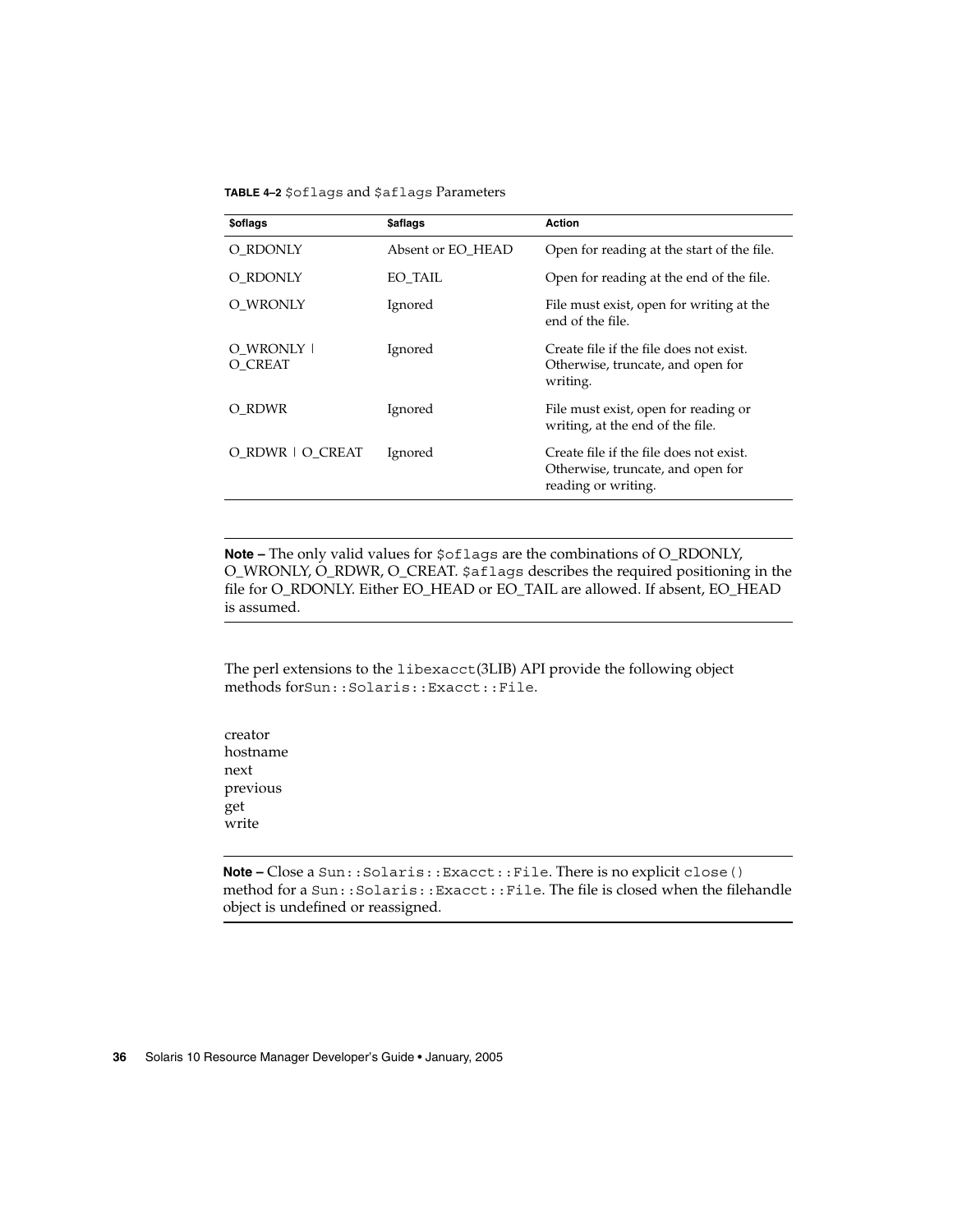### Sun::Solaris::Exacct::File Exports

By default, nothing is exported from this module. The following tags can be used to selectively import constants that are defined in this module.

| EO HEAD, EO TAIL, EO NO VALID HDR, EO POSN MSK,<br>:CONSTANTS<br>EO VALIDATE MSK. | Tag | <b>Constant or Function</b> |
|-----------------------------------------------------------------------------------|-----|-----------------------------|
|                                                                                   |     |                             |
| :CONSTANTS, Fent1(:DEFAULT).<br>:ALL                                              |     |                             |

### Sun::Solaris::Exacct::Object Module

The Sun::Solaris::Exacct::Object module serves as a parent of the two possible types of exacct objects: Items and Groups. An exacct Item is a single data value, an embedded exacct object, or a block of raw data. An example of a single data value is the number of seconds of user CPU time consumed by a process. An exacct Group is an ordered collection of exacct Items such as all of the resource usage values for a particular process or task. If Groups need to be nested within each other, the inner Groups can be stored as embedded exacct objects inside the enclosing Group.

The Sun::Solaris::Exacct::Object module contains methods that are common to both exacct Items and Groups. Note that the attributes of Sun::Solaris::Exacct::Object and all classes derived from it are read-only after initial creation via new(). The attributes made read-only prevents the inadvertent modification of the attributes which could give rise to inconsistent catalog tags and data values. The only exception to the read-only attributes is the array used to store the Items inside a Group object. This array can be modified using the normal perl array operators.

### Sun::Solaris::Exacct::Object Constants

Sun::Solaris::Exacct::Object provides the EO\_ERROR, EO\_NONE, EO\_ITEM, EO\_GROUP constants.

### Sun::Solaris::Exacct::Object Functions, Class Methods, and Object Methods

The Sun::Solaris::Exacct::Object module has no functions.

The perl extensions to the libexacct(3LIB) API provide the following class method forSun::Solaris::Exacct::Object.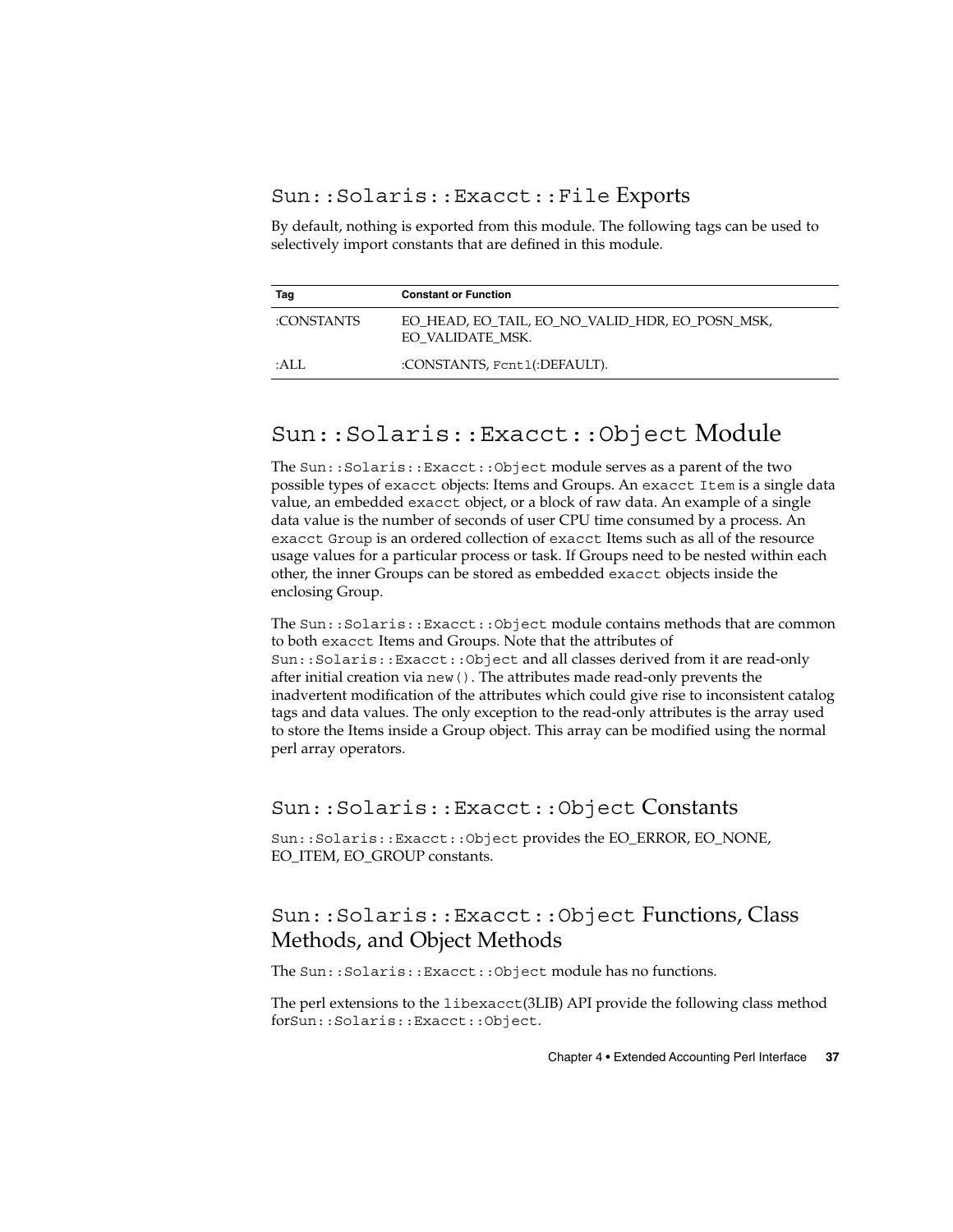#### dump

The perl extensions to the libexacct(3LIB) API provide the following object methods forSun::Solaris::Exacct::Object.

type catalog match\_catalog value

### Sun::Solaris::Exacct::Object Exports

By default, nothing is exported from this module. The following tags can be used to selectively import constants and functions defined in this module.

| Tag        | <b>Constant or Function</b>          |
|------------|--------------------------------------|
| :CONSTANTS | EO_ERROR, EO_NONE, EO_ITEM, EO_GROUP |
| :ALL       | :CONSTANTS                           |

### Sun::Solaris::Exacct::Object::Item Module

The Sun::Solaris::Exacct::Object::Item module is used for exacct data Items. An exacct data Item is represented as an opaque reference, blessed into the Sun::Solaris::Exacct::Object::Item class, which is a subclass of the Sun::Solaris::Exacct::Object class. The underlying exacct data types are mapped onto perl types as follows.

| exacct type       | perl internal type |
|-------------------|--------------------|
| EXT_UINT8         | IV (integer)       |
| EXT_UINT16        | IV (integer)       |
| EXT_UINT32        | IV (integer)       |
| EXT_UINT64        | IV (integer)       |
| <b>EXT_DOUBLE</b> | NV (double)        |
| <b>EXT_STRING</b> | PV (string)        |

**38** Solaris 10 Resource Manager Developer's Guide • January, 2005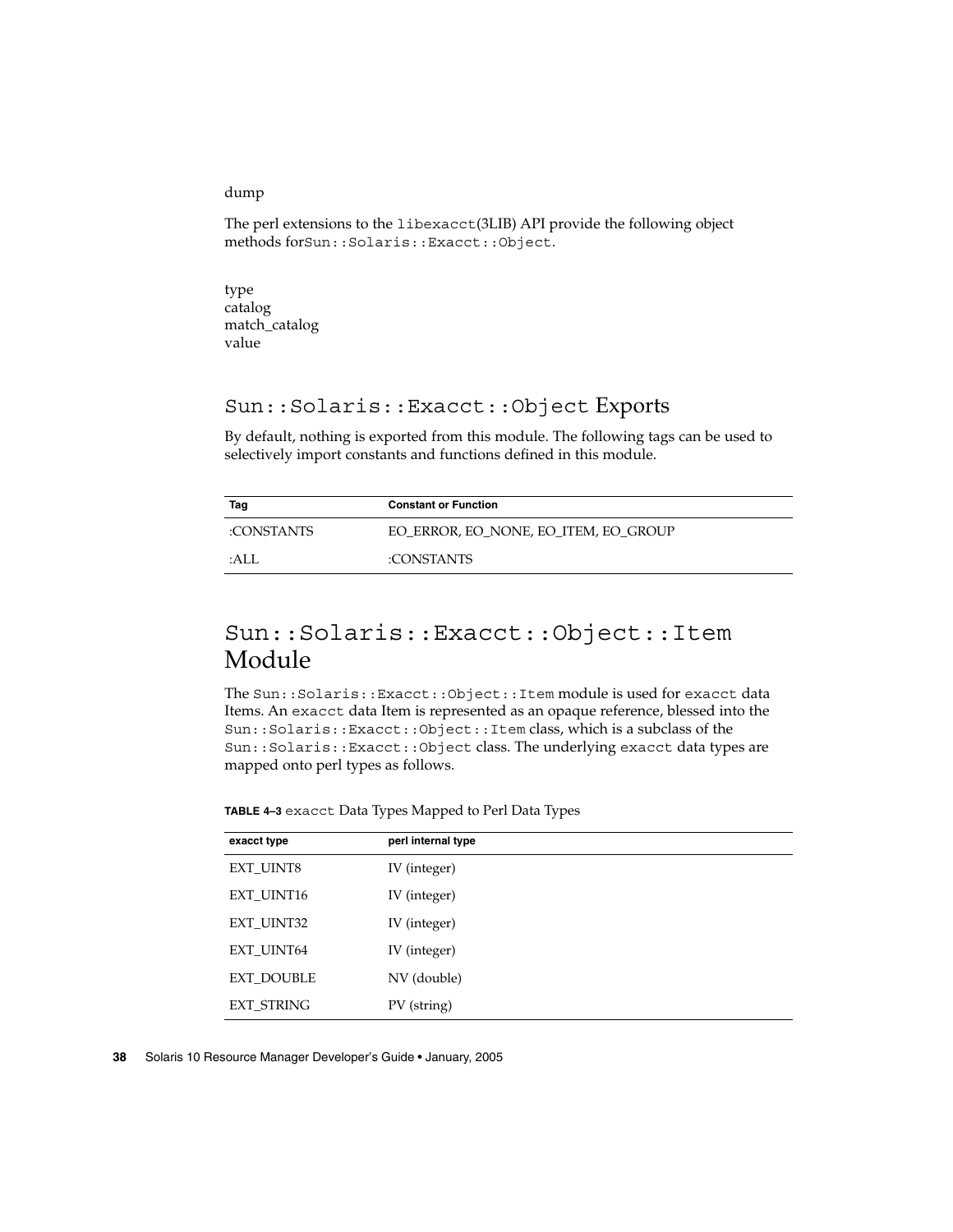| <b>TABLE 4-3</b> exacct Data Types Mapped to Perl Data Types<br>(Continued) |                                       |  |  |  |
|-----------------------------------------------------------------------------|---------------------------------------|--|--|--|
| exacct type                                                                 | perl internal type                    |  |  |  |
| EXT EXACCT OBJECT                                                           | Sun::Solaris::Exacct::Object subclass |  |  |  |
| EXT RAW                                                                     | PV (string)                           |  |  |  |

### Sun::Solaris::Exacct::Object::Item Constants

Sun::Solaris::Exacct::Object::Item has no constants.

### Sun::Solaris::Exacct::Object::Item Functions, Class Methods, and Object Methods

Sun::Solaris::Exacct::Object::Item has no functions.

Sun::Solaris::Exacct::Object::Item inherits all class methods from the Sun::Solaris::Exacct::Object base class, plus the new() class method.

new

Sun::Solaris::Exacct::Object::Item inherits all object methods from the Sun::Solaris::Exacct::Object base class.

### Sun::Solaris::Exacct::Object::Item Exports

Sun::Solaris::Exacct::Object::Item has no exports.

### Sun::Solaris::Exacct::Object::Group Module

The Sun::Solaris::Exacct::Object::Group module is used for exacct Group objects. An exacct Group object is represented as an opaque reference, blessed into the Sun::Solaris::Exacct::Object::Group class, which is a subclass of the Sun::Solaris::Exacct::Object class. The Items within a Group are stored inside a perl array, and a reference to the array can be accessed via the inherited value() method. This means that the individual Items within a Group can be manipulated with the normal perl array syntax and operators. All data elements of the array must be derived from the Sun::Solaris::Exacct::Object class. Group objects can also be nested inside each other merely by adding an existing Group as a data Item.

Sun::Solaris::Exacct::Object::Group Constants

Sun::Solaris::Exacct::Object::Group has no constants.

Chapter 4 • Extended Accounting Perl Interface **39**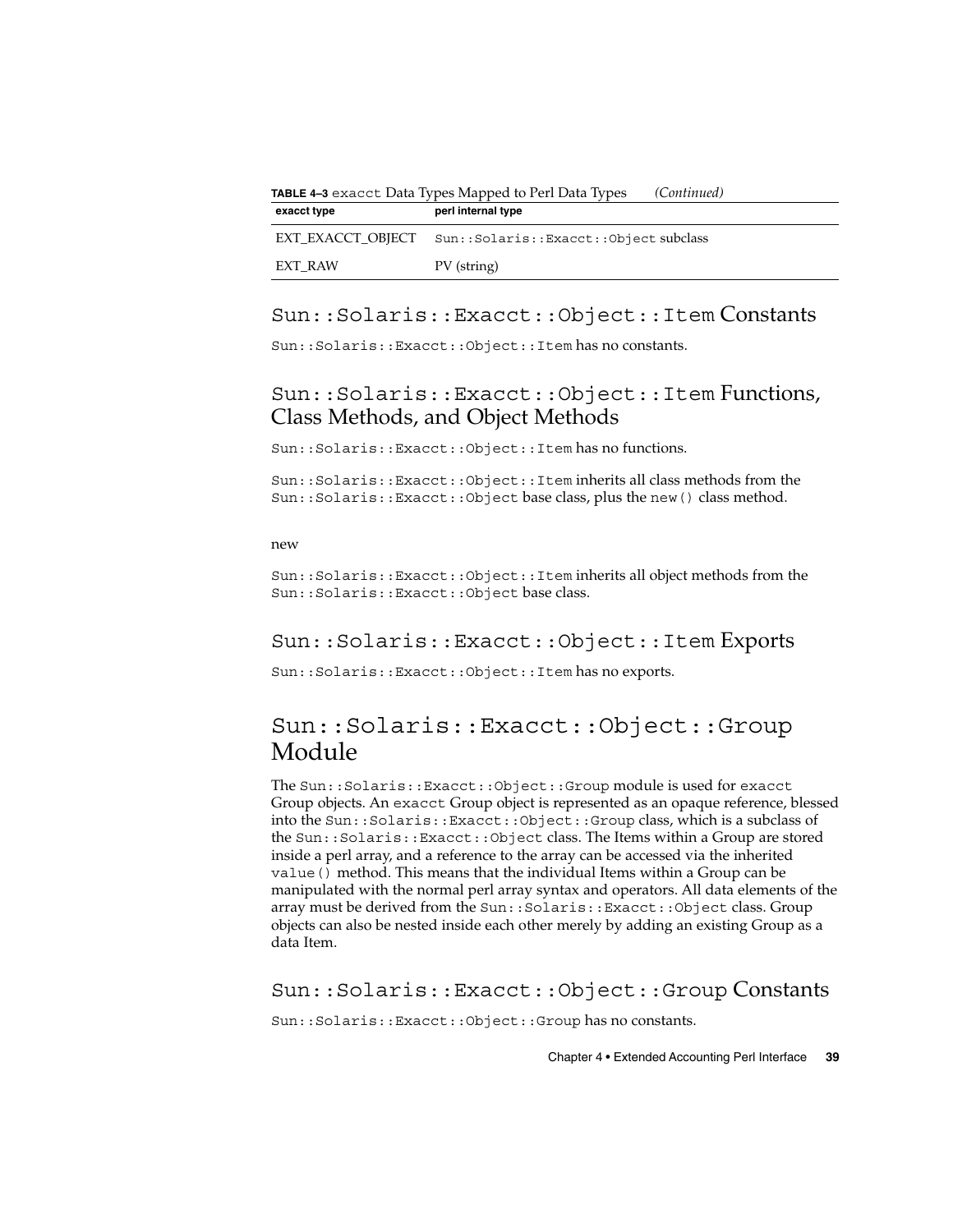### Sun::Solaris::Exacct::Object::Group Functions, Class Methods, and Object Methods

Sun::Solaris::Exacct::Object::Group has no functions.

Sun::Solaris::Exacct::Object::Group inherits all class methods from the Sun::Solaris::Exacct::Object base class, plus the new() class method.

#### new

Sun::Solaris::Exacct::Object::Group inherits all object methods from the Sun::Solaris::Exacct::Object base class, plus the new() class method.

as\_hash as hashlist

### Sun::Solaris::Exacct::Object::Group Exports

Sun::Solaris::Exacct::Object::Group has no exports.

### Sun::Solaris::Exacct::Object::\_Array Module

The Sun::Solaris::Exacct::Object::\_Array class is used internally for enforcing type checking of the data Items that are placed in an exacct Group. Sun::Solaris::Exacct::Object::\_Array should not be created directly by the user.

### Sun::Solaris::Exacct::Object::\_Array Constants

Sun::Solaris::Exacct::Object:: Array has no constants.

### Sun::Solaris::Exacct::Object::\_Array Functions, Class Methods, and Object Methods

Sun::Solaris::Exacct::Object::\_Array has no functions.

Sun::Solaris::Exacct::Object:: Array has internal-use class methods.

Sun::Solaris::Exacct::Object:: Array uses perl TIEARRAY methods.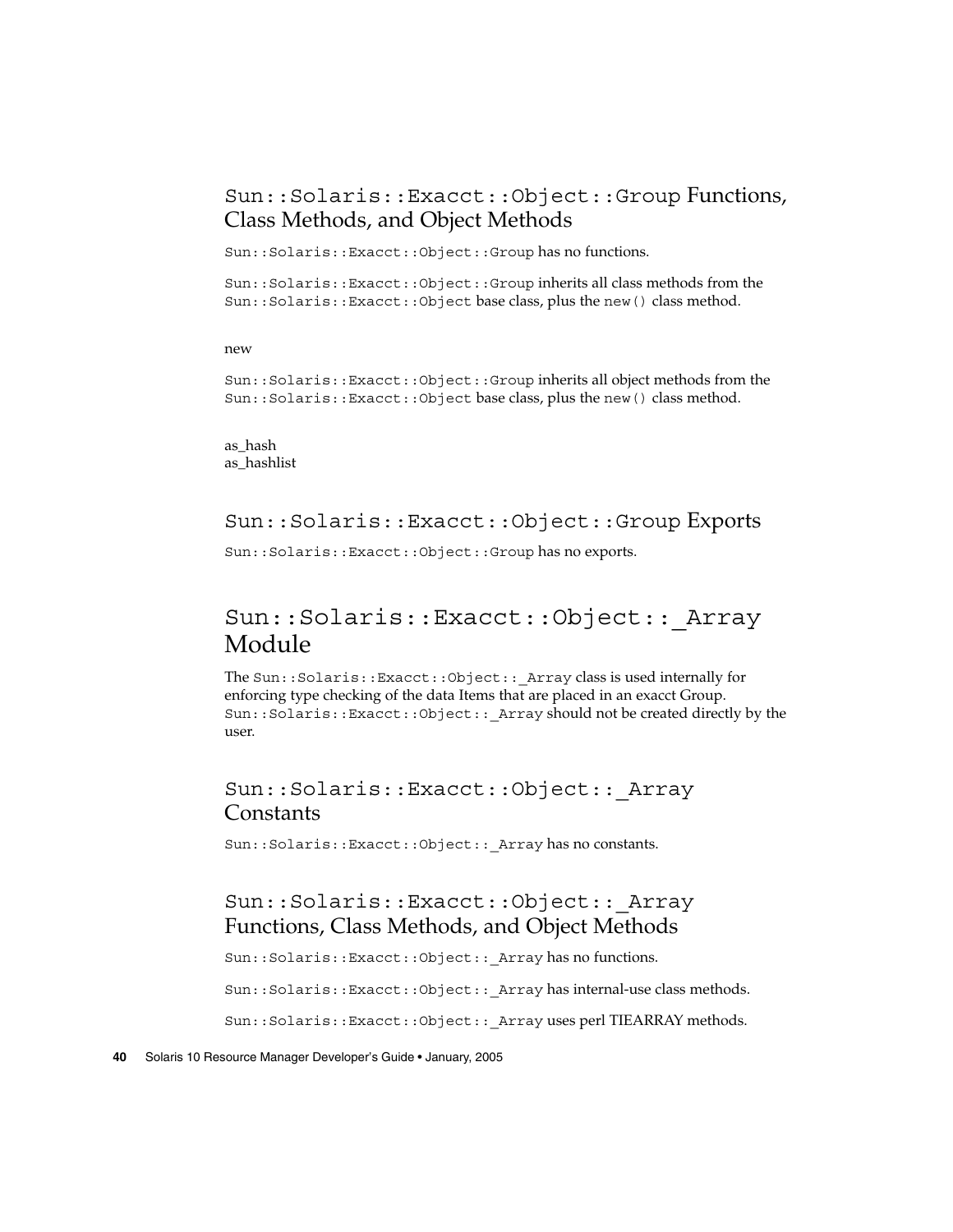Sun::Solaris::Exacct::Object::\_Array Exports

Sun::Solaris::Exacct::Object:: Array has no exports.

# Perl Code Examples

This section shows perl code examples for accessing exacct files.

# Pseudocode Prototype

In typical use the perl exacct library reads existing exacct files. Use pseudocode to show the relationships of the various perl exacct classes. Illustrate in pseudocode the process of opening and scanning an exacct file, and processing objects of interest. In the following pseudocode, the 'convenience' functions are used in the interest of clarity.

```
-- Open the exacct file ($f is a Sun::Solaris::Exacct::File)
my $f = ea_new_file(...)-- While not EOF ($o is a Sun::Solaris::Exacct::Object)
while (my $o = $f->get())-- Check to see if object is of interest
       if (So->type() == &EO ITEM)...
        -- Retrieve the catalog ($c is a Sun::Solaris::Exacct::Catalog)
        sc = so->catalog()
        -- Retrieve the value
       $v = $o->value();
        -- $v is a reference to a Sun::Solaris::Exacct::Group for a Group
       if (ref($v))
             ....
        -- $v is perl scalar for Items
        else
```
# Recursively dump an exacct Object

```
sub dump_object
{
     my (\text{Sobj}, \text{Sindent}) = @;
```
Chapter 4 • Extended Accounting Perl Interface **41**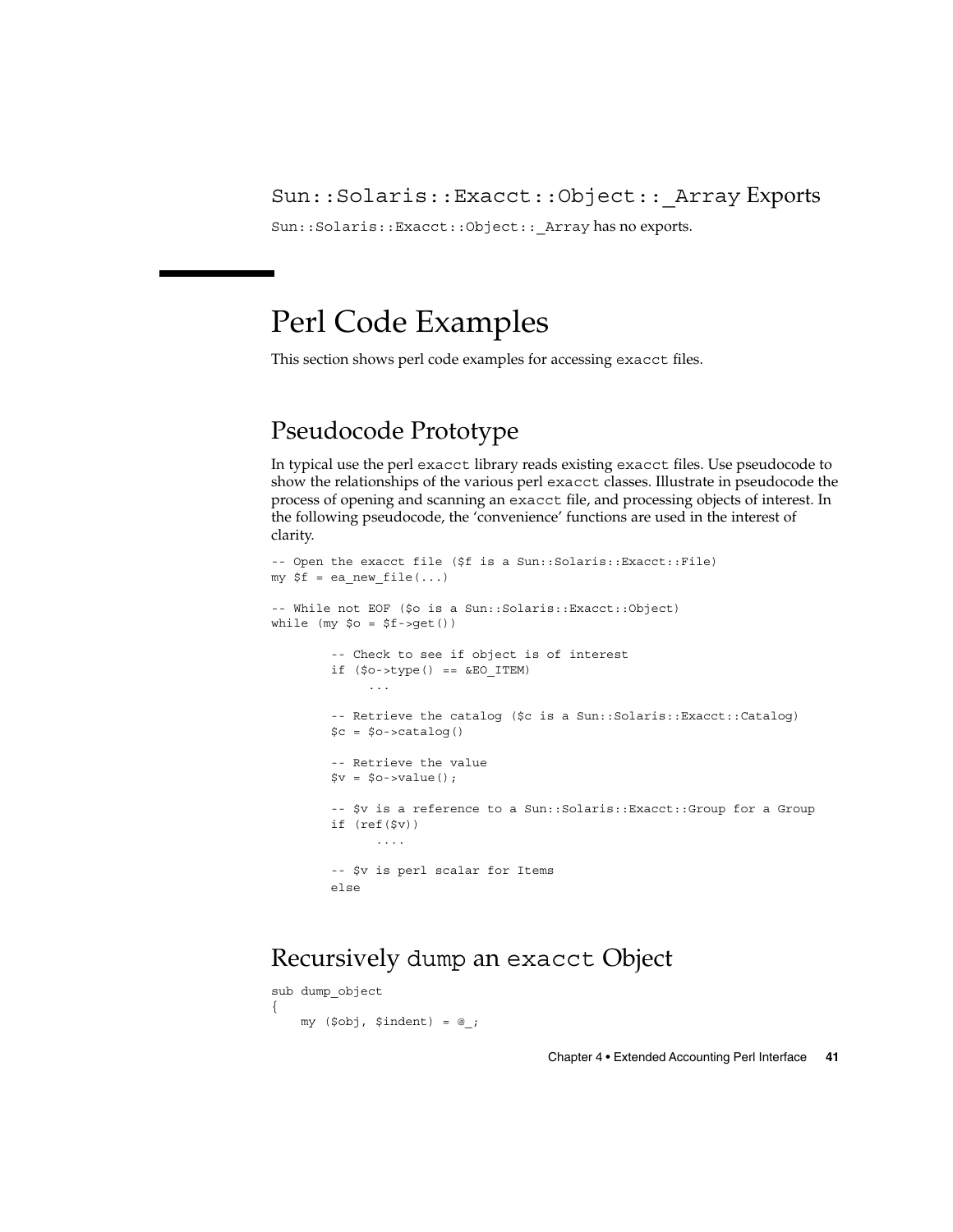```
my $istr = ' ' x $indent;#
# Retrieve the catalog tag. Because we are doing this in an array
# context, the catalog tag will be returned as a (type, catalog, id)
# triplet, where each member of the triplet will behave as an integer
# or a string, depending on context. If instead this next line provided
# a scalar context, e.g.
# my $cat = $obj->catalog()->value();
# then $cat would be set to the integer value of the catalog tag.
#
my @cat = $obj->catalog()->value();
#
# If the object is a plain item
#
if (Sobj - type() == & EO ITEM) {
      #
      # Note: The '%s' formats provide s string context, so the
      # components of the catalog tag will be displayed as the
      # symbolic values. If we changed the '%s' formats to '%d',
      # the numeric value of the components would be displayed.
      #
      printf("%sITEM\n%s Catalog = %s|%s|%s\n",
         $istr, $istr, @cat);
      $indent++;
      #
      # Retrieve the value of the item. If the item contains in
      # turn a nested exacct object (i.e. a item or group), then
      # the value method will return a reference to the appropriate
      # sort of perl object (Exacct::Object::Item or
      # Exacct::Object::Group). We could of course figure out that
      # the item contained a nested item or group by examining
      # the catalog tag in @cat and looking for a type of
      # EXT EXACCT OBJECT or EXT GROUP.
     my $val = $obj->value();
      if (ref($val)) {
         # If it is a nested object, recurse to dump it.
         dump_object($val, $indent);
      } else {
         # Otherwise it is just a 'plain' value, so display it.
         printf("%s Value = %s\n", $istr, $val);
      }
    #
    # Otherwise we know we are dealing with a group. Groups represent
    # contents as a perl list or array (depending on context), so we
    # can process the contents of the group with a 'foreach' loop, which
    # provides a list context. In a list context the value method
    # returns the content of the group as a perl list, which is the
    # quickest mechanism, but doesn't allow the group to be modified.
    # If we wanted to modify the contents of the group we could do so
    # like this:
    # my $grp = $obj->value(); # Returns an array reference
```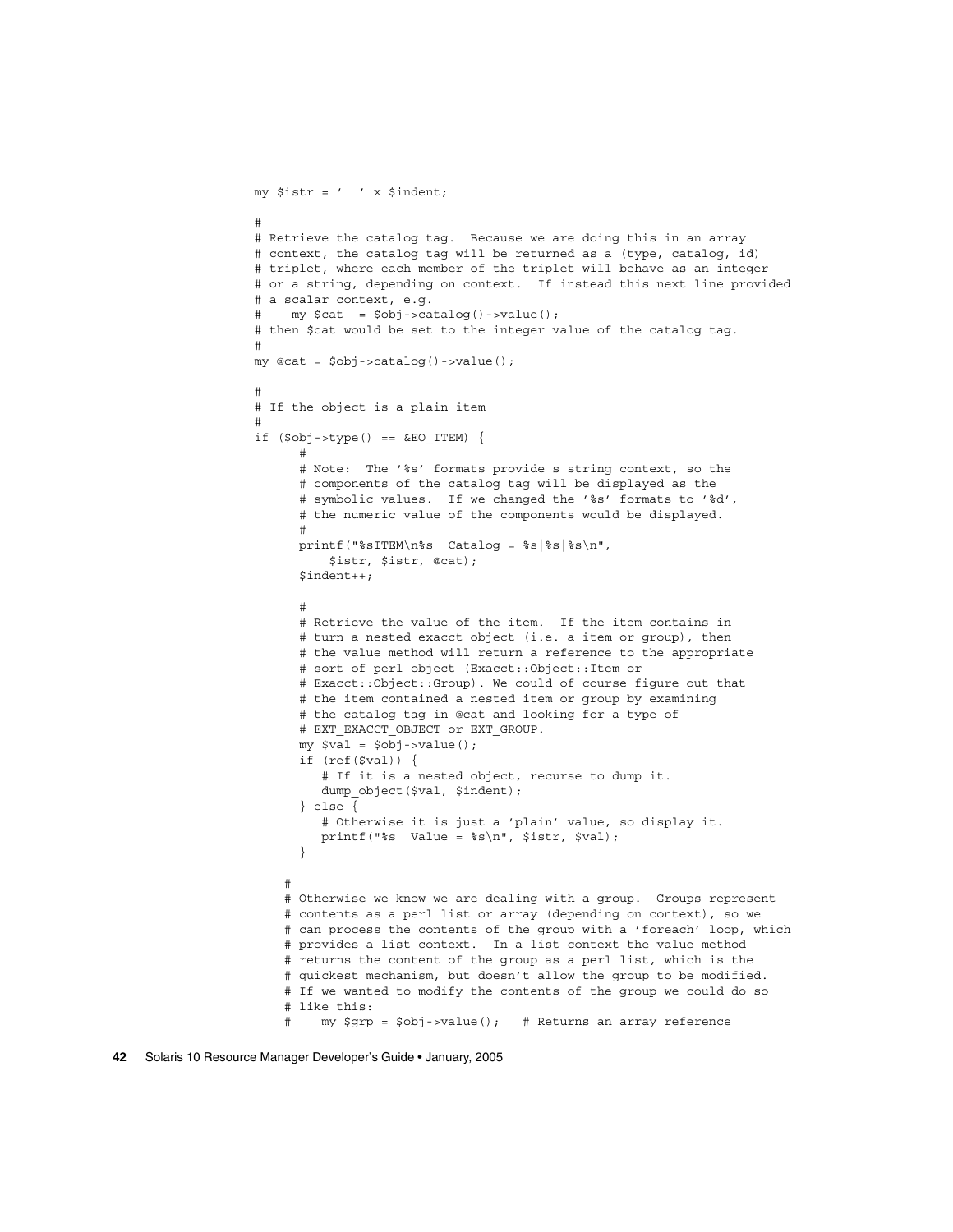```
# $grp->[0] = $newitem;
# but accessing the group elements this way is much slower.
#
} else {
        printf("%sGROUP\n%s Catalog = %s|%s|%s\n",
           $istr, $istr, @cat);
       $indent++;
        # 'foreach' provides a list context.
        foreach my $val ($obj->value()) {
               dump object($val, $indent);
        }
       printf("%sENDGROUP\n", $istr);
}
```
# Create a New Group Record and Write to File

```
# Prototype list of catalog tags and values.
my @items = (
  [ &EXT STRING ] &EXC DEFAULT ] &EXD CREATOR => "me" ],
  [ &EXT_UINT32 | &EXC_DEFAULT | &EXD_PROC_PID => $$ ],
   [ &EXT_UINT32 | &EXC_DEFAULT | &EXD_PROC_UID => $< ],
   [ &EXT UINT32 | &EXC DEFAULT | &EXD PROC GID => $( ],
  [ &EXT_STRING | &EXC_DEFAULT | &EXD_PROC_COMMAND => "/bin/stuff" ],
);
# Create a new group catalog object.
my $cat = new catalog(&EXT GROUP | &EXC DEFAULT | &EXD_NONE);
# Create a new Group object and retrieve its data array.
my $group = new_group($cat);
my $ary = $group->value();
# Push the new Items onto the Group array.
foreach my $v (@items) {
       push(@$ary, new_item(new_catalog($v->[0]), $v->[1]));
}
# Nest the group within itself (performs a deep copy).
push(@$ary, $group);
# Dump out the group.
dump_object($group);
```
### dump an exacct File

```
#!/usr/perl5/5.6.1/bin/perl
```
use strict;

}

Chapter 4 • Extended Accounting Perl Interface **43**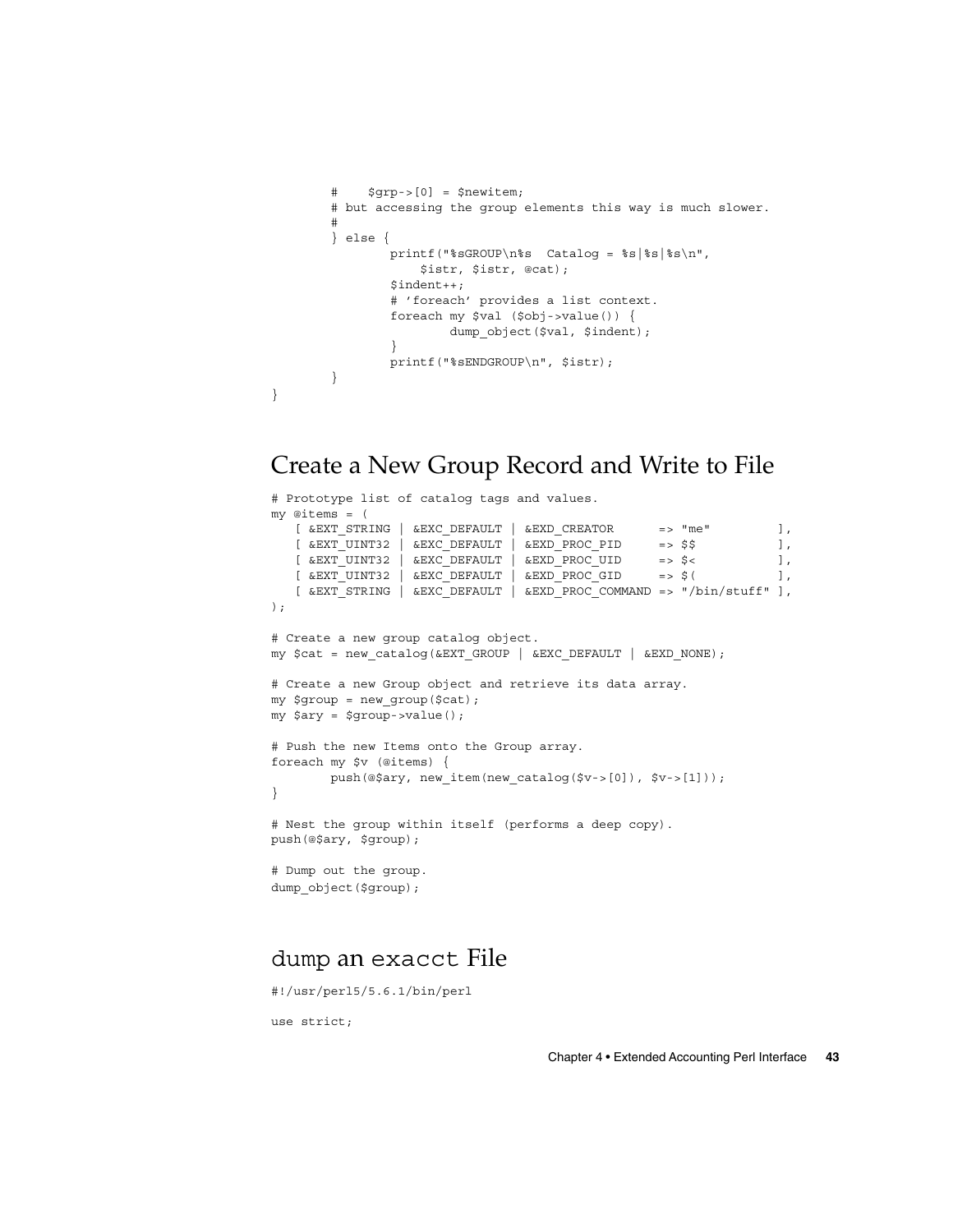```
use warnings;
use blib;
use Sun::Solaris::Exacct qw(:EXACCT_ALL);
die("Usage is dumpexacct
# Open the exact file and display the header information.
my $ef = ea new file($ARGV[0], &O_RDONLY) || die(error_str());
printf("Creator: %s\n", $ef->creator());
printf("Hostname: %s\n\n", $ef->hostname());
# Dump the file contents
while (my $obj = $ef - 3get()) {
        ea_dump_object($obj);
}
# Report any errors
if (ea error() != EXR OK && ea error() != EXR EOF) {
      printf("\nERROR: %s\n", ea_error_str());
       exit(1);}
exit(0);
```
# Output From dump Method

The following example shows the formatted output of the Sun::Solaris::Exacct::Object->dump() method.

```
GROUP
 Catalog = EXT_GROUP|EXC_DEFAULT|EXD_GROUP_PROC_PARTIAL
 ITEM
   Catalog = EXT_UINT32|EXC_DEFAULT|EXD_PROC_PID
   Value = 3
 ITEM
   Catalog = EXT_UINT32|EXC_DEFAULT|EXD_PROC_UID
   Value = 0
 ITEM
   Catalog = EXT_UINT32|EXC_DEFAULT|EXD_PROC_GID
   Value = 0
  ITEM
   Catalog = EXT_UINT32|EXC_DEFAULT|EXD_PROC_PROJID
   Value = 0ITEM
   Catalog = EXT_UINT32|EXC_DEFAULT|EXD_PROC_TASKID
   Value = 0
  ITEM
   Catalog = EXT_UINT64|EXC_DEFAULT|EXD_PROC_CPU_USER_SEC
   Value = 0
 ITEM
```
**44** Solaris 10 Resource Manager Developer's Guide • January, 2005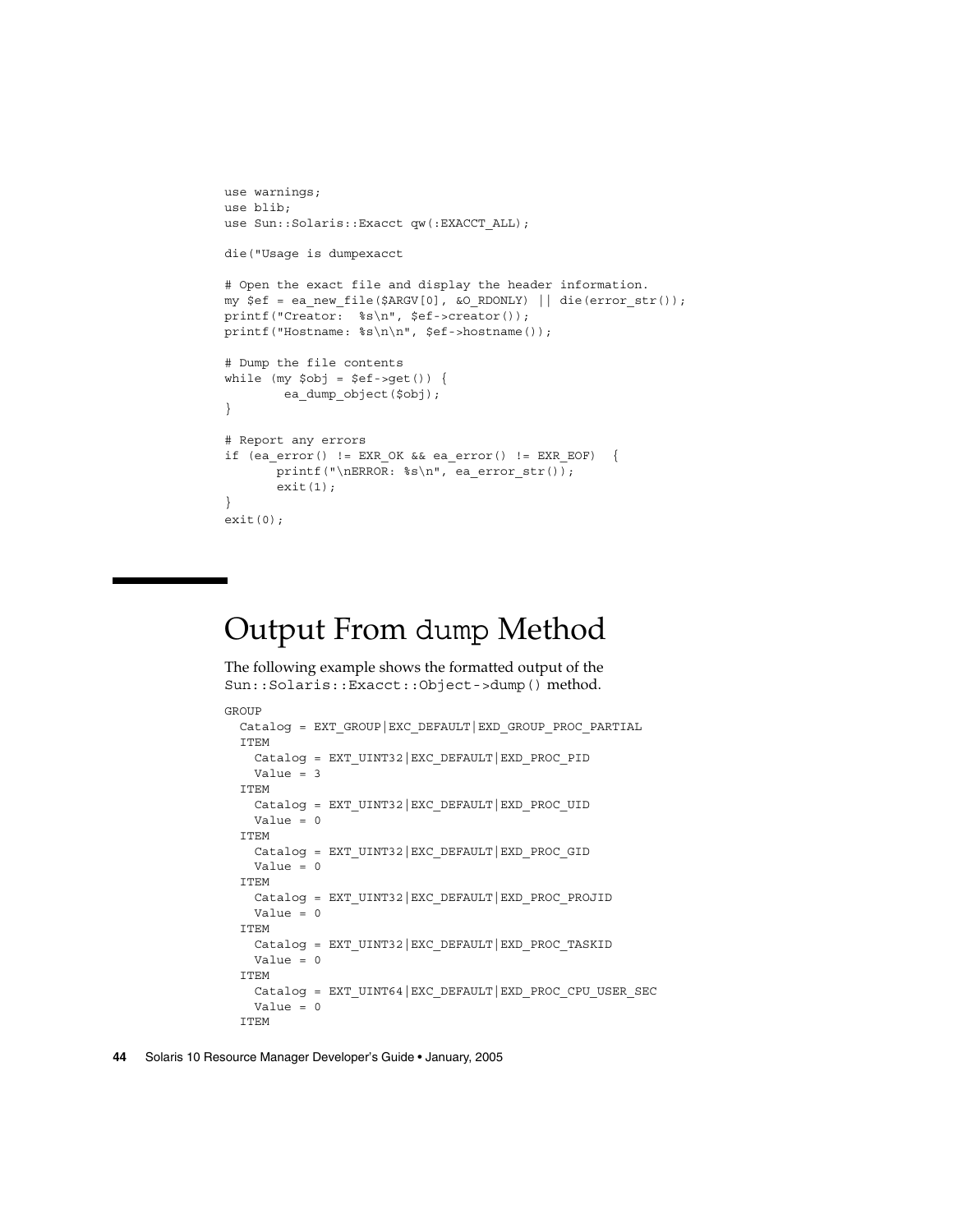```
Catalog = EXT_UINT64|EXC_DEFAULT|EXD_PROC_CPU_USER_NSEC
  Value = 0
ITEM
  Catalog = EXT_UINT64|EXC_DEFAULT|EXD_PROC_CPU_SYS_SEC
  Value = 890ITEM
  Catalog = EXT_UINT64|EXC_DEFAULT|EXD_PROC_CPU_SYS_NSEC
  Value = 760000000
ITEM
  Catalog = EXT_UINT64|EXC_DEFAULT|EXD_PROC_START_SEC
  Value = 1011869897
ITEM
  Catalog = EXT_UINT64 | EXC_DEFAULT | EXD_PROC_START_NSEC
  Value = 380771911
ITEM
 Catalog = EXT_UINT64|EXC_DEFAULT|EXD_PROC_FINISH_SEC
  Value = 0
ITEM
  Catalog = EXT_UINT64 | EXC_DEFAULT | EXD_PROC_FINISH_NSEC
 Value = 0
ITEM
  Catalog = EXT_STRING|EXC_DEFAULT|EXD_PROC_COMMAND
 Value = fsflush
ITEM
 Catalog = EXT_UINT32|EXC_DEFAULT|EXD_PROC_TTY_MAJOR
 Value = 4294967295
ITEM
  Catalog = EXT_UINT32|EXC_DEFAULT|EXD_PROC_TTY_MINOR
 Value = 4294967295
ITEM
  Catalog = EXT_STRING|EXC_DEFAULT|EXD_PROC_HOSTNAME
 Value = mower
ITEM
  Catalog = EXT_UINT64|EXC_DEFAULT|EXD_PROC_FAULTS_MAJOR
  Value = 0
ITEM
 Catalog = EXT_UINT64 | EXC_DEFAULT | EXD_PROC_FAULTS_MINOR
 Value = 0
ITEM
 Catalog = EXT_UINT64|EXC_DEFAULT|EXD_PROC_MESSAGES_SND
  Value = 0
ITEM
  Catalog = EXT_UINT64|EXC_DEFAULT|EXD_PROC_MESSAGES_RCV
 Value = 0
ITEM
  Catalog = EXT_UINT64|EXC_DEFAULT|EXD_PROC_BLOCKS_IN
 Value = 19
ITEM
  Catalog = EXT_UINT64|EXC_DEFAULT|EXD_PROC_BLOCKS_OUT
  Value = 40833
ITEM
  Catalog = EXT_UINT64|EXC_DEFAULT|EXD_PROC_CHARS_RDWR
  Value = 0ITEM
  Catalog = EXT_UINT64|EXC_DEFAULT|EXD_PROC_CONTEXT_VOL
```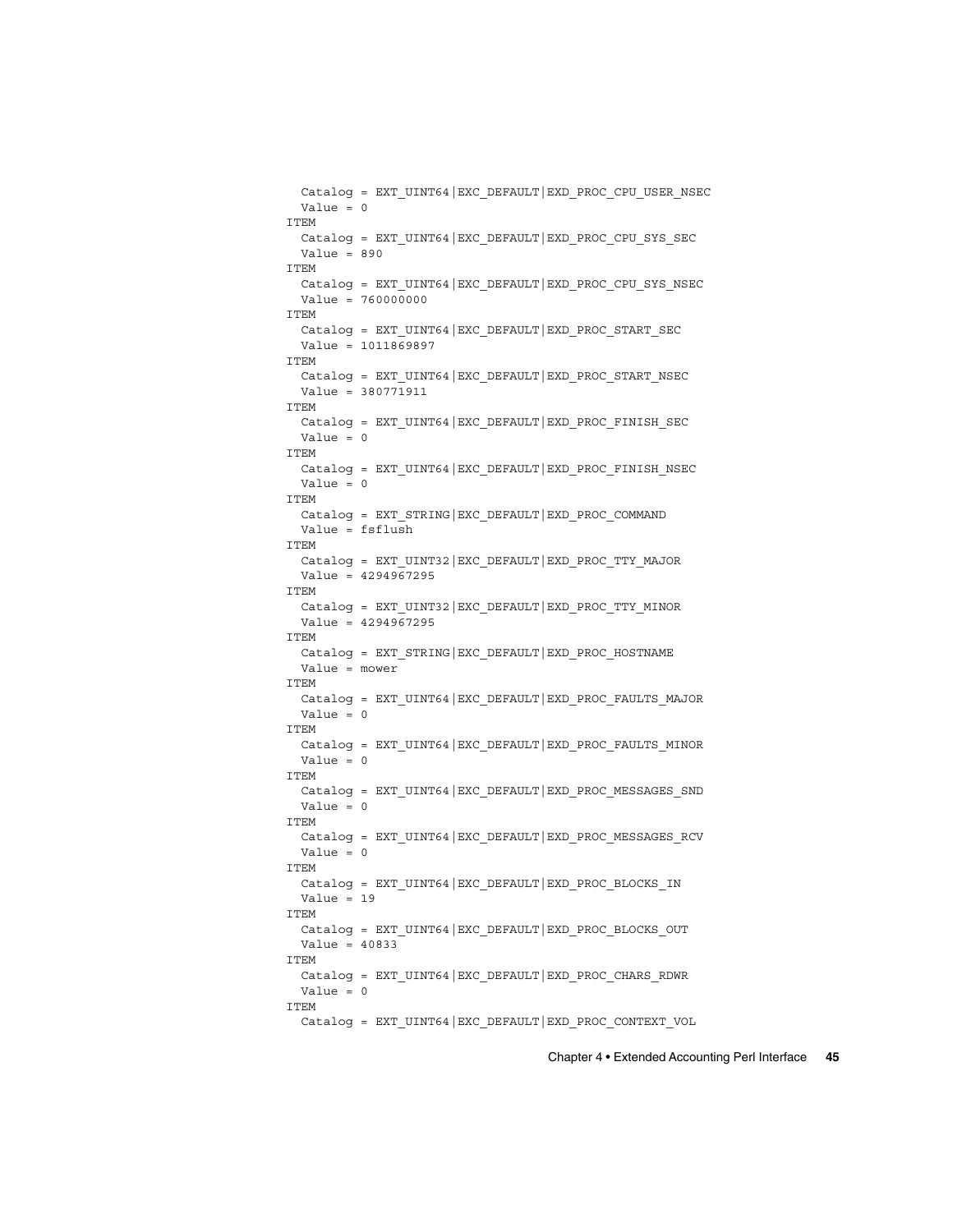```
Value = 129747
  ITEM
   Catalog = EXT_UINT64|EXC_DEFAULT|EXD_PROC_CONTEXT_INV
   Value = 79
  ITEM
   Catalog = EXT_UINT64|EXC_DEFAULT|EXD_PROC_SIGNALS
   Value = 0
   ITEM
   Catalog = EXT_UINT64|EXC_DEFAULT|EXD_PROC_SYSCALLS
   Value = 0
 ITEM
   Catalog = EXT_UINT32|EXC_DEFAULT|EXD_PROC_ACCT_FLAGS
   Value = 1
  ITEM
   Catalog = EXT_UINT32|EXC_DEFAULT|EXD_PROC_ANCPID
   Value = 0
 ITEM
   Catalog = EXT_UINT32|EXC_DEFAULT|EXD_PROC_WAIT_STATUS
   Value = 0
ENDGROUP
```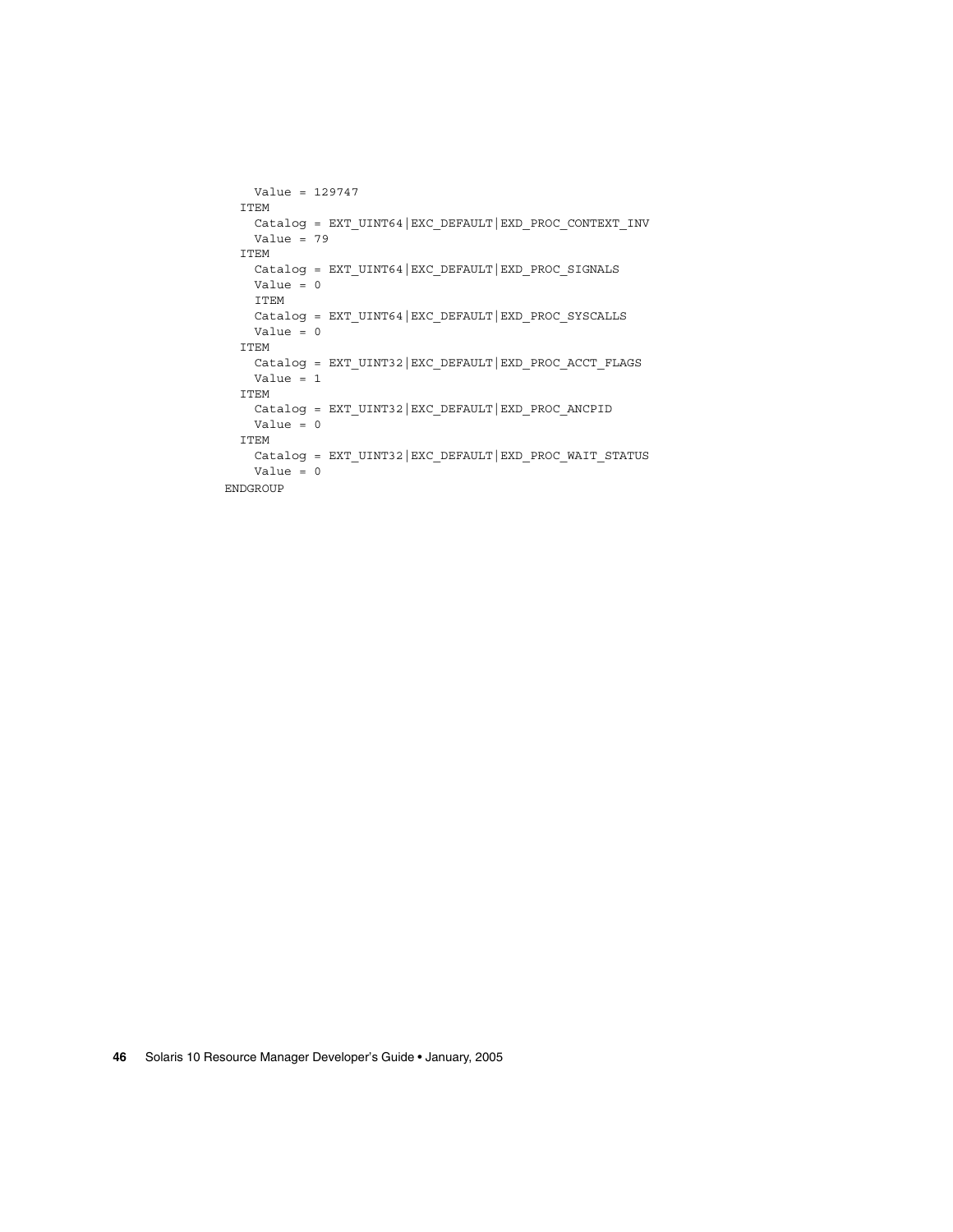### CHAPTER **5**

# Resource Controls

This chapter describes resource controls and their properties.

- "Overview of Resource Controls" on page 47
- *["Resource Controls Flags and Actions"](#page-47-0)* on page 48
- ["Resource Controls Application Programming Interface"](#page-55-0) on page 56
- ["Code Examples of Resource Controls"](#page-56-0) on page 57
- ["Programming Issues Associated With Resource Controls"](#page-60-0) on page 61

# Overview of Resource Controls

Use the extended accounting facility to determine the resource consumption of workloads on your system. After the resource consumption has been determined, use the resource control facility to place bounds on resource usage. Bounds that are placed on resources prevent workloads from over-consuming resources.

For an overview of resource controls and example commands for administering resource controls, see Chapter 6, "Resource Controls (Overview)," in *System Administration Guide: N1 Grid Containers, Resource Management, and Solaris Zones* and Chapter 7, "Administering Resource Controls (Tasks)," in *System Administration Guide: N1 Grid Containers, Resource Management, and Solaris Zones*.

The resource control facility adds the following benefits.

■ Dynamically set.

Resource controls can be adjusted while the system is running.

■ Containment level granularity.

Resource controls are arranged in a containment level of project, task, or process. The containment level simplifies the configuration and aligns the collected values closer to the particular project, task, or process.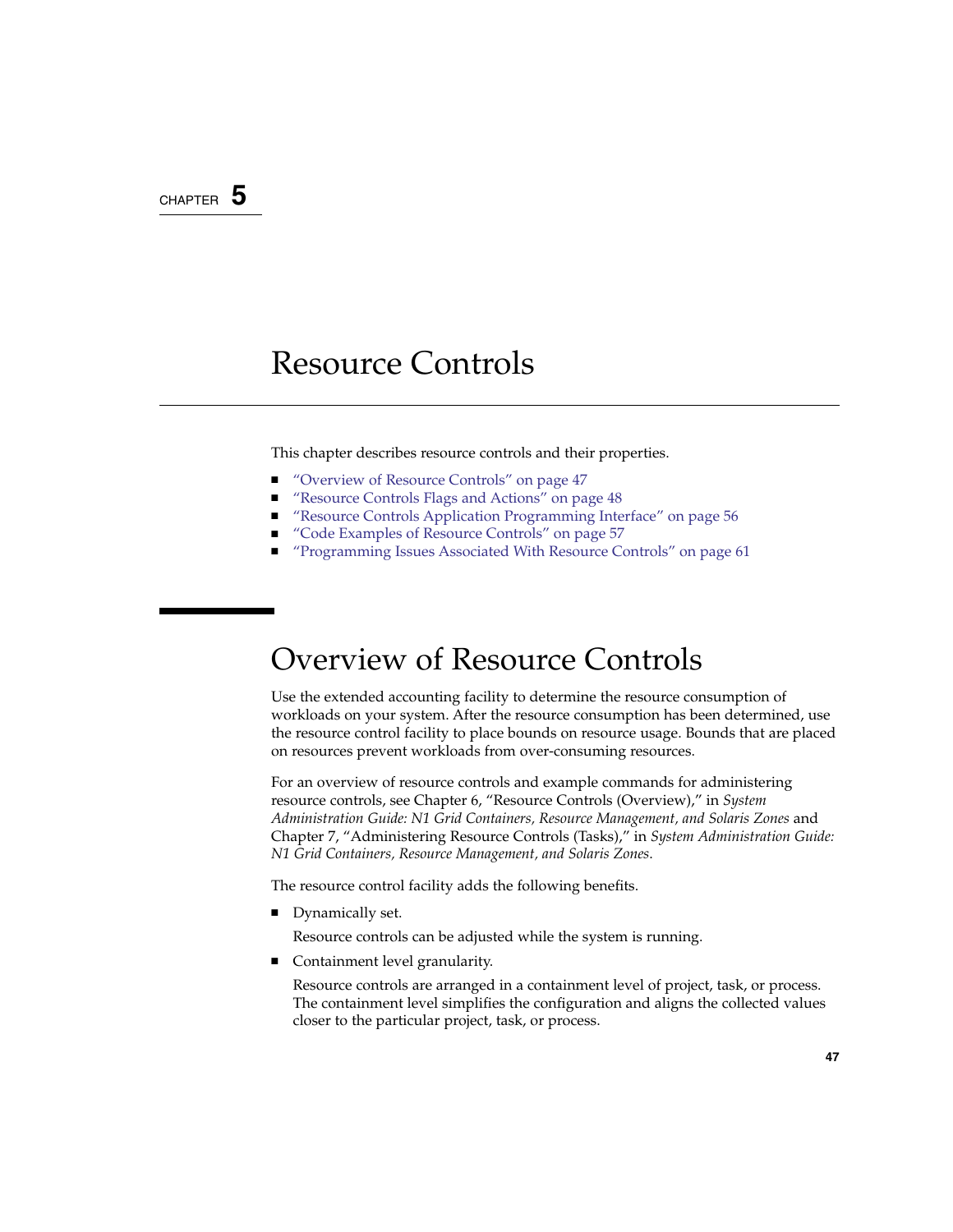<span id="page-47-0"></span>■ Threshold preservation.

If an attempt is made to set the maximum value less than the actual resource consumption, no change in to the maximum value is made.

# Resource Controls Flags and Actions

This section describes flags, actions, and signals associated with resource controls.

## rlimit, Resource Limit

rlimit is process-based. rlimit establishes a restricting boundary on the consumption of a variety of system resources by a process. Each process that the process creates inherits from the original process. A resource limit is defined by a pair of values. The values specify the current (soft) limit and the maximum (hard) limit.

A process might irreversibly lower its hard limit to any value that is greater than or equal to the soft limit. Only a process with superuser ID can raise the hard limit. See setrlimit() and getrlimit().

The rlimit structure contains two members that define the soft limit and hard limit.

```
rlim t rlim cur; /* current (soft) limit */
rlim_t rlim_max /* hard limit */
```
### rctl, Resource Control

rctl extends the process-based limits of rlimit by controlling resource consumption by processes, tasks, and projects defined in the project database.

**Note –** The rctl mechanism is preferred to the use of rlimit to set resource limits. The only reason to use the rlimit facility is when portability is required across UNIX platforms.

Applications fall into the following broad categories depending on how an application deals with resource controls. Based on the action that is taken, resource controls can be further classified. Most report an error and terminate operation. Other resource controls allow applications to resume operation and adapt to the reduced resource usage. A progressive chain of actions at increasing values can be specified for each resource control.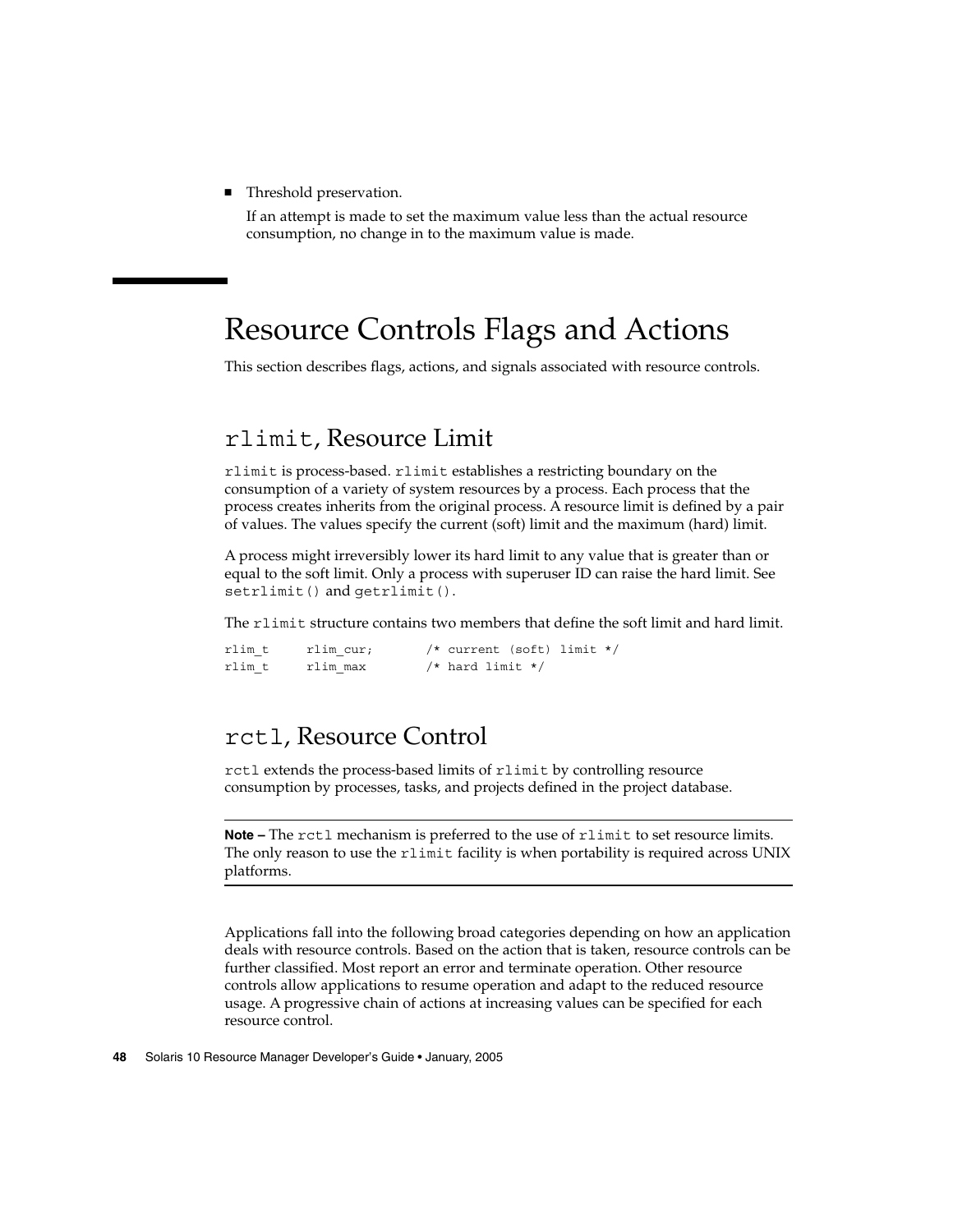The list of attributes for a resource control consists of a privilege level, a threshold value, and an action that is taken when the threshold is exceeded.

### rctl Privilege Values

Each threshold value on a resource control must be associated with one of the following privilege levels:

#### RCPRIV\_BASIC

Privilege level can be modified by the owner of the calling process. RCPRIV\_BASIC is associated with a resource's soft limit.

#### RCPRIV\_PRIVILEGED

Privilege level can be modified only by privileged (superuser) callers. RCPRIV\_PRIVILEGED is associated with a resource's hard limit.

#### RCPRIV\_SYSTEM

Privilege level remains fixed for the duration of the operating system instance.

[Figure 5–2](#page-54-0) shows the timeline for setting privilege levels for signals that are defined by the /etc/project file process.max-cpu-time resource control.

### Local Actions and Local Flags

The local action and local flags are applied to the current resource control value represented by this resource control block. Local actions and local flags are value-specific. For each threshold value that is placed on a resource control, the following local actions and local flags are available:

#### RCTL\_LOCAL\_NOACTION

No local action is taken when this resource control value is exceeded.

#### RCTL\_LOCAL\_SIGNAL

The specified signal, set by rctlblk set local action(), is sent to the process that placed this resource control value in the value sequence.

#### RCTL\_LOCAL\_DENY

When this resource control value is encountered, the request for the resource is denied. Set on all values if RCTL\_GLOBAL\_DENY\_ALWAYS is set for this control. Cleared on all values if RCTL\_GLOBAL\_DENY\_NEVER is set for this control.

#### RCTL\_LOCAL\_MAXIMAL

This resource control value represents a request for the maximum amount of resource for this control. If RCTL\_GLOBAL\_INFINITE is set for this resource control, RCTL\_LOCAL\_MAXIMAL indicates an unlimited resource control value that is never exceeded.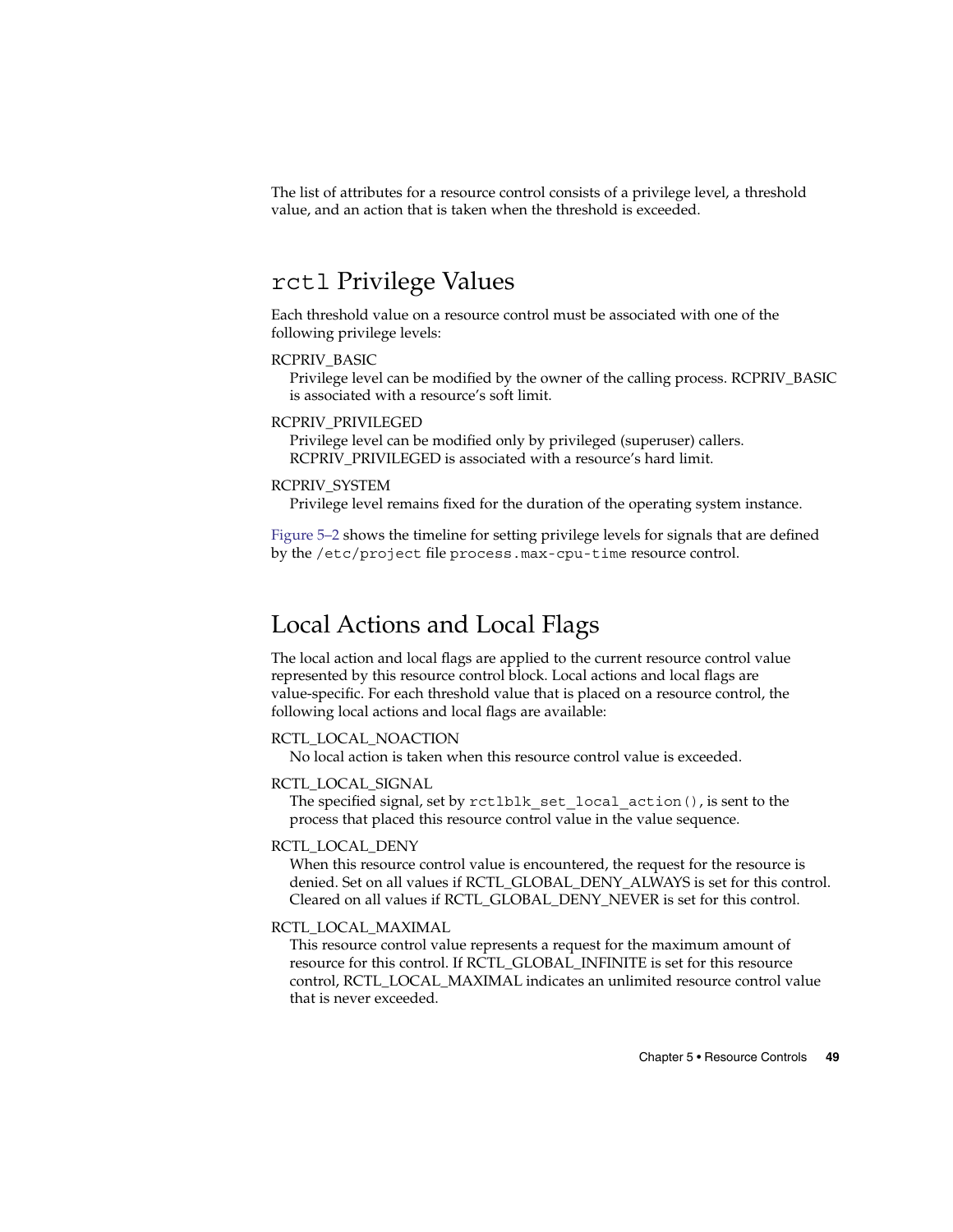## Global Actions and Global Flags

Global flags apply to all current resource control values represented by this resource control block. Global actions and global flags are set by rctladm(1M). Global actions and global flags cannot be set with setrctl(). Global flags apply to all resource controls. For each threshold value that is placed on a resource control, the following global actions and global flags are available:

#### RCTL\_GLOBAL\_NOACTION

No global action is taken when a resource control value is exceeded on this control.

#### RCTL\_GLOBAL\_SYSLOG

A standard message is logged by the syslog() facility when any resource control value on a sequence associated with this control is exceeded.

#### RCTL\_GLOBAL\_NOBASIC

No values with the RCPRIV\_BASIC privilege are permitted on this control.

#### RCTL\_GLOBAL\_LOWERABLE

Non-privileged callers are able to lower the value of privileged resource control values on this control.

#### RCTL\_GLOBAL\_DENY\_ALWAYS

The action that is taken when a control value is exceeded on this control always includes denial of the resource.

#### RCTL\_GLOBAL\_DENY\_NEVER

The action that is taken when a control value is exceeded on this control always excludes denial of the resource. The resource is always granted, although other actions can also be taken.

#### RCTL\_GLOBAL\_FILE\_SIZE

The valid signals for local actions include the SIGXFSZ signal.

#### RCTL\_GLOBAL\_CPU\_TIME

The valid signals for local actions include the SIGXCPU signal.

#### RCTL\_GLOBAL\_SIGNAL\_NEVER

No local actions are permitted on this control. The resource is always granted.

#### RCTL\_GLOBAL\_INFINITE

This resource control supports the concept of an unlimited value. Generally, an unlimited value applies only to accumulation-oriented resources, such as CPU time.

#### RCTL\_GLOBAL\_UNOBSERVABLE

Generally, a task or project related resource control does not support observational control values. An RCPRIV\_BASIC privileged control value placed on a task or process generates an action only if the value is exceeded by that process.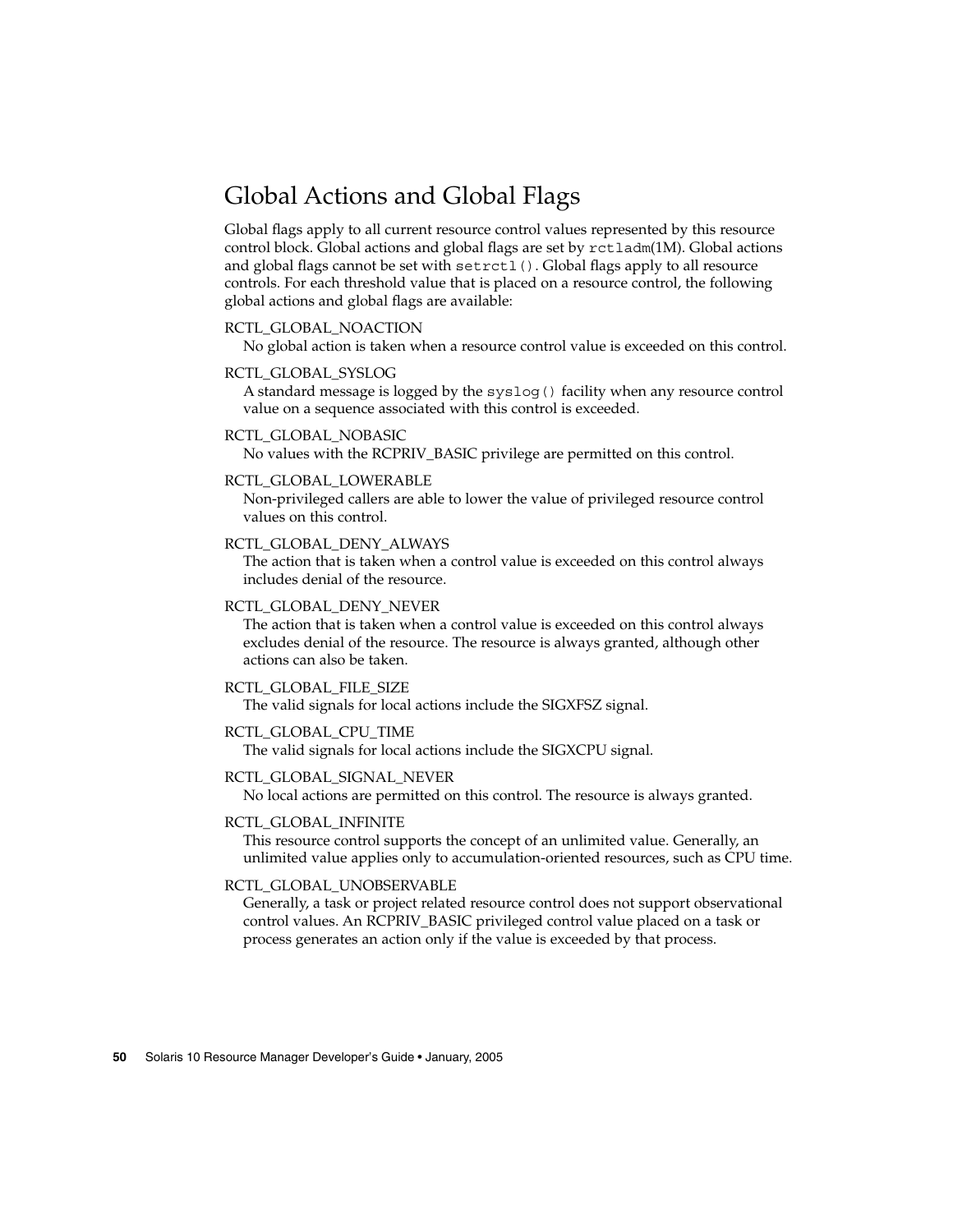# Resource Control Sets Associated With a Project, Processes and Tasks

The following figure shows the resource control sets associated with tasks, processes and a project.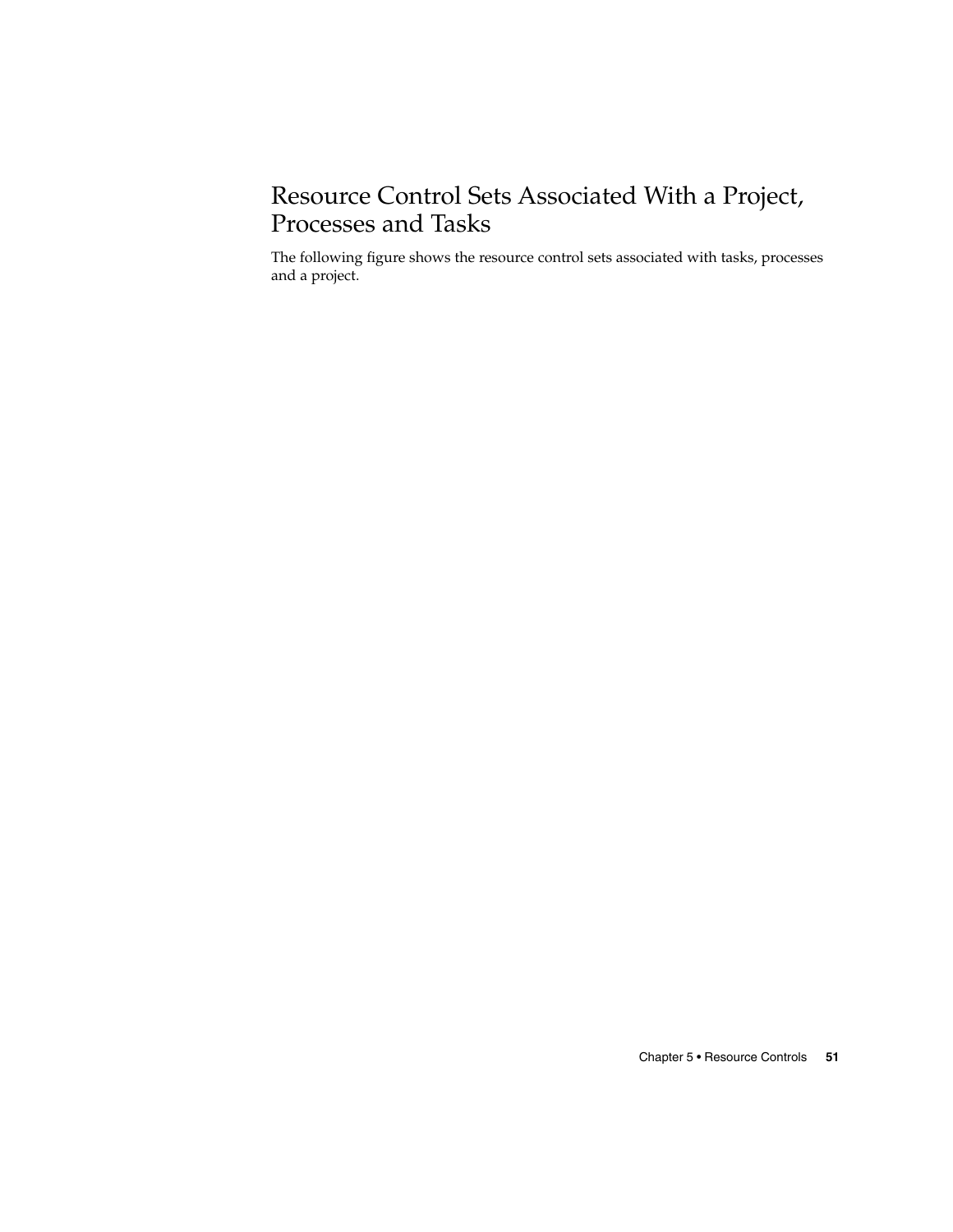

 $( )$  = Circle designates a process within a task

**FIGURE 5–1** Resource Control Sets for Task, Project, and Process

**52** Solaris 10 Resource Manager Developer's Guide • January, 2005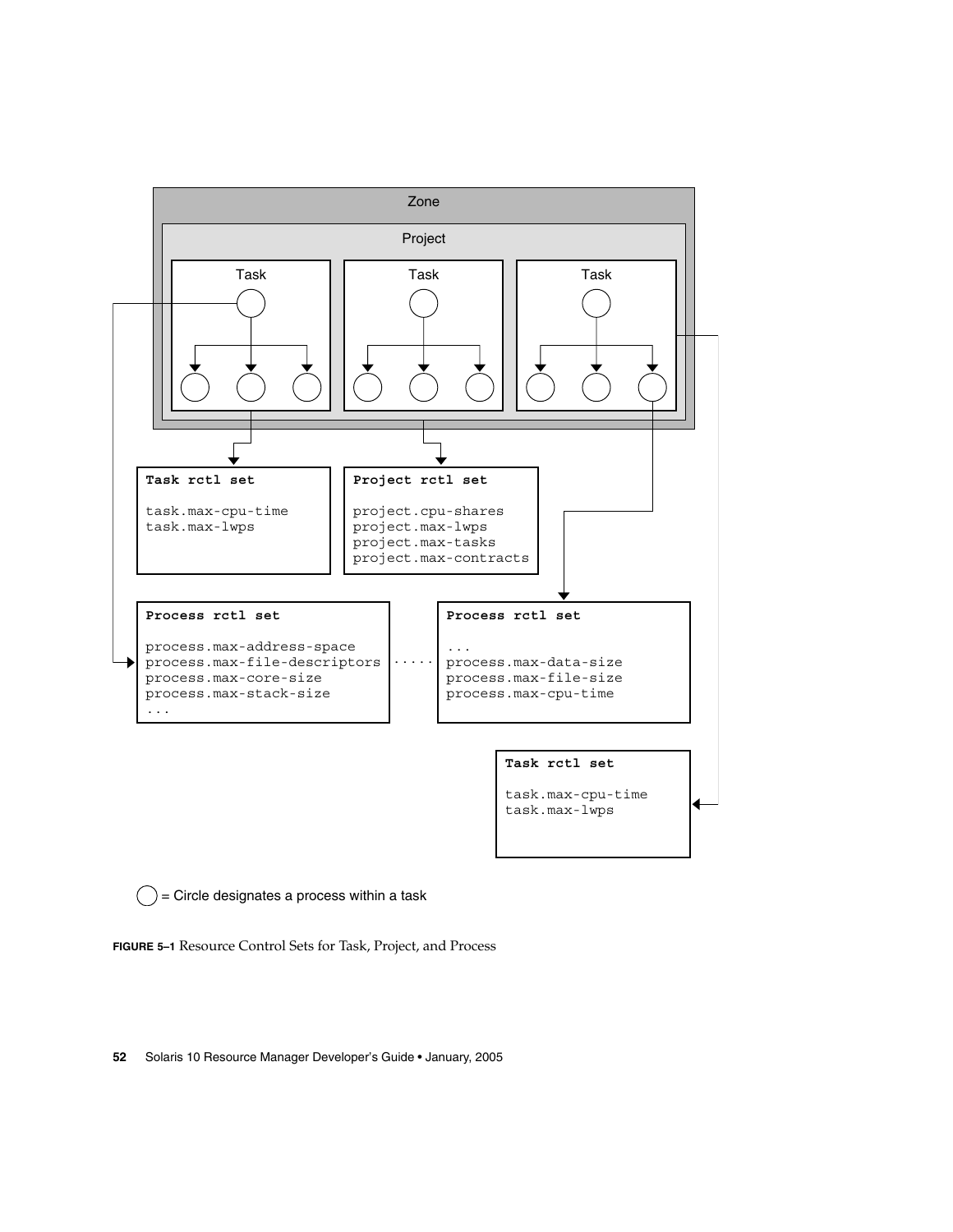More than one resource control can exist on a resource, each resource control at a containment level in the process model. Resource controls can be active on the same resource for both a process and collective task or collective project. In this case, the action for the process takes precedence. For example, action is taken on process.max-cpu-time before task.max-cpu-time if both controls are encountered simultaneously.

### Resource Controls Associated With a Project

Resource controls associated with a project include the following:

```
project.cpu-shares
```
The number of CPU shares that are granted to this project for use with the fair share scheduler, FSS(7).

```
project.max-msg-ids
```
Maximum number of System V message queues allowed for a project.

```
project.max-sem-ids
  Maximum number of System V semaphores allowed for a project.
```
project.max-port-ids

Maximum allowable number of event ports.

### Resource Controls Associated With Tasks

Resource controls associated with tasks include the following:

```
task.max-cpu-time
  Maximum CPU time (seconds) available to this task's processes.
```

```
task.max-lwps
```
Maximum number of LWPs simultaneously available to this task's processes.

### Resource Controls Associated With Processes

Resource controls associated with processes include the following:

```
process.max-address-space
  Maximum amount of address space (bytes), as summed over segment sizes,
  available to this process.
```

```
process.max-core-size
  Maximum size (bytes) of a core file that is created by this process.
```

```
process.max-cpu-time
```
Maximum CPU time (seconds) available to this process.

process.max-file-descriptor

Maximum file descriptor index that is available to this process.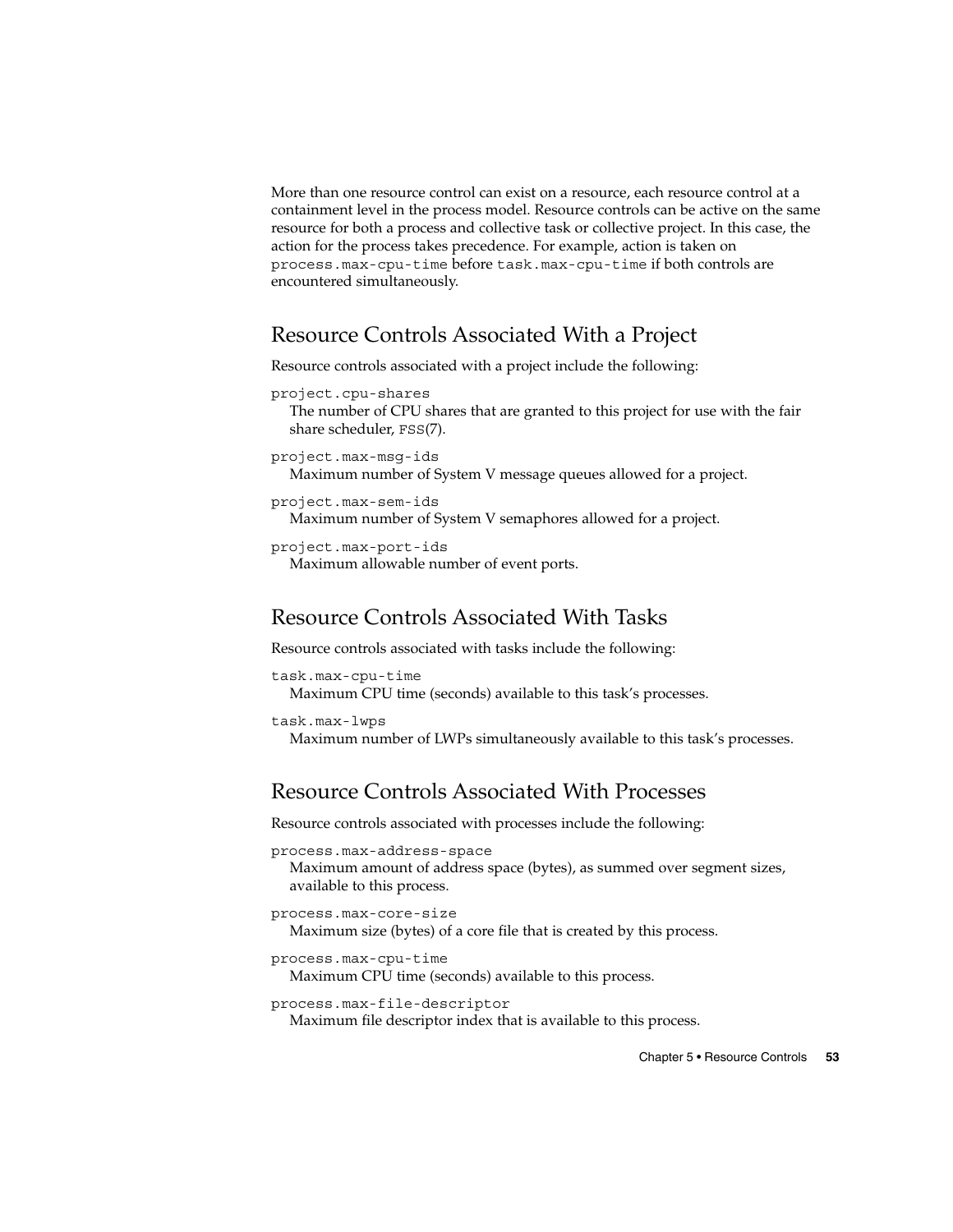```
process.max-file-size
```
Maximum file offset (bytes) available for writing by this process.

process.max-msg-messages

Maximum number of messages on a message queue. This value is copied from the resource control at msgget () time.

process.max-msg-qbytes

Maximum number (bytes) of messages on a message queue. This value is copied from the resource control at msgget () time. When you set a new project.max-msg-qbytes value, initialization occurs only on the subsequently created values. The new project.max-msg-qbytes value does not effect existing values.

```
process.max-sem-nsems
```
Maximum number of semaphores allowed for a semaphore set.

#### process.max-sem-ops

Maximum number of semaphore operations that are allowed for a semop() call. This value is copied from the resource control at msqqet() time.A new project.max-sem-ops value only affects the initialization of subsequently created values and has no effect on existing values.

```
process.max-port-events
```
Maximum number of events that are allowed per event port.

```
process.crpto-buffer-limit
```
Maximum number of bytes that are allocated for copying.

```
process.max-crypto-sessions
```
Maximum number of entries in the session table.

```
process.add-crypto-sessions
```
Number of entries that are added when enlarging the session table.

```
process.min-crypto-sessions
```
Minimum number of entries in the session table.

### Signals Used With Resource Controls

For each threshold value that is placed on a resource control, the following restricted set of signals is available:

#### SIGBART

Terminate the process.

#### SIGXRES

Signal generated by resource control facility when the resource control limit is exceeded.

#### **SIGHUP**

When carrier drops on an open line, the process group that controls the terminal is sent a hangup signal, SIGHUP.

**54** Solaris 10 Resource Manager Developer's Guide • January, 2005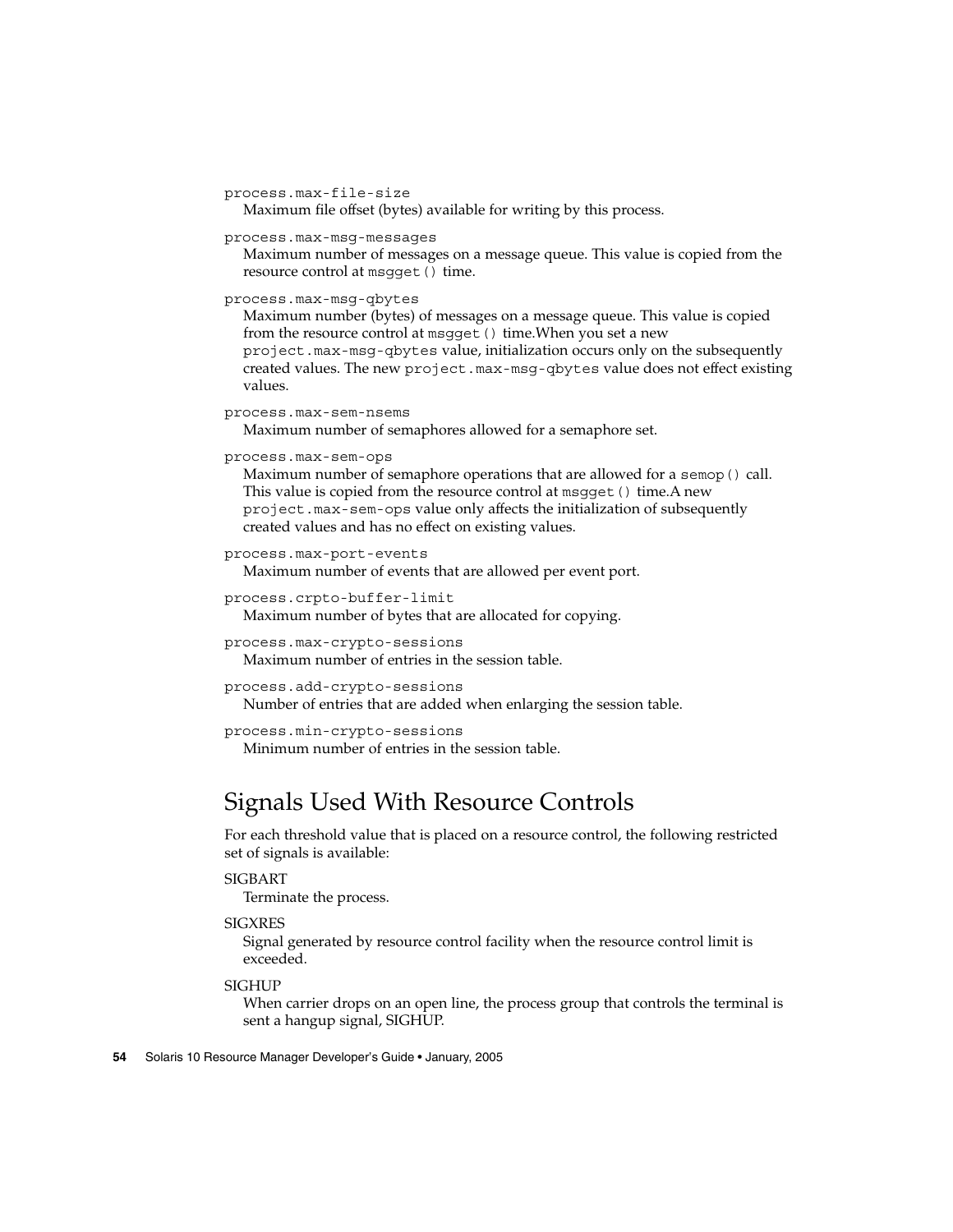#### <span id="page-54-0"></span>SIGSTOP

Job control signal. Stop the process. Stop signal not from terminal.

#### SIGTERM

Terminate the process. Termination signal sent by software.

#### **SIGKILL**

Terminate the process. Kill the program.

#### **SIGXFSX**

Terminate the process. File size limit exceeded. Available only to resource controls with the RCTL\_GLOBAL\_FILE\_SIZE property.

#### **SIGXCPU**

Terminate the process. CPU time limit exceeded. Available only to resource controls with the RCTL\_GLOBAL\_CPUTIME property.

Other signals might be permitted due to global properties of a specific control.

**Note –** Calls to setrctl() with illegal signals fail.

/etc/project





**FIGURE 5–2** Setting Privilege Levels for Signals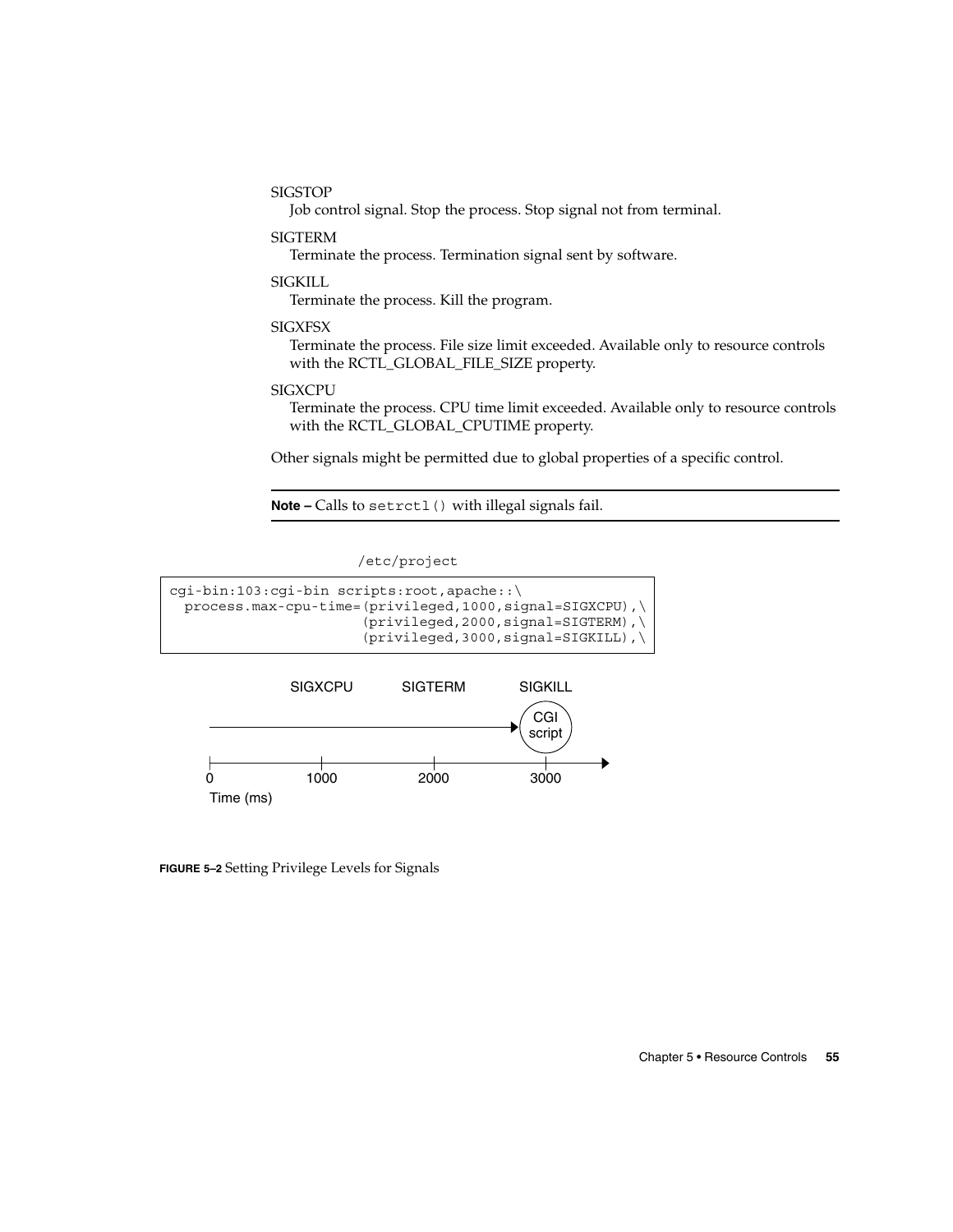# <span id="page-55-0"></span>Resource Controls Application Programming Interface

The resource controls API contains functions that:

- "Operate on Action-value Pairs of a Resource Control" on page 56
- "Operate on Local Modifiable Values" on page 56
- "Retrieve Local Read-only Values" on page 56
- ["Retrieve Global Read-only Actions"](#page-56-0) on page 57

# Operate on Action-value Pairs of a Resource Control

The following list contains the functions that set or get the resource control block. The function name is a link to the corresponding man page.

setrctl getrctl

# Operate on Local Modifiable Values

The following list contains the functions associated with the local, modifiable resource control block. The function name is a link to the corresponding man page.

```
rctlblk_set_privilege(3C)
rctlblk_get_privilege(3C)
rctlblk_set_value(3C)
rctlblk_get_value(3C)
rctlblk_set_local_action(3C)
rctlblk_get_local_action(3C)
rctlblk_set_local_flags(3C)
rctlblk_get_local_flags(3C)
```
### Retrieve Local Read-only Values

The following list contains the functions associated with the local, read-only resource control block. The function name is a link to the corresponding man page.

rctlblk get recipient pid(3C)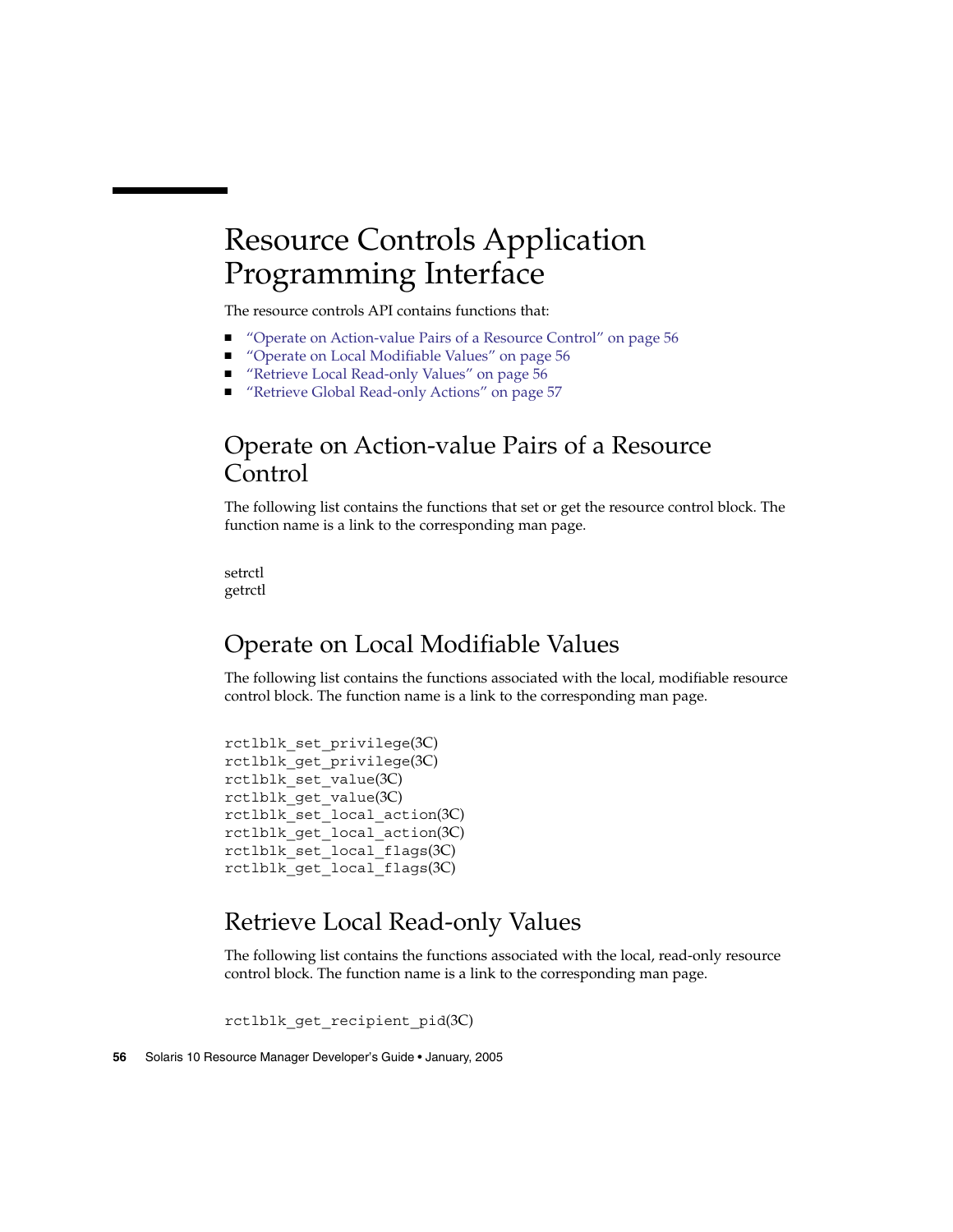<span id="page-56-0"></span>rctlblk get firing  $time(3C)$ rctlblk get enforced value(3C)

### Retrieve Global Read-only Actions

The following list contains the functions associated with the global, read-only resource control block. The function name is a link to the corresponding man page.

```
rctlblk_get_global_action(3C)
rctlblk_get_global_flags(3C)
```
# Code Examples of Resource Controls

This section provides code examples of the resource controls interface.

### Master Observing Process for Resource Controls

The following example is the master observer process. Figure 5–3 shows the resource controls for the master observing process.

**Note –** The line break is not valid in an /etc/project file. The line break is shown here only to allow the example to display on a printed or displayed page. Each entry in the /etc/project file must be on a separate line.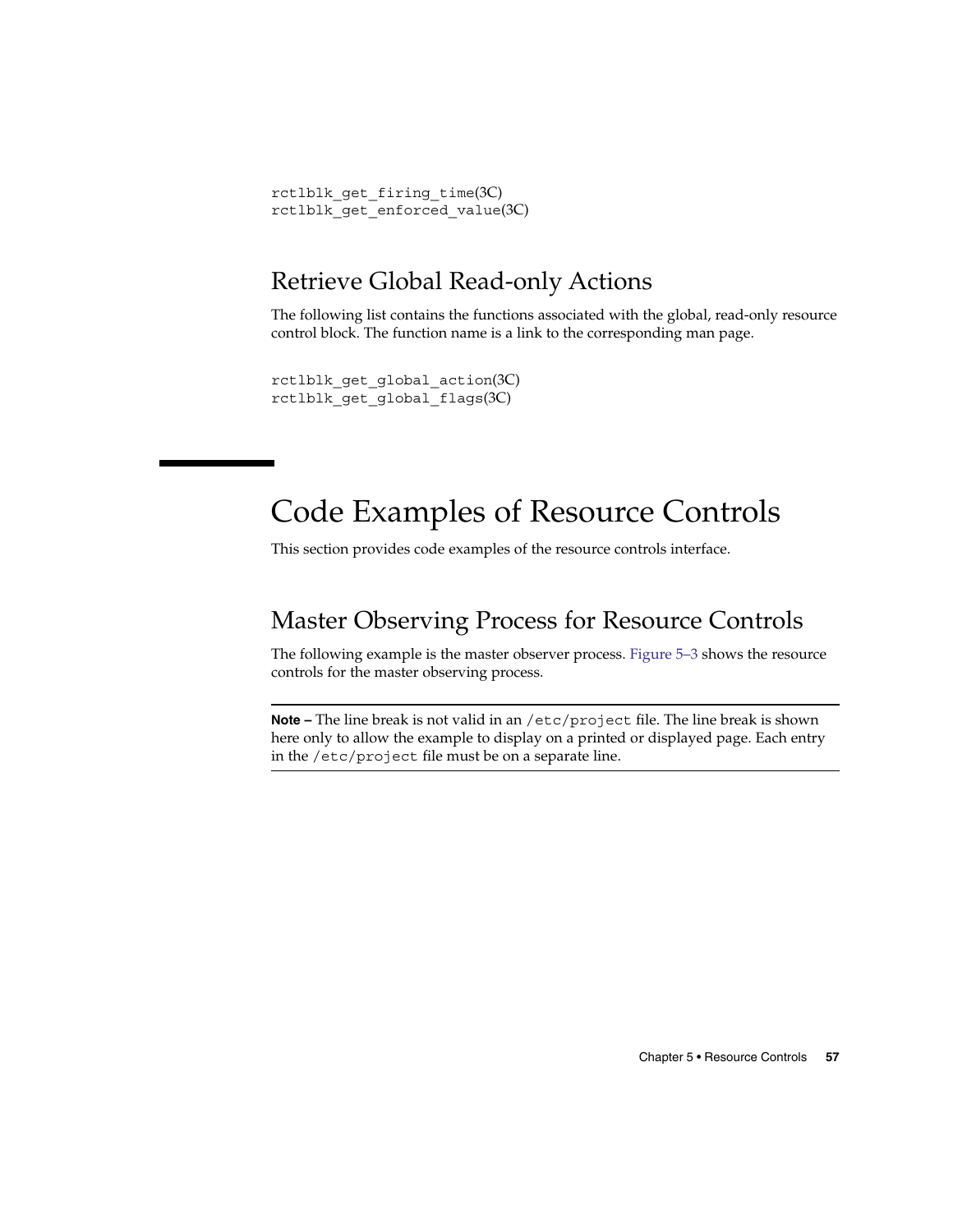

**iPlanet**:200:iPlanet Application Server:**root**::\ **task.max=lwps=(PRIVILEGED,1000,deny)**

#### **FIGURE 5–3** Master Observing Process

The key points for the example include the following:

- Because the task's limit is privileged, the application cannot change the limit, or specify an action, such as a signal. A master process solves this problem by establishing the same resource control as a basic resource control on the task. The master process uses the same value or a little less on the resource, but with a different action, signal = XRES. The master process creates a thread to wait for this signal.
- The rctlblk is opaque. The struct needs to be dynamically allocated.
- Note the blocking of all signals before creating the thread, as required by sigwait(2).
- **The thread calls sigwait(2) to block for the signal.** If sigwait() returns the SIGXRES signal, the thread notifies the master process' children, which adapts to reduce the number of LWPs being used. Each child should also be modelled similarly, with a thread in each child, waiting for this signal, and adapting its process' LWP usage appropriately.

```
rctlblk_t *mlwprcb;
sigset_t smask;
/* Omit return value checking/error processing to keep code sample short */
/* First, install a RCPRIV_BASIC, v=1000, signal=SIGXRES rctl */
mlwprcb = calloc(1, rctlblk_size()); \qquad /* rctl blocks are opaque: */
       rctlblk_set_value(mlwprcb, 1000);
       rctlblk set privilege(mlwprcb, RCPRIV BASIC);
       rctlblk set local action(mlwprcb, RCTL LOCAL SIGNAL, SIGXRES);
```
#### **58** Solaris 10 Resource Manager Developer's Guide • January, 2005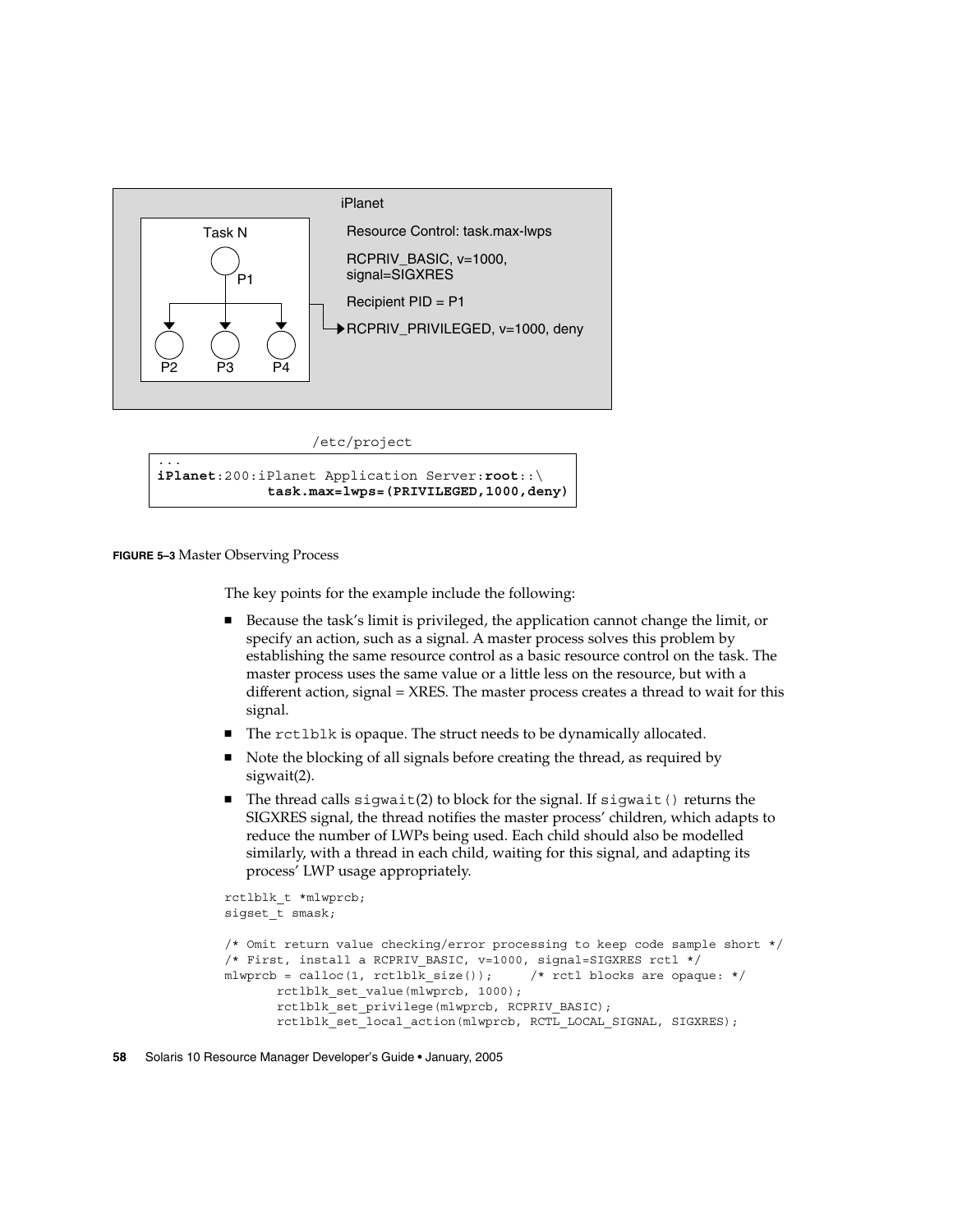```
if (setrctl("task.max-lwps", NULL, mlwprcb, RCTL INSERT) == -1) {
           perror("setrctl");
           exit (1);
       }
/* Now, create the thread which waits for the signal */
        sigemptyset(&smask);
        sigaddset(&smask, SIGXRES);
        thr sigsetmask(SIG_BLOCK, &smask, NULL);
thr_create(NULL, 0, sigthread, (void *)SIGXRES, THR_DETACHED, NULL));
/* Omit return value checking/error processing to keep code sample short */
void *sigthread(void *a)
{
       int sig = (int)a;int rsig;
       sigset_t sset;
        sigemptyset(&sset);
        sigaddset(&sset, sig);
        while (1) {
                rsig = sigwait(&sset);
          if (rsig == SIGXRES) {
             notify all children();
              /* e.g. sigsend(P_PID, child_pid, SIGXRES); */
             }
        }
}
```
# List all the Value-action Pairs for a Specific Resource Control

The following example lists all the value-action pairs for a specific resource control, task.max-lwps. The key point for the example is that getrctl(2) takes two resource control blocks, and returns the resource control block for the RCTL\_NEXT flag. To iterate through all resource control blocks, repeatedly swap the resource control block values, as shown here using the rcb tmp rctl block.

```
rctlblk t *rcb1, *rcb2, *rcb tmp;
    ...
/* Omit return value checking/error processing to keep code sample short */
rcb1 = calloc(1, rctlblk_size()); /* rctl blocks are opaque: */
                               /* "rctlblk_t rcb" does not work */
rcb2 = calloc(1, rctlblk size());
getrctl("task.max-lwps", NULL, rcb1, RCTL_FIRST);
while (1) {
    print_rctl(rcb1);
    rcb tmp = rcb2;rcb2 = rcb1;
```
Chapter 5 • Resource Controls **59**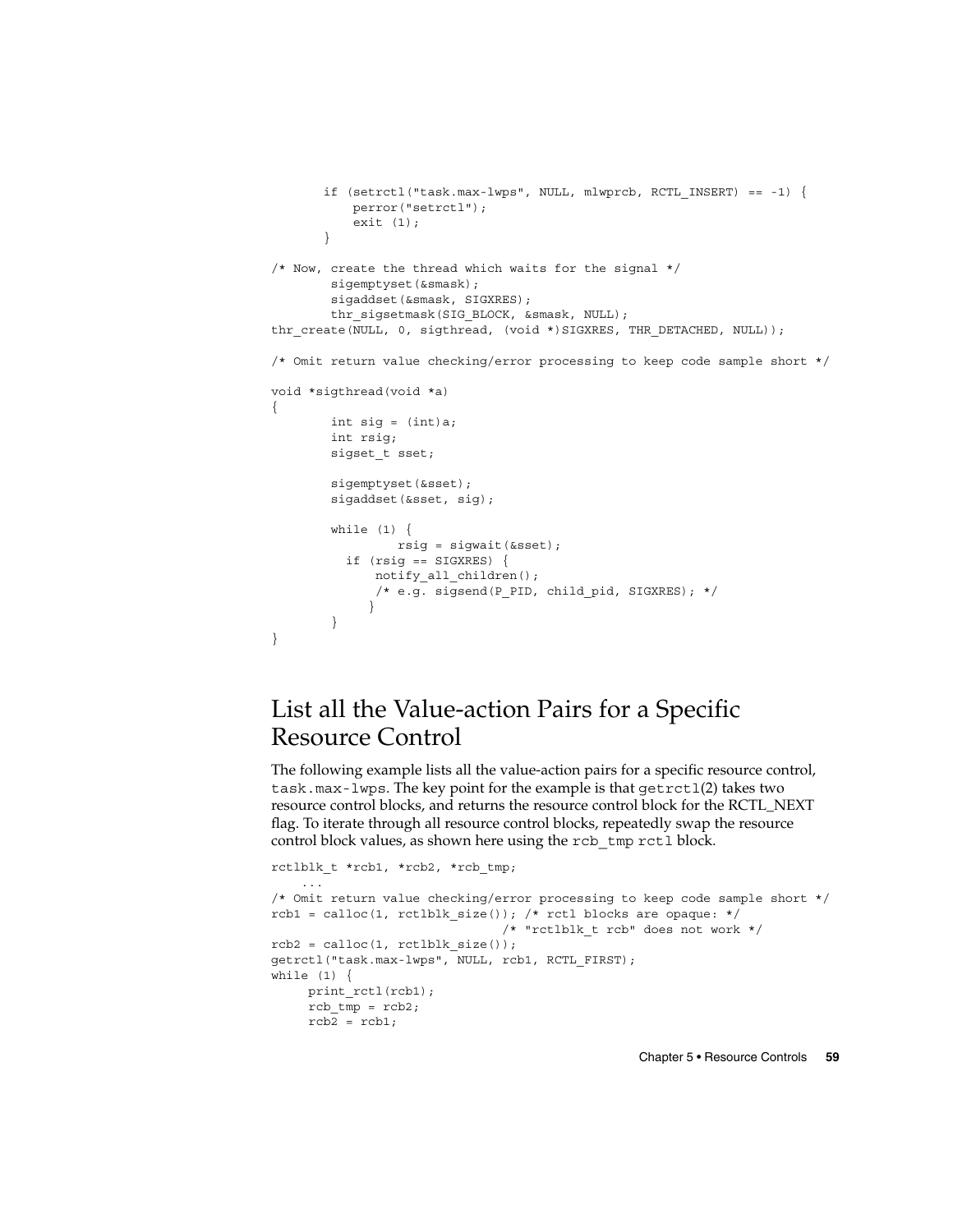```
rcb1 = rcb tmp; /* swap rcb1 with rcb2 */if (getrctl("task.max-lwps", rcb2, rcb1, RCTL NEXT) == -1) {
         if (errno == ENOENT) {
              break;
    } else {
         perror("getrctl");
         exit (1);
    }
    }
}
```
### Set project.cpu-shares and Add a New Value

The key points of the example include the following:

- This example is similar to the example shown in "Set [pool.comment](#page-74-0) Property [and Add New Property"](#page-74-0) on page 75.
- Use bcopy (), rather than buffer swapping as in ["List all the Value-action Pairs for](#page-58-0) [a Specific Resource Control"](#page-58-0) on page 59.
- To change the resource control value, call setrctl() with the RCTL\_REPLACE flag. The new resource control block is identical to the old resource control block except for the new control value.

```
rctlblk set value(blk1, nshares);
if (setrctl("project.cpu-shares", blk2, blk1, RCTL_REPLACE) != 0)
```
The example gets the project's CPU share allocation, project.cpu-shares, and changes its value to *nshares*.

```
/* Omit return value checking/error processing to keep code sample short */
blk1 = malloc(rctlblk size());
getrctl("project.cpu-shares", NULL, blk1, RCTL_FIRST);
my_shares = rctlblk_get_value(blk1);
printout_my_shares(my_shares);
/* if privileged, do the following to */
/* change project.cpu-shares to "nshares" */
blk1 = malloc(rctlblk_size());
blk2 = malloc(rctlblk size());
if (getrctl("project.cpu-shares", NULL, blk1, RCTL_FIRST) != 0) {
     perror("getrctl failed");
     exit(1);}
bcopy(blk1, blk2, rctlblk_size());
rctlblk_set_value(blk1, nshares);
if (setrctl("project.cpu-shares", blk2, blk1, RCTL_REPLACE) != 0) {
     perror("setrctl failed");
     exit(1);
}
```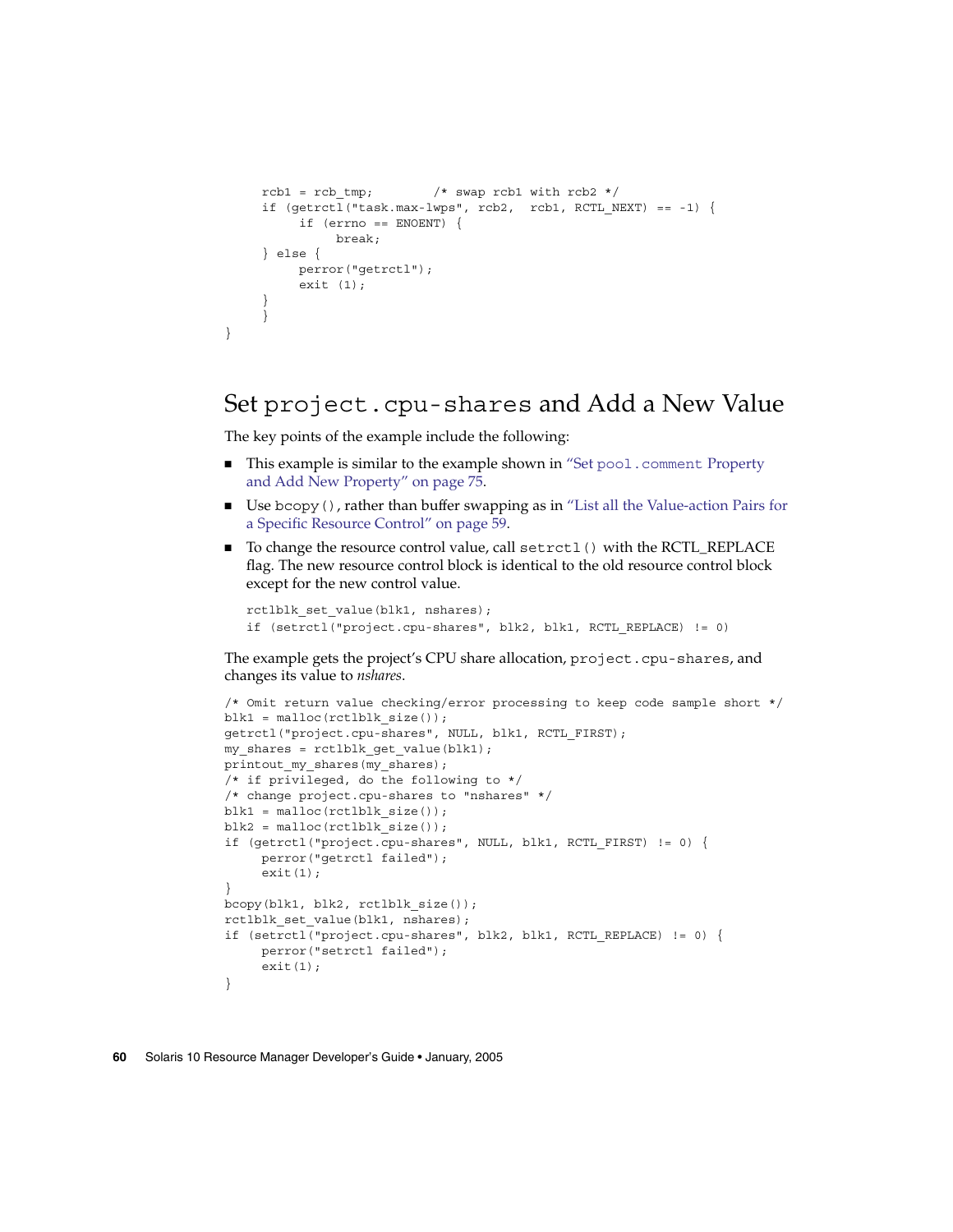## <span id="page-60-0"></span>Set LWP Limit on Resource Control Blocks

In the following example, our application has set a privileged limit of 3000 LWPs that may not be exceeded. In addition, our application has set a basic limit of 2000 LWPs. When this limit is exceeded, a SIGXRES is sent to the application. Upon receiving a SIGXRES, our application might send notification to its child processes that might in turn reduce the number of LWPs the processes use or need.

```
/* Omit return value and error checking */
#include <rctl.h>
rctlblk_t *rcb1, *rcb2;
/*
         * Resource control blocks are opaque
         * and must be explicitly allocated.
        */
rcb1 = calloc(rctblk size());
rcb2 = calloc(rctblk size());
/* Install an RCPRIV PRIVILEGED, v=3000: do not allow more than 3000 LWPs */
rctlblk_set_value(rcb1, 3000);
rctlblk_set_privilege(rcb1, RCPRIV_PRIVILEGED);
rctlblk set local action(rcb1, RCTL LOCAL DENY);
setrctl("task.max-lwps", NULL, rcb1, RCTL INSERT);
/* Install an RCPRIV BASIC, v=2000 to send SIGXRES when LWPs exceeds 2000 */
rctlblk_set_value(rcb2, 2000);
rctlblk_set_privilege(rcb2, RCPRIV_BASIC);
rctlblk set local action(rcb2, RCTL LOCAL SIGNAL, SIGXRES);
setrctl("task.max-lwps", NULL, rcb2, RCTL_INSERT);
```
# Programming Issues Associated With Resource Controls

Consider the following issues when writing your application:

- The resource control block is opaque. The control block needs to be dynamically allocated.
- If a basic resource control is established on a task or project, the process that establishes this resource control becomes an observer. The action for this resource control block is applied to the observer. However, some resources cannot be observed in this manner.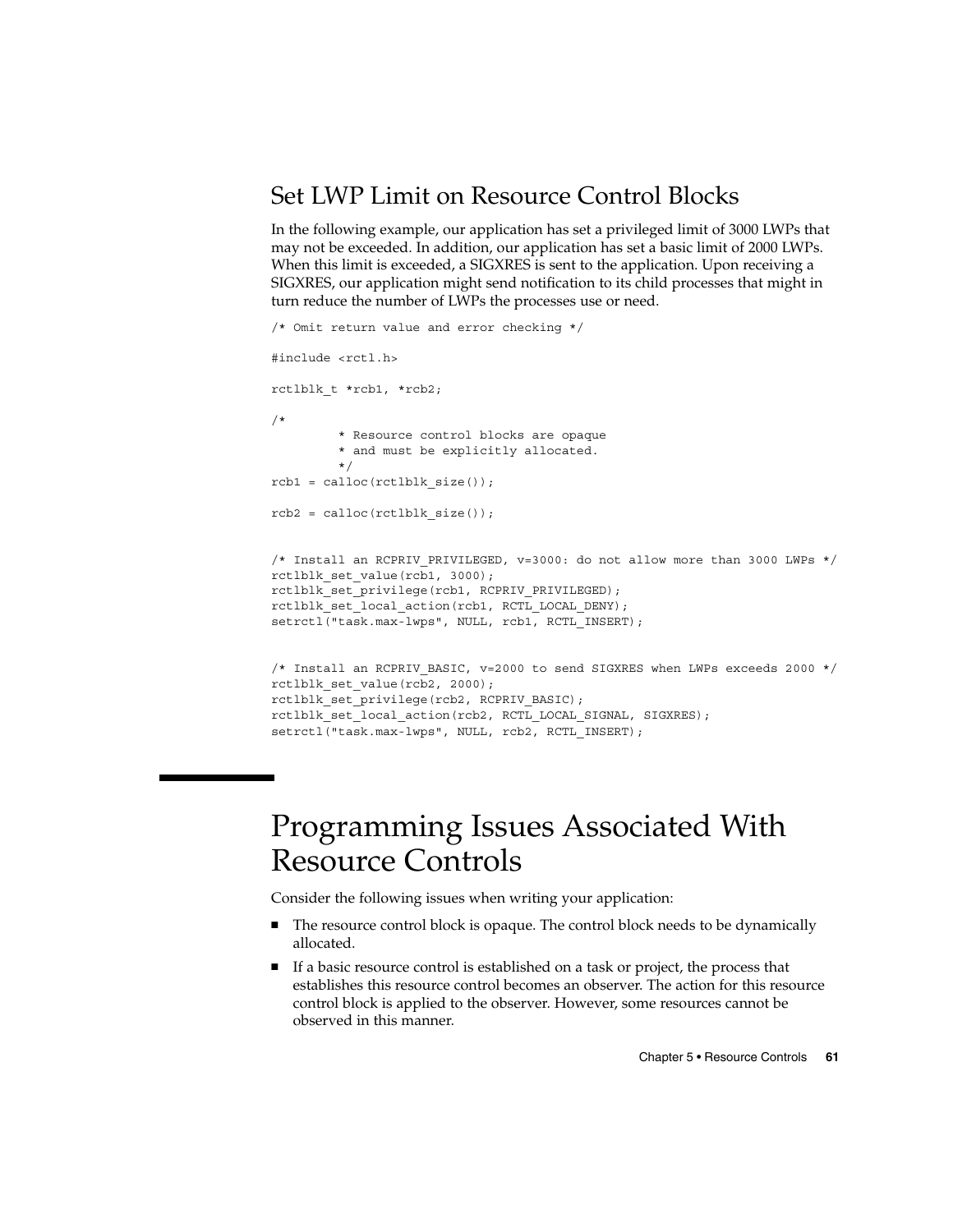- If a privileged resource control is set on a task or project, no observer process exists. However, any process that violates the limit becomes the subject of the resource control action.
- Only one action is permitted for each type: global and local.
- Only one basic rct1 is allowed per process per resource control.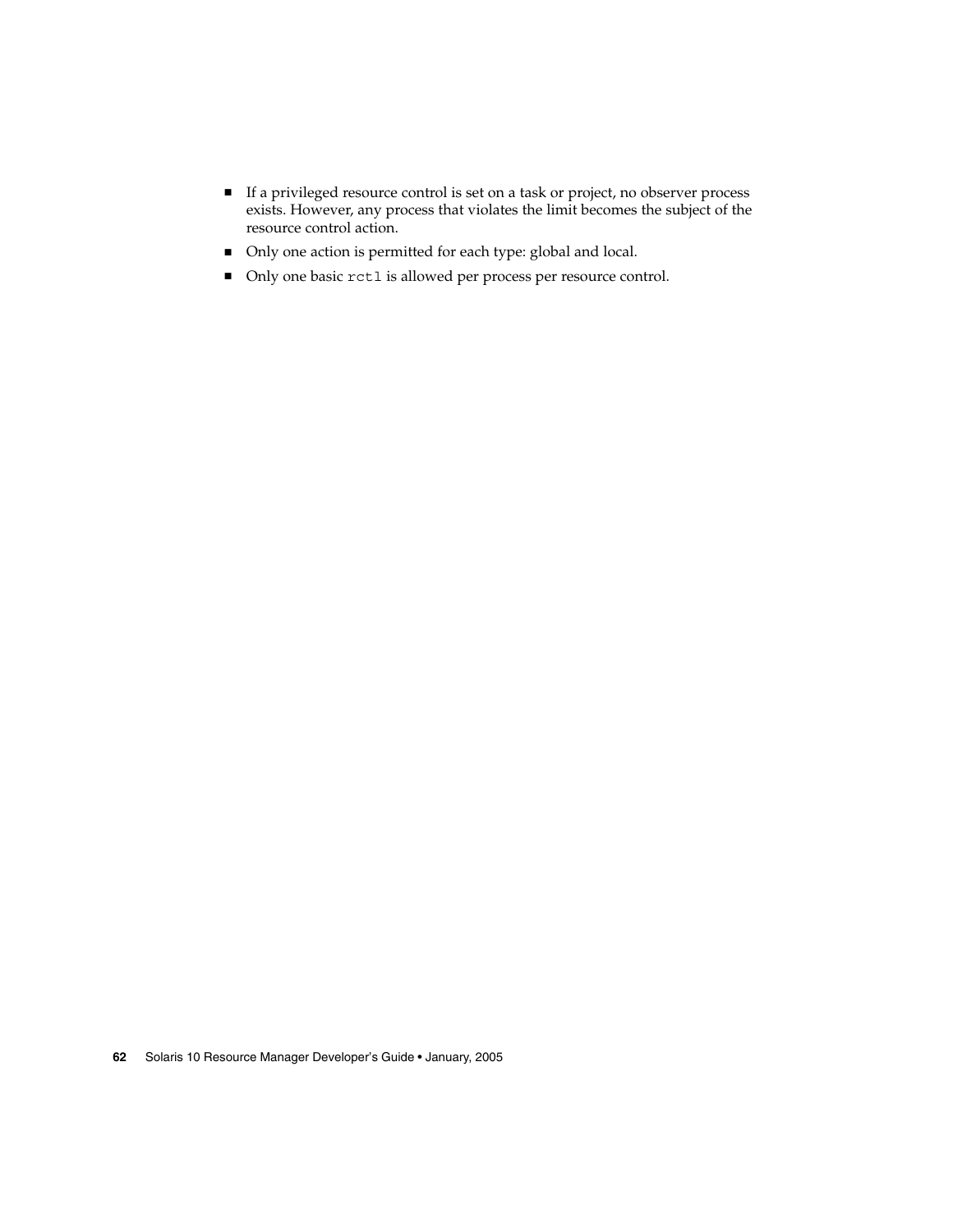### <span id="page-62-0"></span>CHAPTER **6**

# Resource Pools

This chapter describes resource pools and their properties.

- "Overview of Resource Pools" on page 63
- ["Resource Pools"](#page-63-0) on page 64
- ["Resource Pools Application Programming Interface"](#page-67-0) on page 68
- ["Code Examples of Resource Pool"](#page-72-0) on page 73
- ["Programming Issues Associated With Resource Pools"](#page-75-0) on page 76

# Overview of Resource Pools

Resource pools provide a framework for managing processor sets and thread scheduling classes. Resource pools are used for partitioning machine resources. Resource pools enable you to separate workloads so that workload consumption of certain resources does not overlap. The resource reservation helps to achieve predictable performance on systems with mixed workloads.

For an overview of resource pools and example commands for administering resource pools, see Chapter 12, "Dynamic Resource Pools (Overview)," in *System Administration Guide: N1 Grid Containers, Resource Management, and Solaris Zones* and Chapter 13, "Administering Dynamic Resource Pools (Tasks)," in *System Administration Guide: N1 Grid Containers, Resource Management, and Solaris Zones*.

A processor set groups the CPUs on a system into a bounded entity, on which a process or processes can run exclusively. Processes cannot extend beyond the processor set, nor can other processes extend into the processor set. A processor set enables tasks of similar characteristics to be grouped together and a hard upper boundary for CPU use to be set.

The resource pool framework allows the definition of a soft processor set with a maximum and minimum CPU count requirement. Additionally, the framework provides a hard-defined scheduling class for that processor set.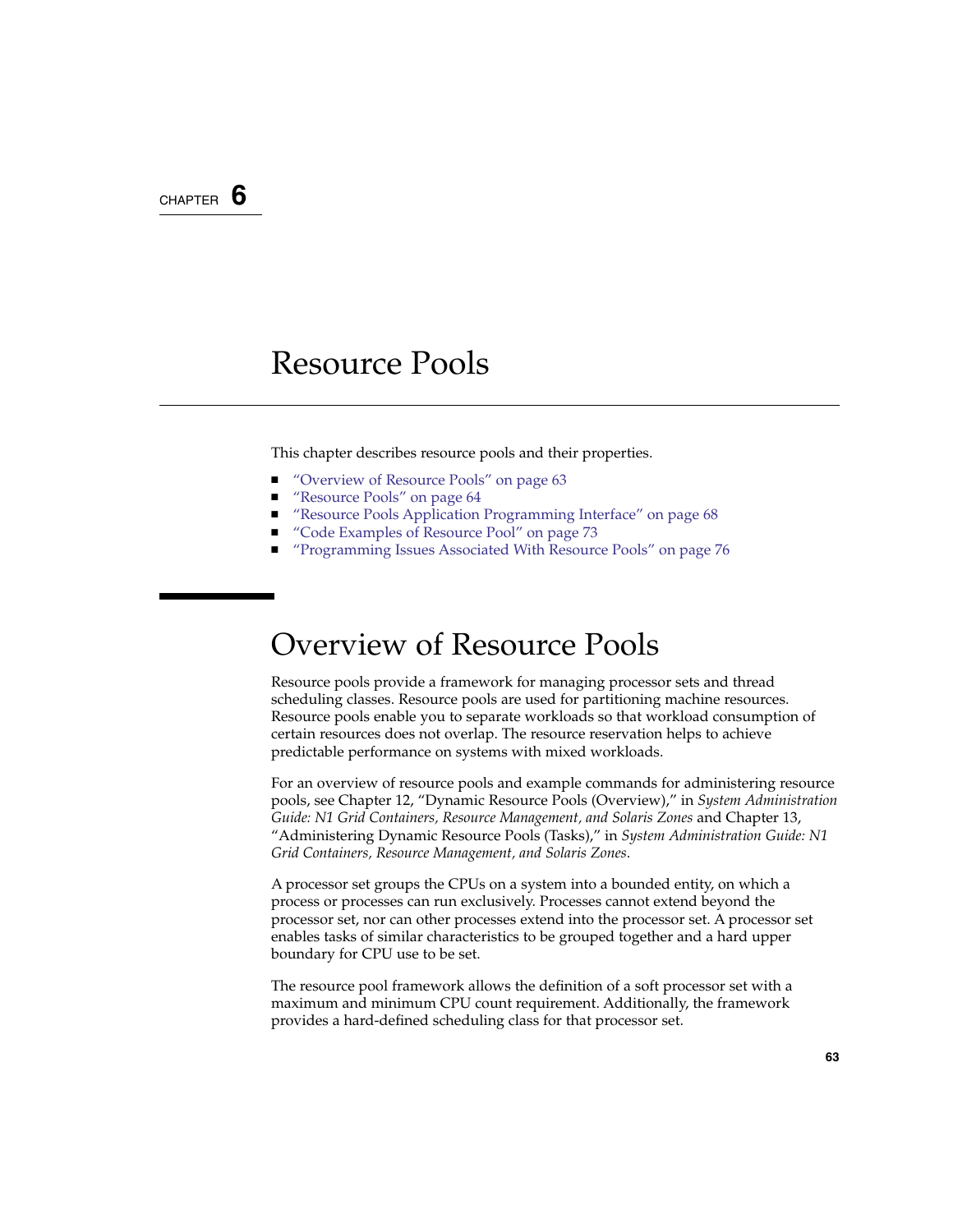<span id="page-63-0"></span>A resource pool defines

- Processor set groups
- Scheduling class

# Scheduling Class

Scheduling classes provide different CPU access characteristics to threads that are based on algorithmic logic. The scheduling classes include:

- Real-time scheduling class
- Inter-active scheduling class
- Fixed-priority scheduling class
- Time-sharing scheduling class
- Fair-share scheduling class

For an overview of fair share scheduler and example commands for administering the fair share scheduler, see Chapter 8, "Fair Share Scheduler (Overview)," in *System Administration Guide: N1 Grid Containers, Resource Management, and Solaris Zones* and Chapter 9, "Administering the Fair Share Scheduler (Tasks)," in *System Administration Guide: N1 Grid Containers, Resource Management, and Solaris Zones*.

Do not mix scheduling classes in a set of CPUs. If scheduling classes are mixed in a CPU set, system performance might become erratic and unpredictable. Use processor sets to segregate applications by their characteristics. Assign scheduling classes under which the application best performs. For more information about the characteristics of an individual scheduling class, see priocnt1(1).

For an overview of resource pools and a discussion of when to use pools, see [Chapter 6.](#page-62-0)

# Resource Pools

The libpool library defines properties that are available to the various entities that are managed within the pools facility. Each property falls into the following categories:

#### Constraint.

A constraint defines boundaries of a property. Typical constraints are the maximum and minimum allocations specified in the libpool configuration.

#### Objective.

An objective changes the resource assignments of the current configuration to generate new candidate configurations that observe the established constraints. (See poold(1M).) An objective has the following categories: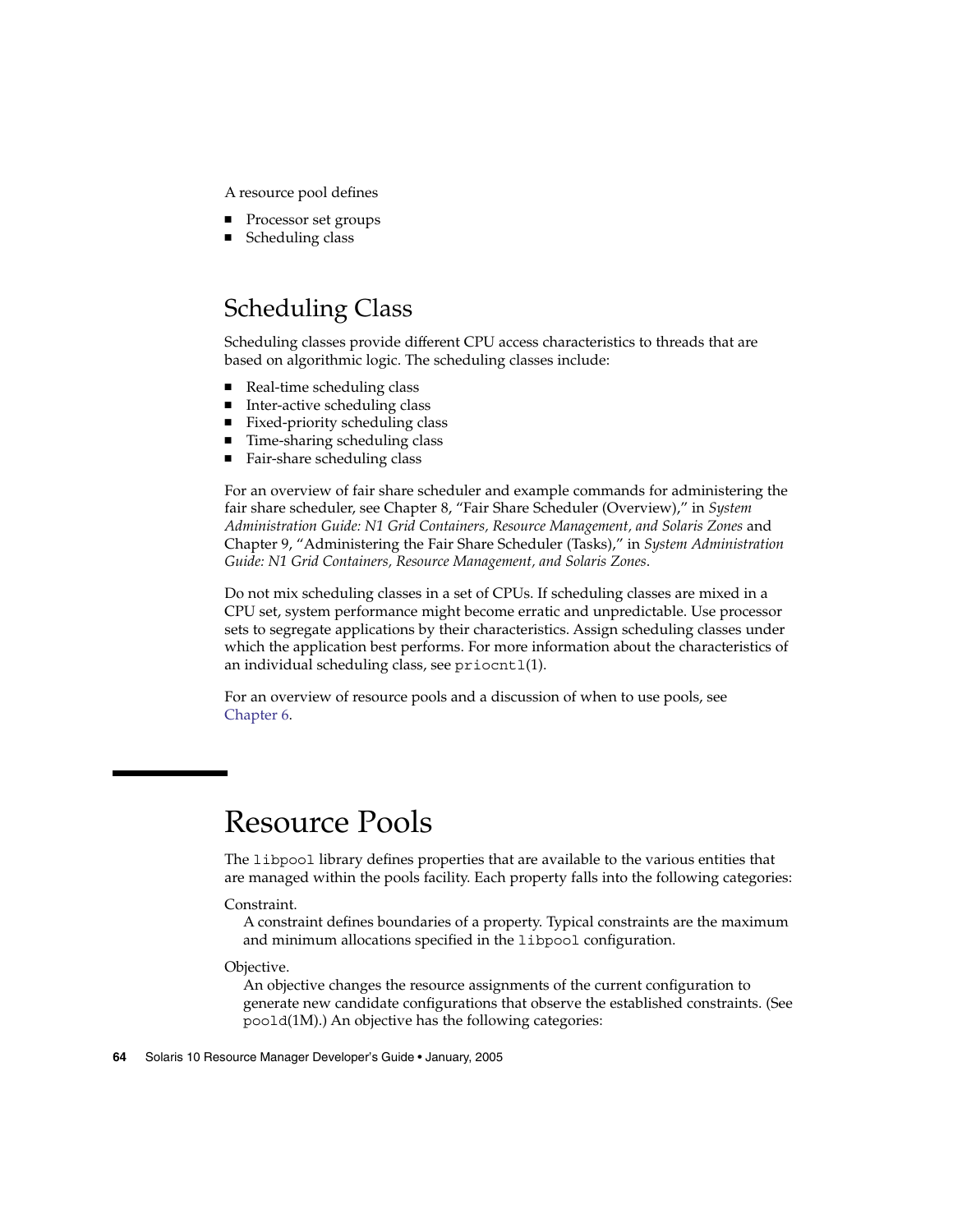| Workload dependent.   | A workload dependent objective varies according to the<br>conditions imposed by the workload. An example of<br>the workload dependent objective is the utilization<br>objective.             |
|-----------------------|----------------------------------------------------------------------------------------------------------------------------------------------------------------------------------------------|
| Workload independent. | A workload independent objective does not vary<br>according to the conditions imposed by the workload.<br>An example of the workload independent objective is<br>the cpu locality objective. |

Multiplier. Text required.

# System Properties

system.allocate-method (writable string)

Allocation method to use when this configuration is instantiated. See libpool(3LIB) for the valid values of system.allocate-method.

system.bind-default (writable boolean)

If the specified pool is not found in <filename>/etc/project </filename>, bind to pool with the pool.default property set to TRUE.

system.comment (writable string)

User description of system. system.comment is not used by the default pools commands, except when a configuration is initiated by the poolcfg utility. In this case, the system puts an informative message in the system.comment property for that configuration.

system.name (writable string) User name for the configuration.

system.version (read-only integer) libpool version required to manipulate this configuration.

# Pool Properties

All pool properties are writable.

pool.active (writable boolean) If TRUE, mark this pool as active.

pool.comment (writable string) User description of pool.

pool.default (writable boolean)

If TRUE, mark this pool as the default pool. See the system.bind-default property.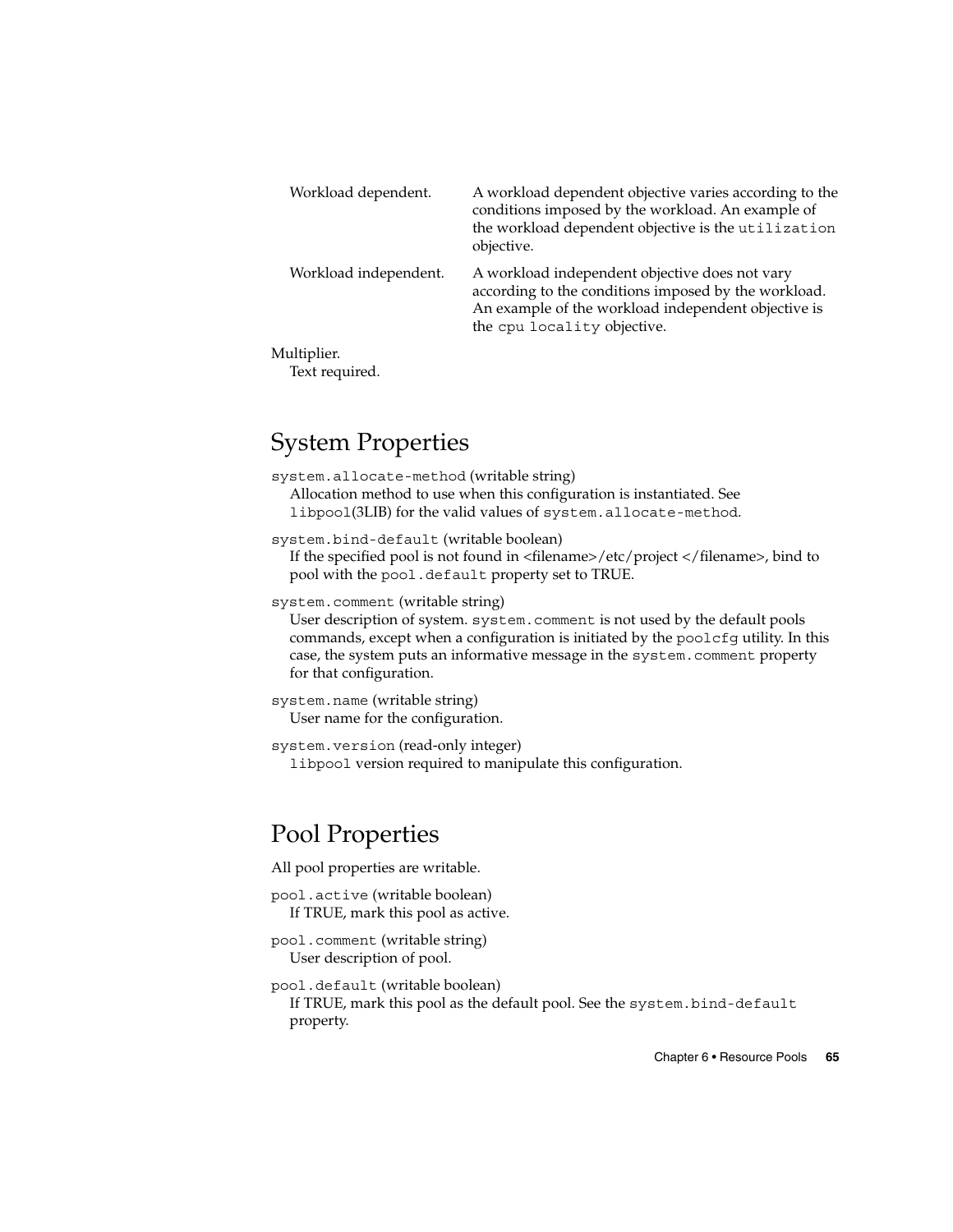pool.importance (writable integer)

Relative importance of this pool. Used for possible resource dispute resolution.

pool.name (writable string)

User name for pool. setproject(3PROJECT) uses pool.name as the value for the project.pool project attribute in the project(4) database.

#### pool.scheduler (writable string)

Scheduler class to which consumers of this pool are bound. This property is optional and if not specified, the scheduler bindings for consumers of this pool are not affected. For more information about the characteristics of an individual scheduling class, see priocnt1(1). Scheduler classes include:

- RT for real-time scheduler
- TS for time-sharing scheduler
- IA for inter-active scheduler
- FSS for fair share scheduler
- FX for fixed-priority scheduler

### Processor Sets Properties

pset.comment (writable string) User description of resource.

#### pset.default (read-only boolean) Identifies the default processor set.

pset.load (read-only unsigned integer)

The load for this processor set. The lowest value is 0. The value increases in a linear fashion with the load on the set, as measured by the number of jobs in the system run queue.

- pset.max (writable unsigned integer) Maximum number of CPUs that are permitted in this processor set.
- pset.min (writable unsigned integer) Minimum number of CPUs that are permitted in this processor set.

pset.name (writable string) Name for the resource.

- pset.size (read-only unsigned integer) Current number of CPUs in this processor set.
- pset.sys\_id (read-only integer) System-assigned processor set ID.
- pset.type (read-only string) Names the resource type. Value for all processor sets is pset.
- pset.units (read-only string) Identifies the meaning of size-related properties. The value for all processor sets is population.
- **66** Solaris 10 Resource Manager Developer's Guide January, 2005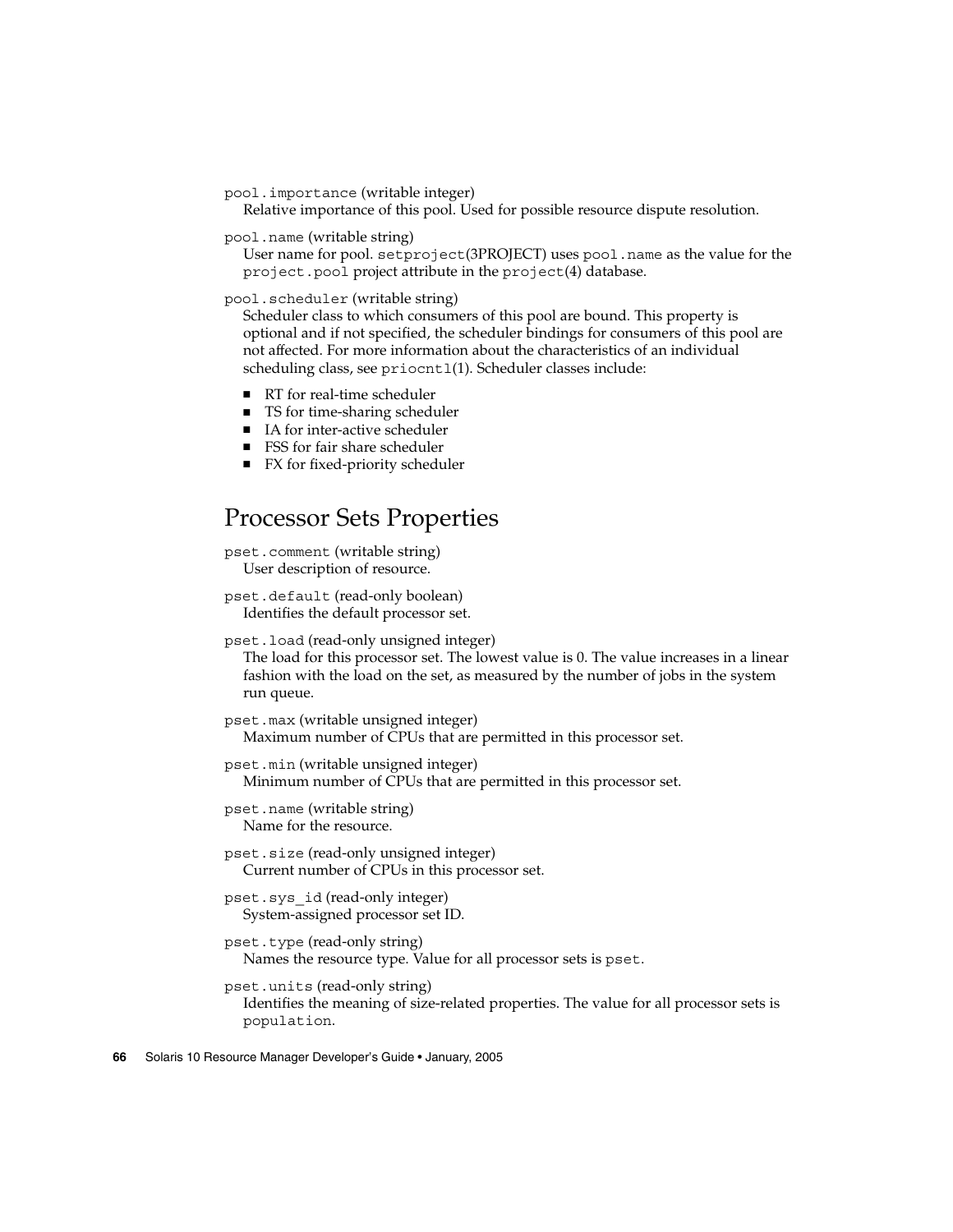cpu.comment (writable string) User description of cpu.

cpu.status (writable integer)

Processor status, on-line, offline, or interrupts disabled.

off-line sets the CPU offline. An off-line processor does not process any LWPs. Usually, an off-line processor is not interruptible by I/O devices in the system. On some processors or under certain conditions, disabling interrupts might not be possible for an off-line processor. Thus, the actual effect for being off-line might vary from machine to machine.

A processor cannot be taken off-line if any LWPs are bound to the processor. On some architectures, taking certain processors off-line might not be possible. For example, the system depends on some resource provided by the processor.

- on-line sets the CPU online. An on-line processor processes LWPs and can be interrupted by I/O devices in the system.
- powered-off sets CPU status to powered off.
- no-intr disables interrupt processing on the CPU. A no-intr processor continues to process LWPs.

At least one processor in the system must be able to process LWPs. At least one processor must also be able to be interrupted. An off-line processor is interruptible. An operational system with a single no-intr processor and all other processors off-line contains one or more processors that can be interrupted.

spare marks an off-line CPU as spare.

These strings are defined in <sys/processor.h> as the PS\_OFFLINE, PS\_ONLINE, PS\_POWEROFF, PS\_NOINTR, and PS\_SPARE macros. A CPU may enter an additional *faulted* state, as a result of action taken by the kernel. *faulted* cannot be set by the user.

cpu.sys\_id (read-only integer) System-assigned processor ID.

# libpool Pool Configuration Manipulation Library

The libpool(3LIB) pool configuration library defines the interface for reading and writing pools configuration files. The library also defines the interface for committing an existing configuration to becoming the running operating system configuration. The  $p$ ool.h> header provides type and function declarations for all library services.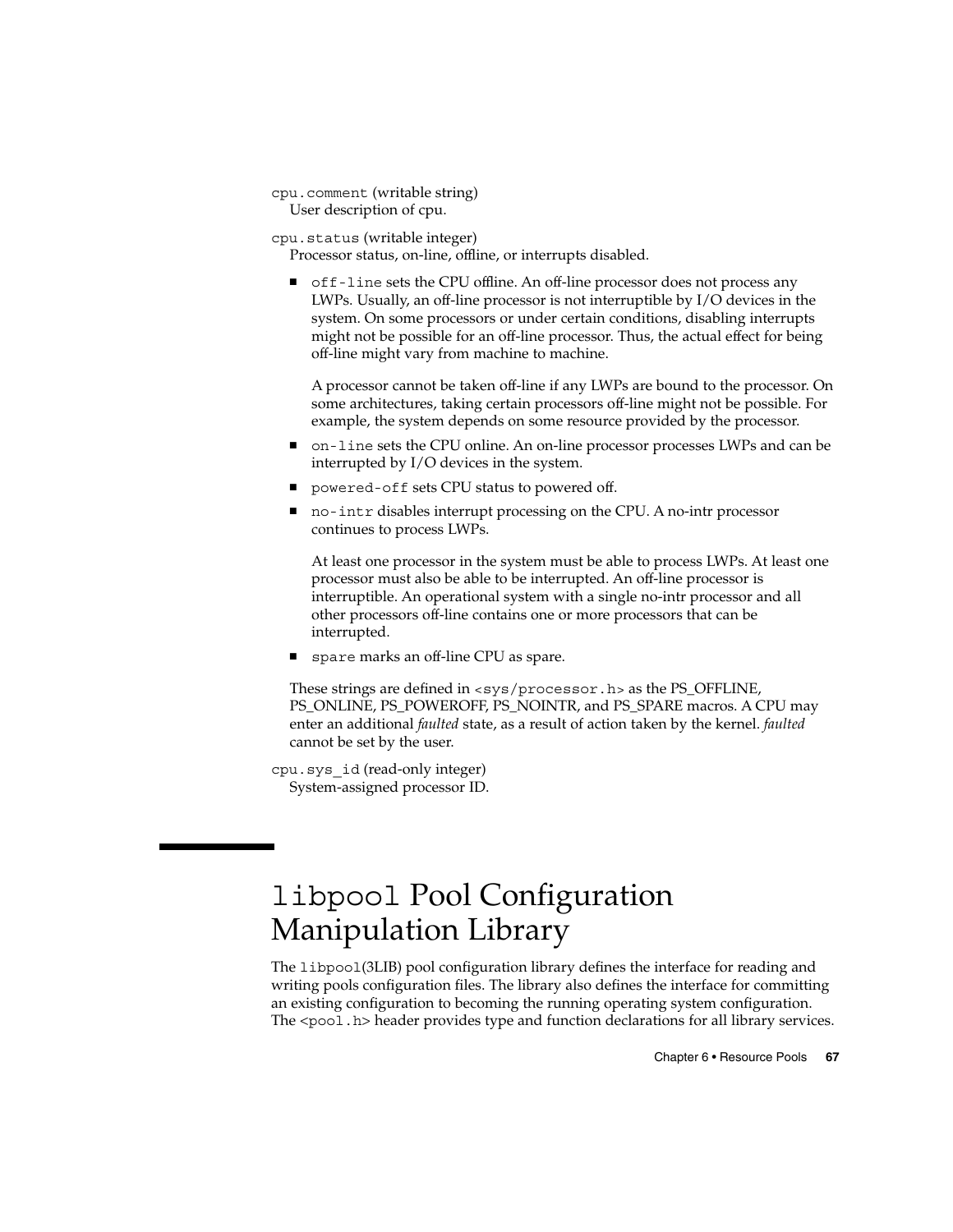<span id="page-67-0"></span>The resource pools facility brings together process-bindable resources into a common abstraction that is called a pool. Processor sets and other entities can be configured, grouped, and labelled in a persistent fashion. Workload components can be associated with a subset of a system's total resources. The libpool(3LIB) library provides a C language API for accessing the resource pools facility. The pooladm(1M), poolbind(1M), and poolcfg(1M) make the resource pools facility available through command invocations from a shell.

## Manipulate psets

The following table lists the functions associated with creating or destroying psets and manipulating psets. The function name is a link to the corresponding man page.

```
pset setattr(2)pset getattr(2)processor_bind(2)
pset create(2)
pset \text{assign}(2)pset bind(2)
pset destroy(2)processor bind(2)
```
# Resource Pools Application Programming Interface

The resource pools API contains functions that:

- ["Create or Destroy Resource Pools"](#page-68-0) on page 69
- *"*Associate a Pool with Resources" on page 69
- ["Bind Workloads to a Resource Pool"](#page-68-0) on page 69
- ["Iterate or Walk Through a Resource Pool"](#page-68-0) on page 69
- *"*Query the Configuration of a Pool" on page 70
- ["Query Resource Pool"](#page-69-0) on page 70
- ["Query the Resources of a Pool"](#page-69-0) on page 70
- ["Query the Components of a Pool"](#page-69-0) on page 70
- ["Convert Elements of a Pool"](#page-69-0) on page 70
- ["Operate on Properties of a Pool"](#page-70-0) on page 71
- ["Operate on Resources of a Pool"](#page-70-0) on page 71
- ["Manipulate Configuration-related Information from a Pool"](#page-70-0) on page 71
- ["Operate on Values of a Pool Property"](#page-71-0) on page 72
- ["Retrieve Error-related Information from a Pool"](#page-71-0) on page 72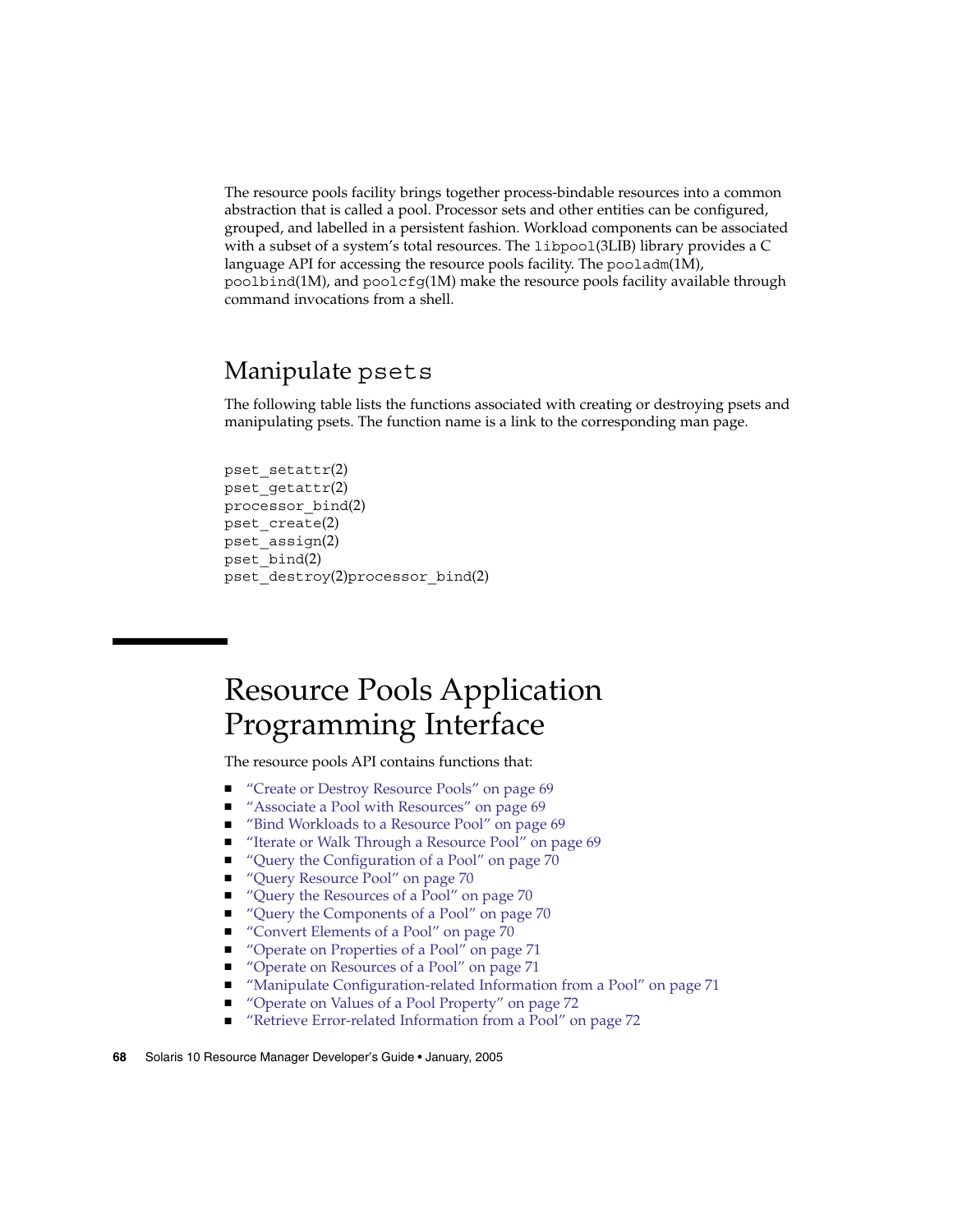<span id="page-68-0"></span>■ ["Operate on the Resource Pool Framework"](#page-71-0) on page 72

The imported interfaces for libpool for swap sets is identical to the ones defined in this document.

### Create or Destroy Resource Pools

The following table lists the functions associated with creating or destroying resource pools. The function name is a link to the corresponding man page.

pool\_create(3POOL) pool\_destroy(3POOL)

# Associate a Pool with Resources

The following table lists the functions that associate a pool with resources. The function name is a link to the corresponding man page.

pool\_associate(3POOL) pool\_dissociate(3POOL)

### Bind Workloads to a Resource Pool

The following table lists the functions that bind workloads to a resource pool. The function name is a link to the corresponding man page.

```
pool_set_binding(3POOL)
pool_get_binding(3POOL)
```
## Iterate or Walk Through a Resource Pool

The following table lists the functions that iterate or walk through a resource pool. The function name is a link to the corresponding man page.

pool\_walk\_components(3POOL) pool\_walk\_pools(3POOL) pool\_walk\_resources(3POOL)

Chapter 6 • Resource Pools **69**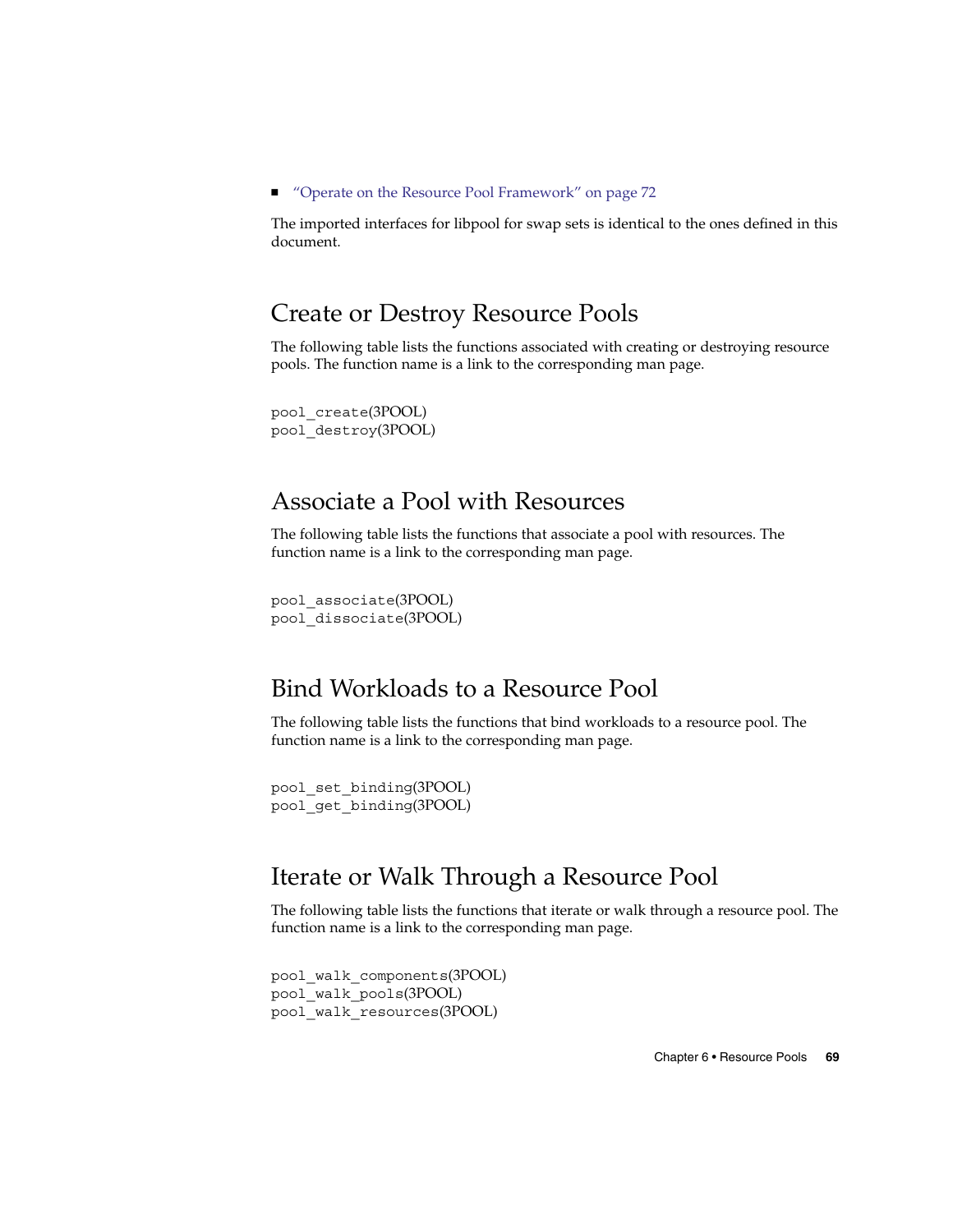## <span id="page-69-0"></span>Query the Configuration of a Pool

The following table lists the functions that query the configuration of a resource pool. The function name is a link to the corresponding man page.

```
pool_query_components(3POOL)
pool_query_pools(3POOL)
pool_query_resources(3POOL)
pool_query_resource_components(3POOL)
```
## Query Resource Pool

The following table lists the functions that query pools. The function name is a link to the corresponding man page.

```
pool_info(3POOL)
pool_query_pool_resources(3POOL)
```
## Query the Resources of a Pool

The following table lists the functions that query the resources of a pool. The function name is a link to the corresponding man page.

```
pool_resource_info(3POOL)
pool_query_resource_components(3POOL)
```
## Query the Components of a Pool

The following table lists the functions that query the components of a resource pool. The function name is a link to the corresponding man page.

```
pool_component_info(3POOL)
pool_get_owning_resource(3POOL)
```
# Convert Elements of a Pool

Each entity for which a property needs to be read or be written must first be converted to the *element* entity. A read or write of the property can then be done on this element.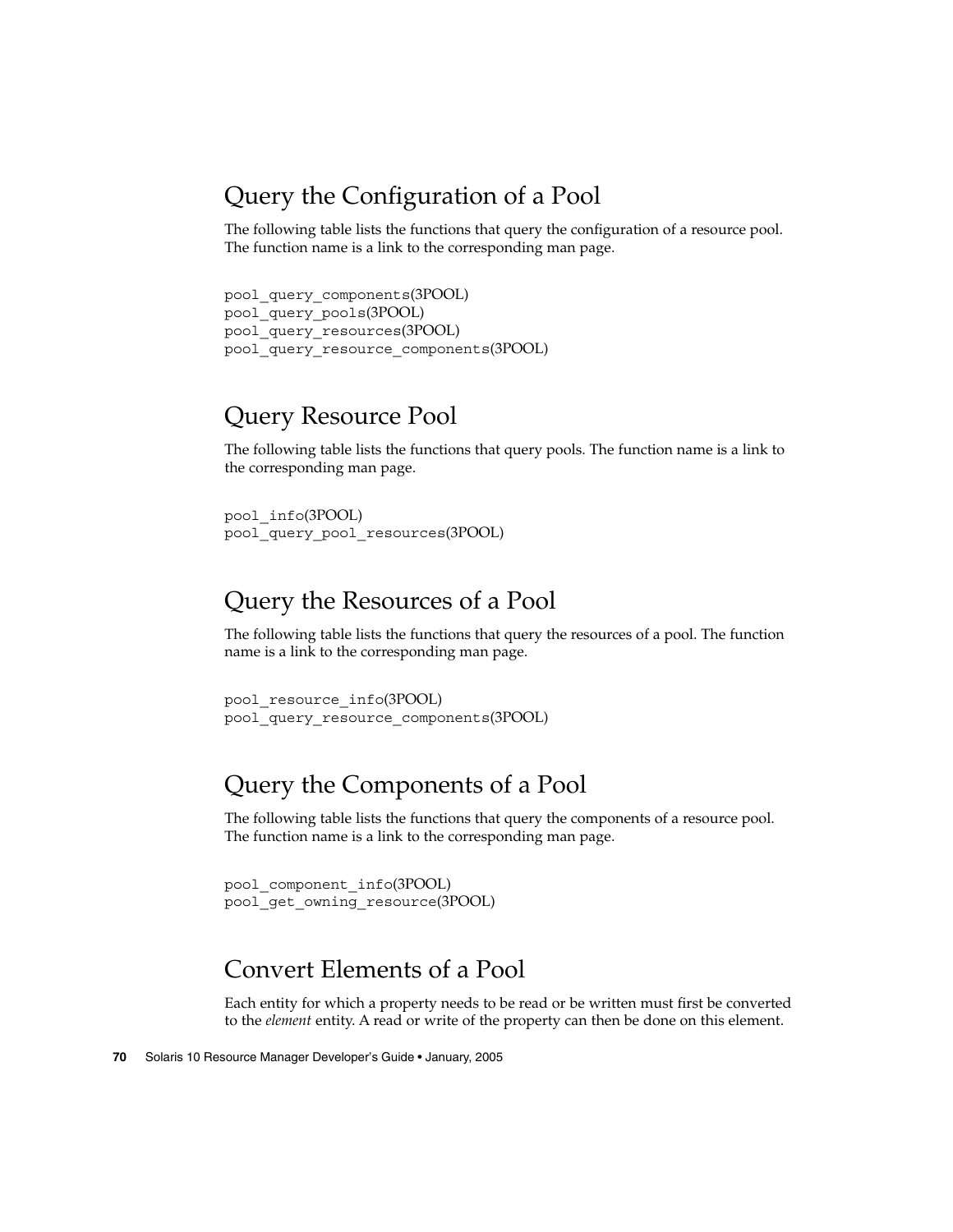<span id="page-70-0"></span>The following list contains the functions that convert elements of a pool. The function name is a link to the corresponding man page.

```
pool_to_elem(3POOL)
pool_resource_to_elem(3POOL)
pool component to elem(3POOL)
pool_conf_to_elem(3POOL)
```
### Operate on Properties of a Pool

The following list contains the functions that operate on properties of a pool. The function name is a link to its man page.

pool\_get\_property(3POOL) pool\_put\_property(3POOL) pool\_rm\_property(3POOL) pool\_walk\_properties(3POOL)

## Operate on Resources of a Pool

The following list contains the functions that operate on resources of a pool. The function name is a link to the corresponding man page.

```
pool_resource_create(3POOL)
pool_resource_destroy(3POOL)
pool_resource_info(3POOL)
pool_resource_transfer(3POOL)
pool_resource_xtransfer(3POOL)
```
# Manipulate Configuration-related Information from a Pool

The following list contains the functions that manipulate configuration-related information from resource pools. The function name is a link to the corresponding man page.

```
pool_conf_alloc(3POOL)
pool_conf_free(3POOL)
pool_conf_open(3POOL)
```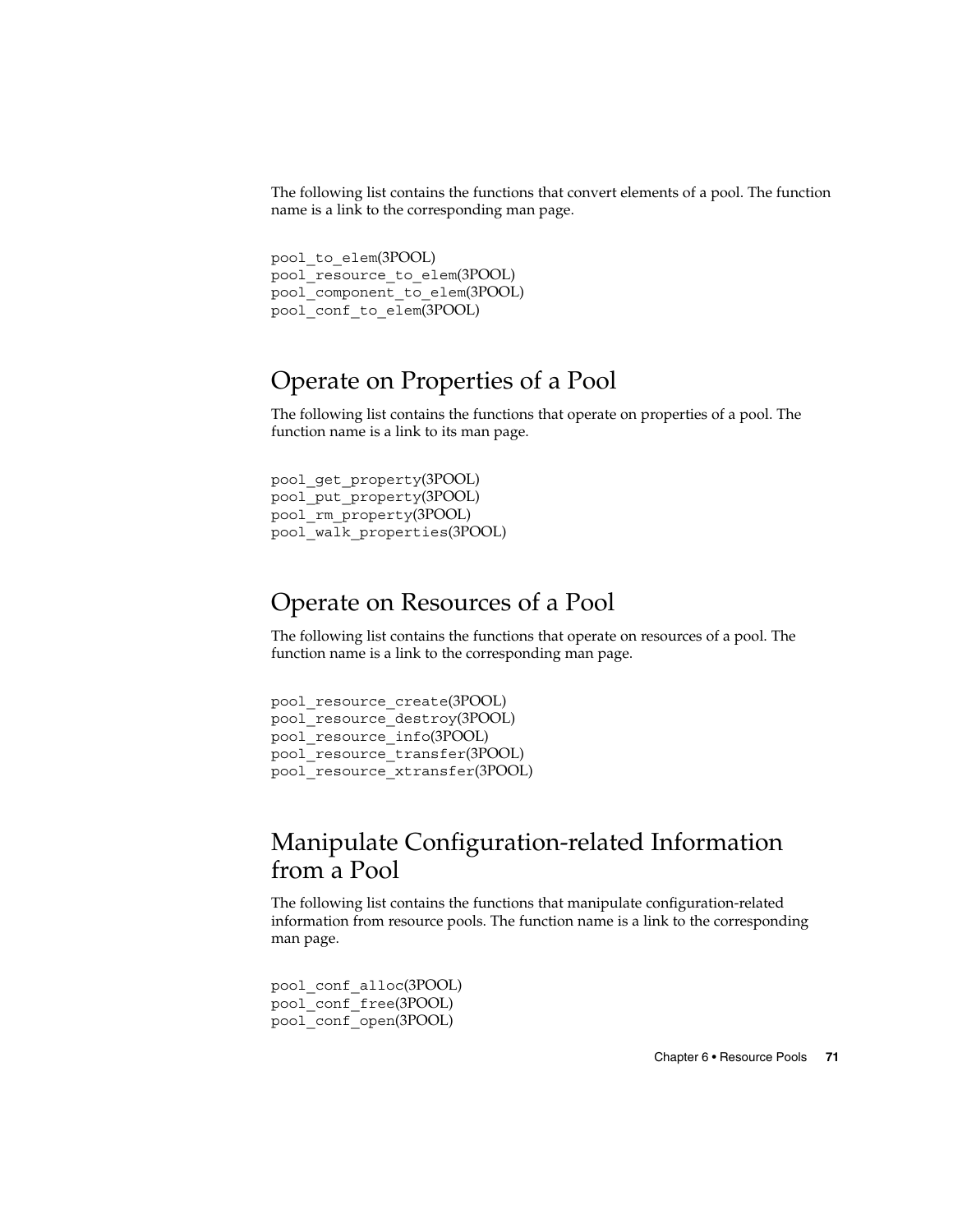```
pool_conf_close(3POOL)
pool_conf_commit(3POOL)
pool_conf_export(3POOL)
pool_conf_info(3POOL)
pool_conf_location(3POOL)
pool_conf_remove(3POOL)
pool_conf_rollback(3POOL)
pool_conf_status(3POOL)
pool_conf_update(3POOL)
pool_conf_validate(3POOL)
```
### Operate on Values of a Pool Property

The following list contains the functions associated with values of pool properties. The function name is a link to the corresponding man page.

```
pool_value_alloc(3POOL)
pool_value_free(3POOL)
pool_value_get_bool(3POOL)
pool value set bool(3POOL)
pool_value_get_double(3POOL)
pool_value_set_double(3POOL)
pool_value_get_int64(3POOL)
pool_value_set_int64(3POOL)
pool_value_set_uint64(3POOL)
pool_value_get_uint64(3POOL)
pool_value_get_name(3POOL)
pool_value_set_name(3POOL)
pool_value_get_string(3POOL)
pool_value_set_string(3POOL)
pool_value_get_type(3POOL)
pool_value_set_type
```
### Retrieve Error-related Information from a Pool

The following list contains the functions that retrieve error-related information from a resource pool. The function name is a link to the corresponding man page.

```
pool_error(3POOL)
pool_strerror(3POOL)
```
# Operate on the Resource Pool Framework

The following list contains the functions associated with the resource pool framework. The function name is a link to the corresponding man page.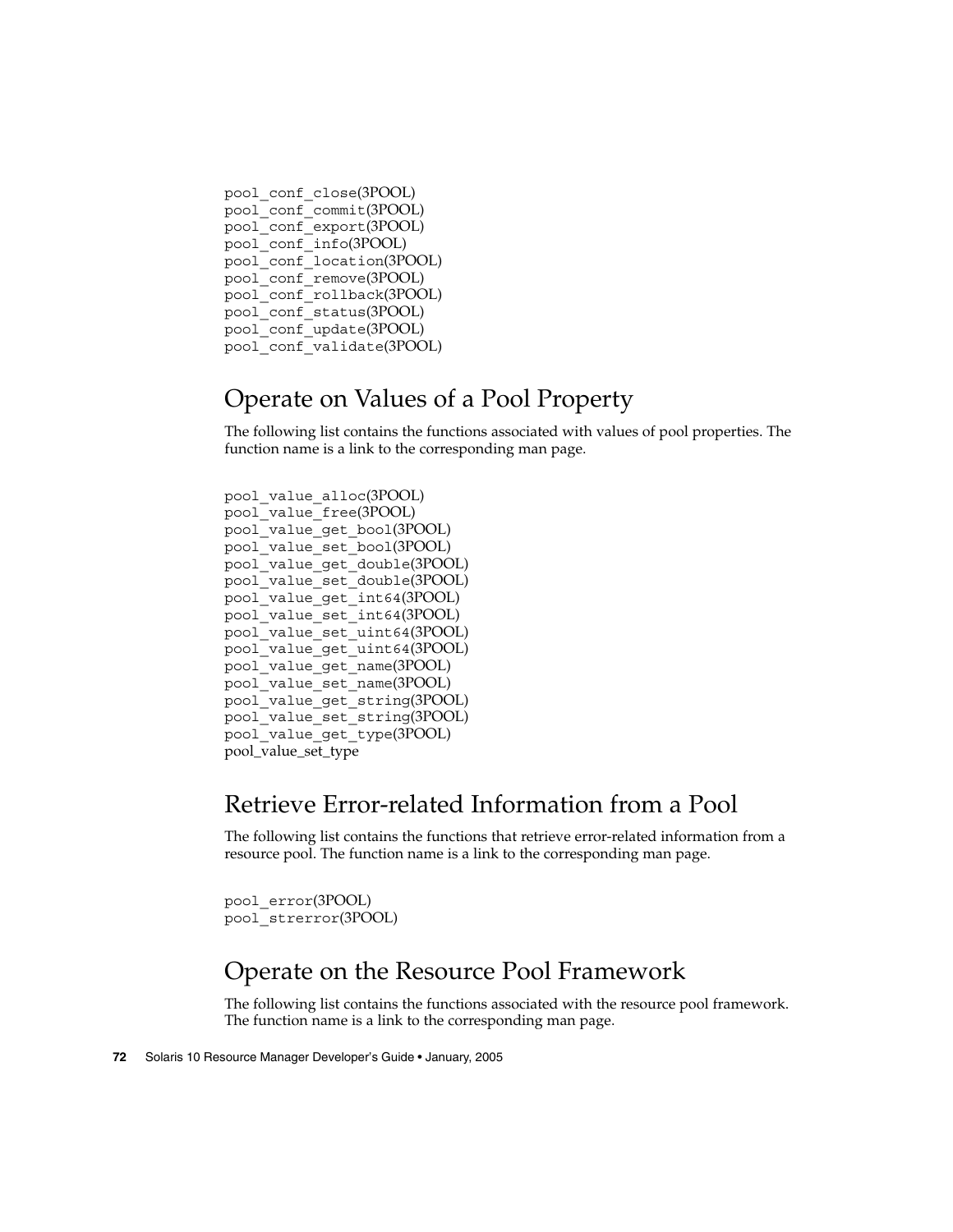```
pool_dynamic_location(3POOL)
pool_static_location(3POOL)
pool_version(3POOL)
```
# Code Examples of Resource Pool

This section contains code examples of the resource pools interface.

## Ascertain the Number of CPUs in the Resource Pool

sysconf(3C) provides information about the number of CPUs on an entire system. The following example provides the granularity of ascertaining the number of CPUs that are defined in a particular application's pools pset.

The key points for this example include the following:

- pvals [] should be a NULL terminated array.
- pool\_query\_pool\_resources() returns a list of all resources that match the pvals array type pset from the application's pool my\_pool. Because a pool can have only one instance of the pset resource, each instance is always returned in nelem. reslist[] contains only one element, the pset resource.

pool value t \*pvals[2] = {NULL}; /\* pvals[] should be NULL terminated \*/

```
/* NOTE: Return value checking/error processing omitted */
/* in all examples for brevity */
conf loc = pool dynamic location();
conf = pool_conf_alloc();
pool conf open(conf, conf loc, PO_RDONLY);
```

```
my_pool_name = pool_get_binding(getpid());
my_pool = pool_get_pool(conf, my_pool_name);
pvals[0] = pool value alloc();
pvals2[2] = \{ NULL, NULL \};pool_value_set_name(pvals[0], "type");
pool_value_set_string(pvals[0], "pset");
reslist = pool query pool resources(conf, my pool, &nelem, pvals);
pool_value_free(pvals[0]);
pool_query_resource_components(conf, reslist[0], &nelem, NULL);
printf("pool %s: %u cpu", my_pool_ name, nelem);
pool conf close(conf);
```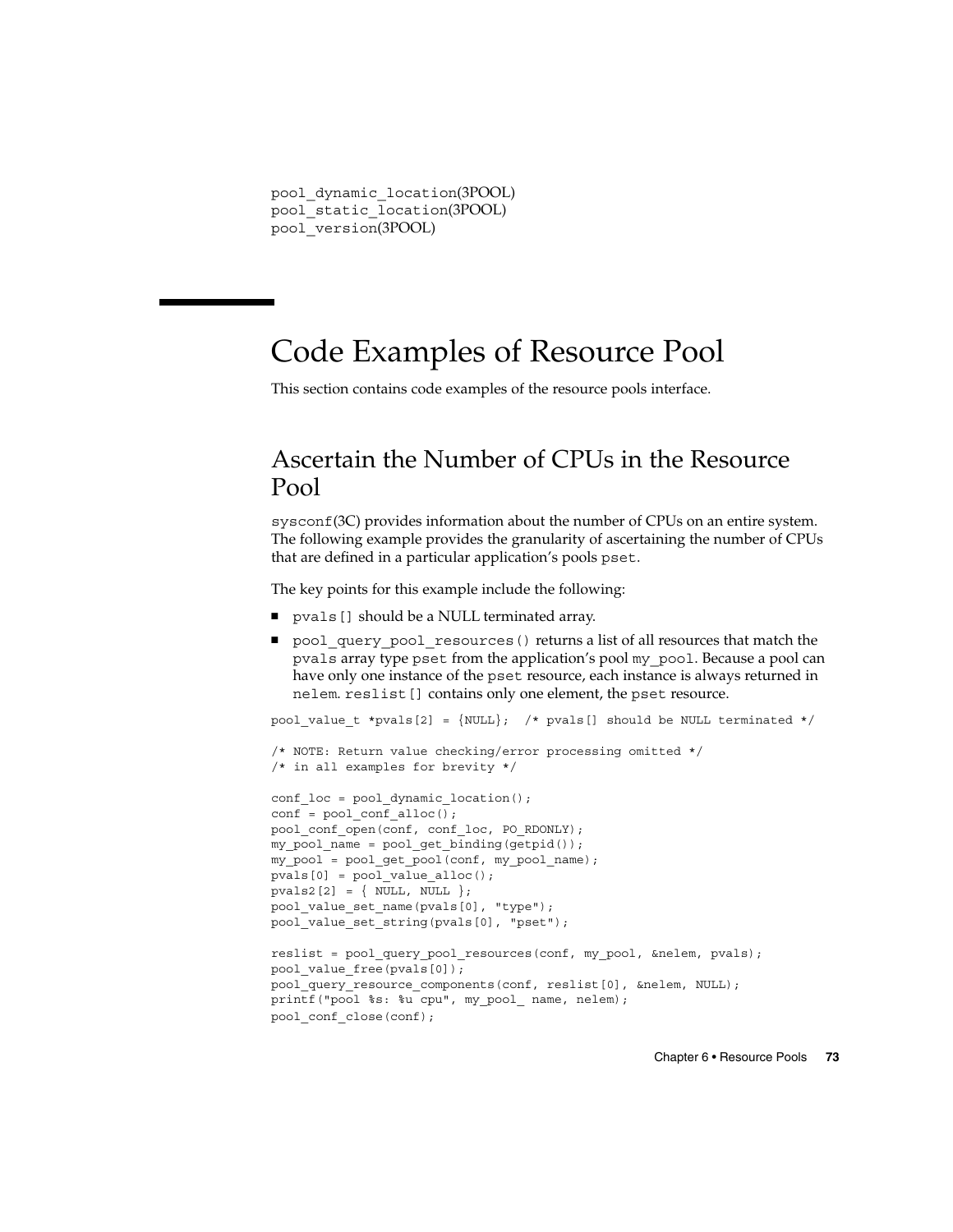## <span id="page-73-0"></span>List all Resource Pools

The following example lists all resource pools defined in an application's pools pset.

The key points of the example include the following:

- Open the dynamic conf file read-only, PO\_RDONLY. pool\_query\_pools() returns the list of pools in pl and the number of pools in nelem. For each pool, call pool\_get\_property() to get the pool.name property from the element into the pval value.
- pool get property() calls pool to elem() to convert the libpool entity to an opaque value. pool value qet string() gets the string from the opaque pool value.

```
conf = pool conf alloc();
pool_conf_open(conf, pool_dynamic_location(), PO_RDONLY);
pl = pool query pools(conf, &nelem, NULL);
pval = pool_value_alloc();
for (i = 0; i < nelem; i++) {
    pool get property(conf, pool to elem(conf, pl[i]), "pool.name", pval);
    pool value get string(pval, &fname);
    printf("%s\n", name);
}
pool_value_free(pval);
free(pl);
pool conf close(conf);
```
## Report Pool Statistics for a Given Pool

The following example reports statistics for the designated pool.

The key points for the example include the following:

- pool\_query\_pool\_resources() gets a list of all resources in rl. Because the last argument to pool\_query\_pool\_resources() is NULL, all resources are returned. For each resource, the name, load and size properties are read, and printed.
- The call to strdup() allocates local memory and copies the string returned by get string(). The call to get string() returns a pointer that is freed by the next call to get\_property(). If the call to strdup() is not included, subsequent references to the string(s) could cause the application to fail with a segmentation fault.

```
printf("pool %s\n:" pool_name);
pool = pool_get_pool(conf, pool_name);
rl = pool_query_pool_resources(conf, pool, &nelem, NULL);
for (i = 0; i < nelem; i++) {
  pool_get_property(conf, pool_resource_to_elem(conf, rl[i]), "type", pval);
  pool value get string(pval, &type);
  type = strdup(type);
```
#### **74** Solaris 10 Resource Manager Developer's Guide • January, 2005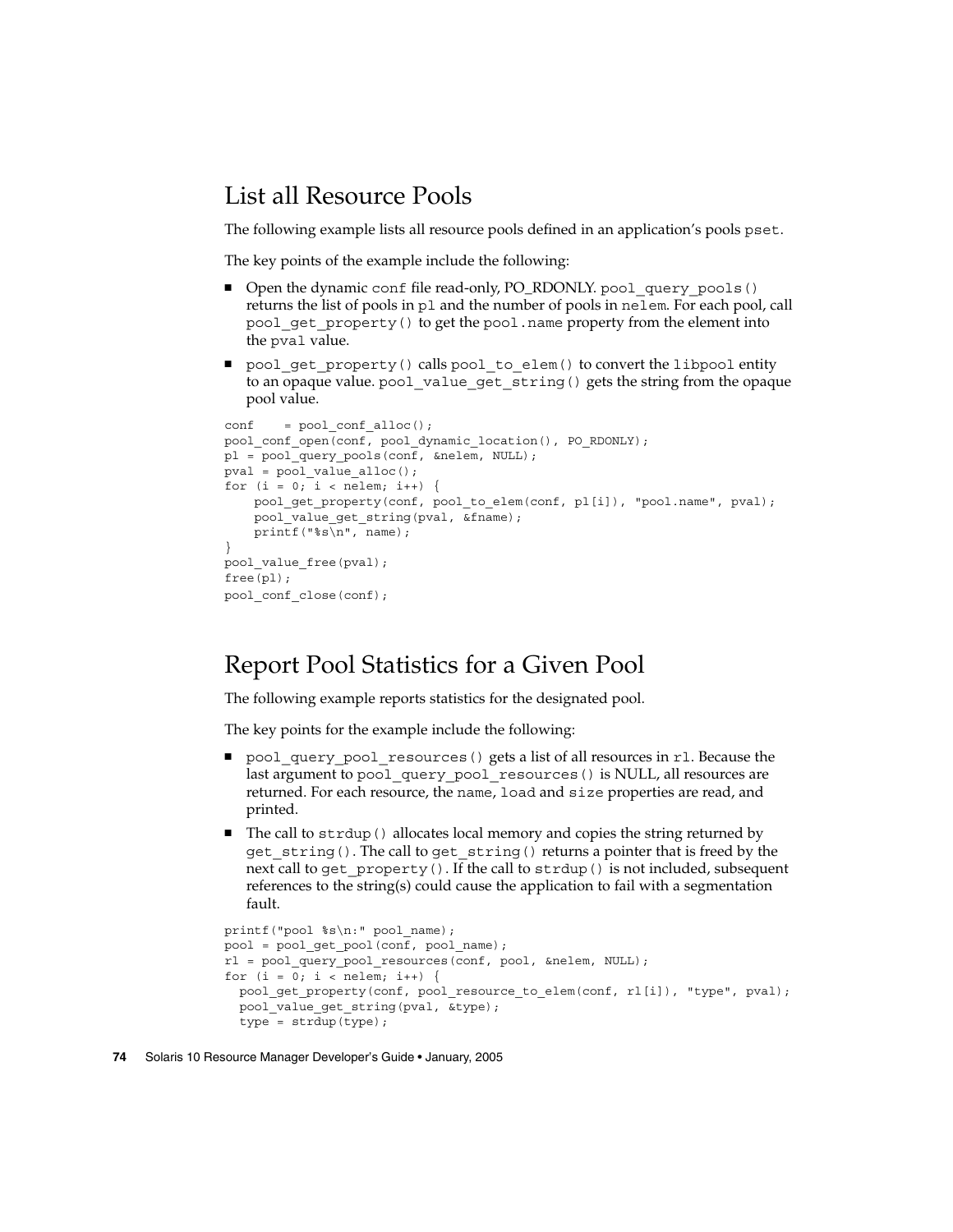```
snprintf(prop name, 32, "%s.%s", type, "name");
 pool get property(conf, pool resource to elem(conf, rl[i]),
       prop name, pval);
  pool value get string(val, &res name);
 res name = strdup(res name);
  snprintf(prop_name, 32, "%s.%s", type, "load");
 pool get property(conf, pool resource to elem(conf, rl[i]),
       prop_name, pval);
 pool value get uint64(val, &load);
  snprintf(prop_name, 32, "%s.%s", type, "size");
 pool get property(conf, pool resource to elem(conf, rl[i]),
       prop_name, pval);
 pool value get uint64(val, &size);
 printf("resource %s: size %llu load %llu\n", res name, size, load);
 free(type);
  free(res name);
free(rl);
```
# Set pool.comment Property and Add New Property

The following example sets the pool.comment property for the pset. The example also creates a new property in pool.newprop.

The key point for the example includes the following:

}

- In the call to pool conf open(), using PO\_RDWR on a static configuration file, requires the caller to be root.
- To commit these changes to the pset after running this utility, issue a pooladm -c command. To have the utility commit the changes, call pool\_conf\_commit() with a non-zero second argument.

```
pool_set_comment(const char *pool_name, const char *comment)
{
 pool_t *pool;
 pool elem t *pool elem;
 pool value t *pval = pool value alloc();
 pool_conf_t *conf = pool_conf_alloc();
  /* NOTE: need to be root to use PO_RDWR on static configuration file */
 pool_conf_open(conf, pool_static_location(), PO_RDWR);
 pool = pool get pool(conf, pool name);pool value set string(pval, comment);
 pool_elem = pool_to_elem(conf, pool);
 pool_put_property(conf, pool_elem, "pool.comment", pval);
 printf("pool %s: pool.comment set to %s\n:" pool_name, comment);
  /* Now, create a new property, customized to installation site */
 pool_value_set_string(pval, "New String Property");
 pool_put_property(conf, pool_elem, "pool.newprop", pval);
 pool conf commit(conf, 0); /* NOTE: use 0 to ensure only */
                             /* static file gets updated */
```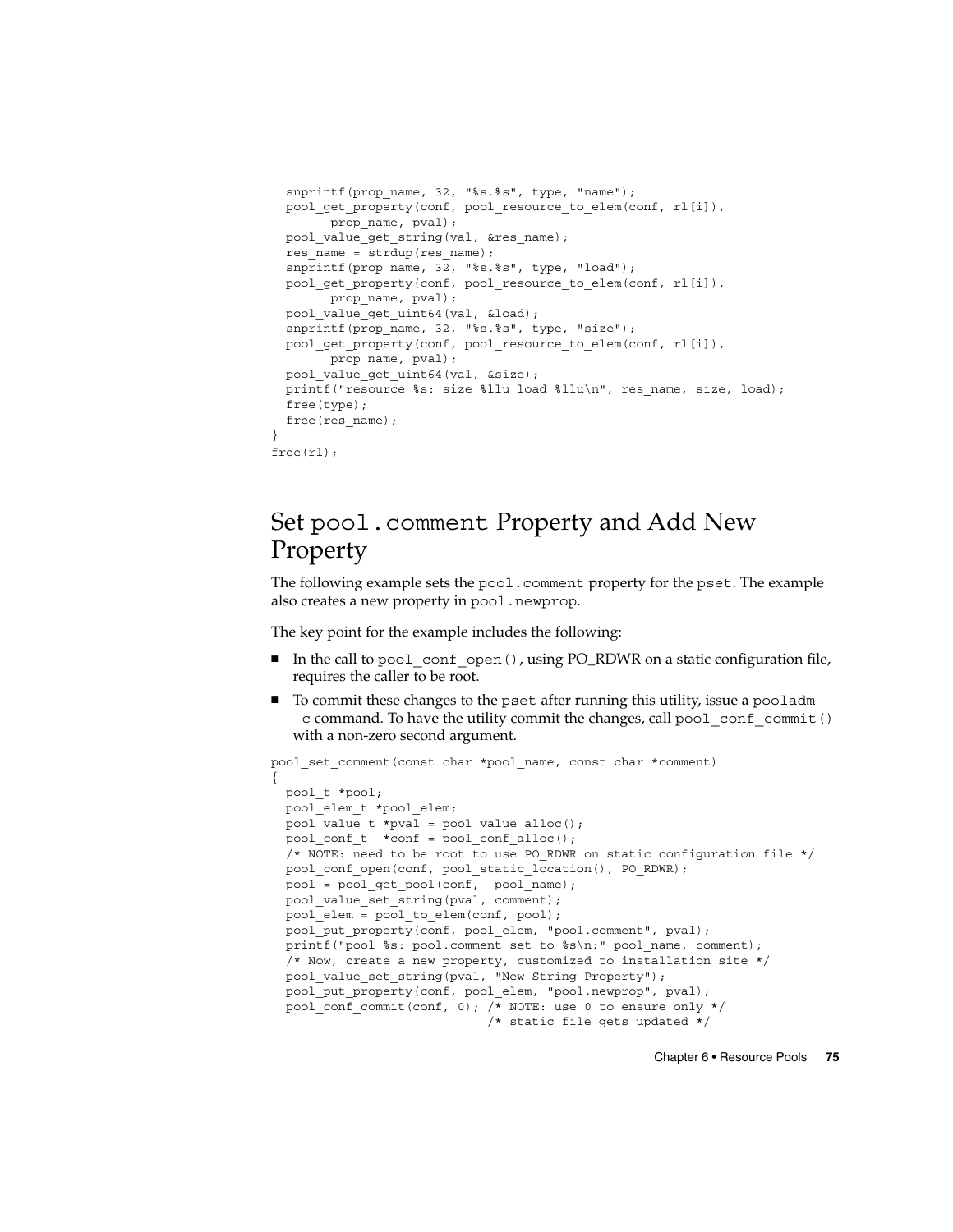```
pool_value_free(pval);
 pool_conf_close(conf);
 pool_conf_free(conf);
  /* NOTE: Use "pooladm -c" later, or pool_conf_commit(conf, 1) */
  /* above for changes to the running system */
}
```
An alternative way of modifying a pool's comment and adding a new pool property is to use poolcfg(1M).

```
poolcfg -c 'modify pool pool-name (string pool.comment = "cmt-string")'
poolcfg -c 'modify pool pool-name (string pool.newprop =
                                  "New String Property")'
```
# Programming Issues Associated With Resource Pools

Consider the following issues when writing your application.

- Each site can add its own list of properties to the pools configuration.
- Multiple configurations can be maintained in multiple configuration files. The system administrator can commit different files to reflect changes to the resource consumption at different time slots. These time slots can include different times of the day, week, month, or seasons depending on load conditions.
- Resource sets can be shared between pools, but a pool has only one resource set of a given type. So, the pset\_default can be shared between the default and a particular application's database pools.
- Use pool\_value\_\*() interfaces carefully. Keep in mind the memory allocation issues for string pool values. See ["Report Pool Statistics for a Given Pool"](#page-73-0) on page [74.](#page-73-0)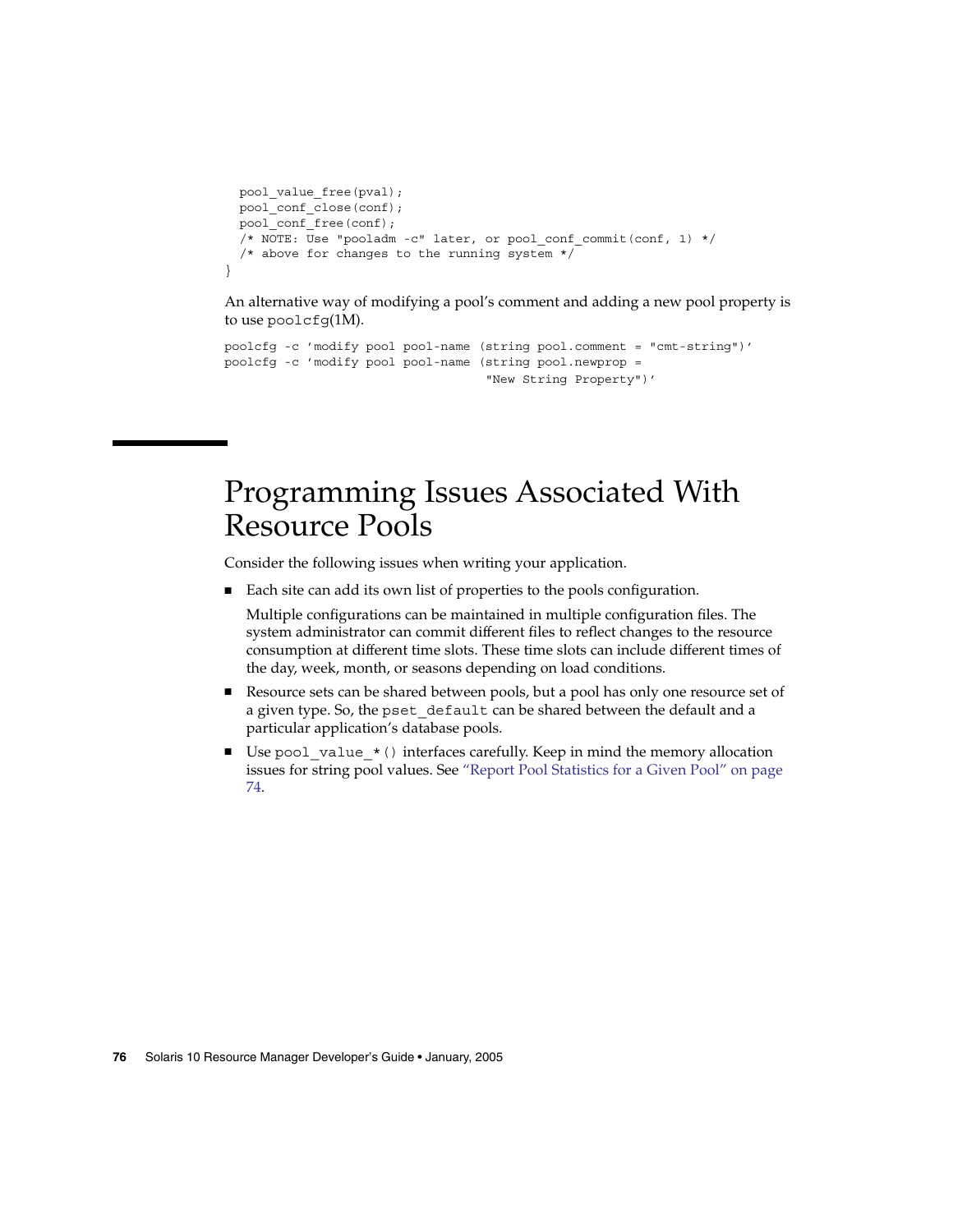#### CHAPTER **7**

# Configuration Examples

This chapter show example configurations for the /etc/project file.

- ["Configure Resource Controls"](#page-77-0) on page 78
- ["Configure Resource Pools"](#page-77-0) on page 78
- "Configure FSS [project.cpu-shares](#page-77-0) for a Project" on page 78
- ["Configure Five Applications with Different Characteristics"](#page-78-0) on page 79

# /etc/project Project File

The project file is a local source of project information. The project file can be used in conjunction with other project sources, including the NIS maps project.byname and project.bynumber and the LDAP database project. Programs use the getprojent(3PROJECT) routines to access this information.

## Define Two Projects

/etc/project defines two projects: database and appserver. The *user* defaults are user.database and user.appserver. The *admin* default can switch between user.database or user.appserver.

hostname# **cat /etc/project**

.

```
.
.
.
user.database:2001:Database backend:admin::
user.appserver:2002:Application Server frontend:admin::
.
```
**77**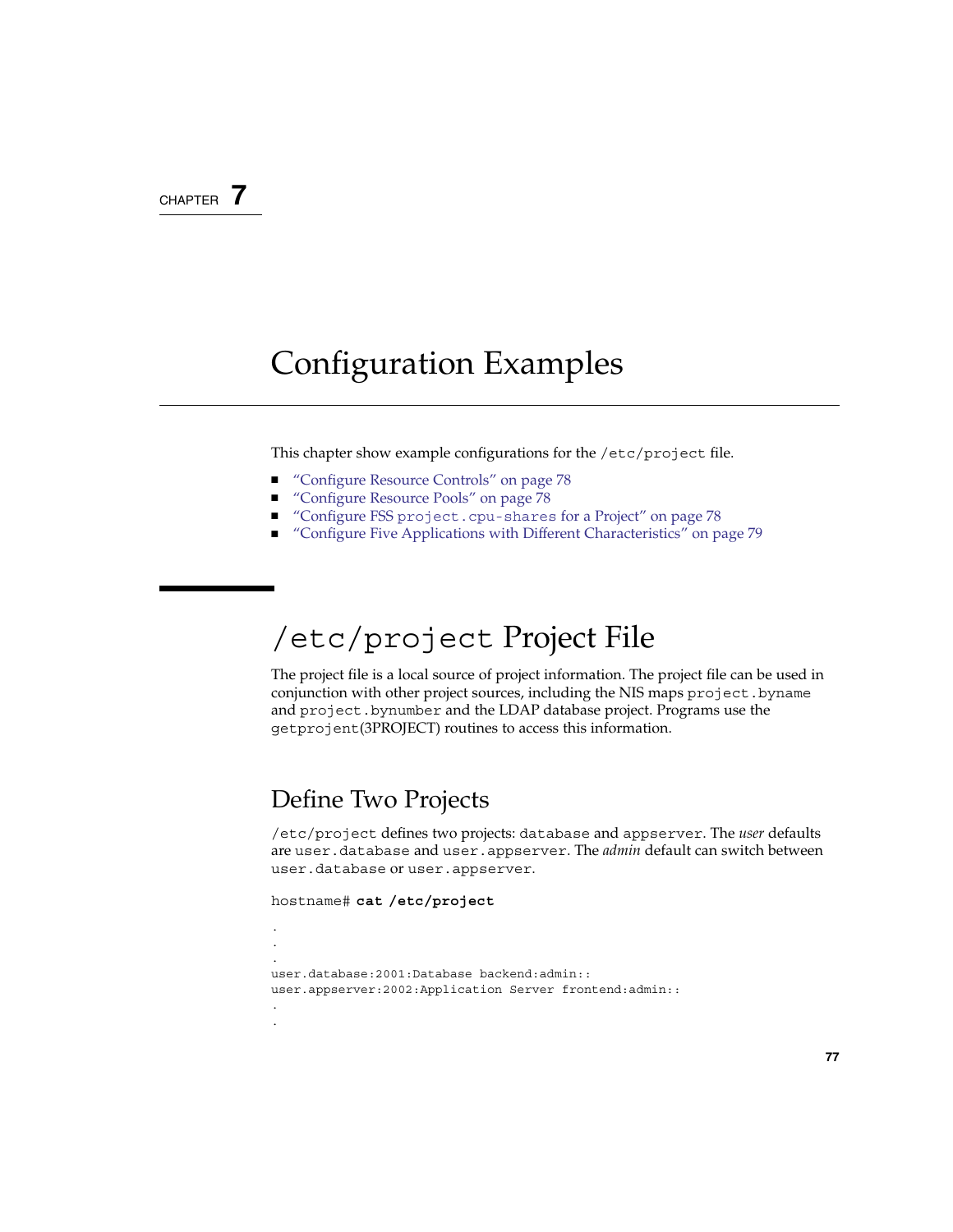### <span id="page-77-0"></span>Configure Resource Controls

The /etc/project file shows the resource controls for the application.

hostname# **cat /etc/project**

```
.
.
.
development:2003:Developers:::task.ax-lwps=(privileged,10,deny);
process.max-addressspace=(privileged,209715200,deny)
.
.
```
## Configure Resource Pools

The /etc/project file shows the resource pools for the application.

hostname# **cat /etc/project**

```
.
.
.
batch:2001:Batch project:::project.pool=batch_pool
process:2002:Process control:::project.pool=process_pool
.
.
.
```
# Configure FSS project.cpu-shares for a Project

Set up FSS for two projects: *database* and *appserver*. The *database* project has 20 cpu shares. The *appserver* project has 10 cpu shares.

hostname# **cat /etc/project**

```
.
.
.
user.database:2001:database backend:admin::project.cpu-shares=(privileged,
    20,deny)
user.appserver:2002:Application Server frontend:admin::project.cpu-shares=
     (privileged,10,deny)
.
.
.
```
**78** Solaris 10 Resource Manager Developer's Guide • January, 2005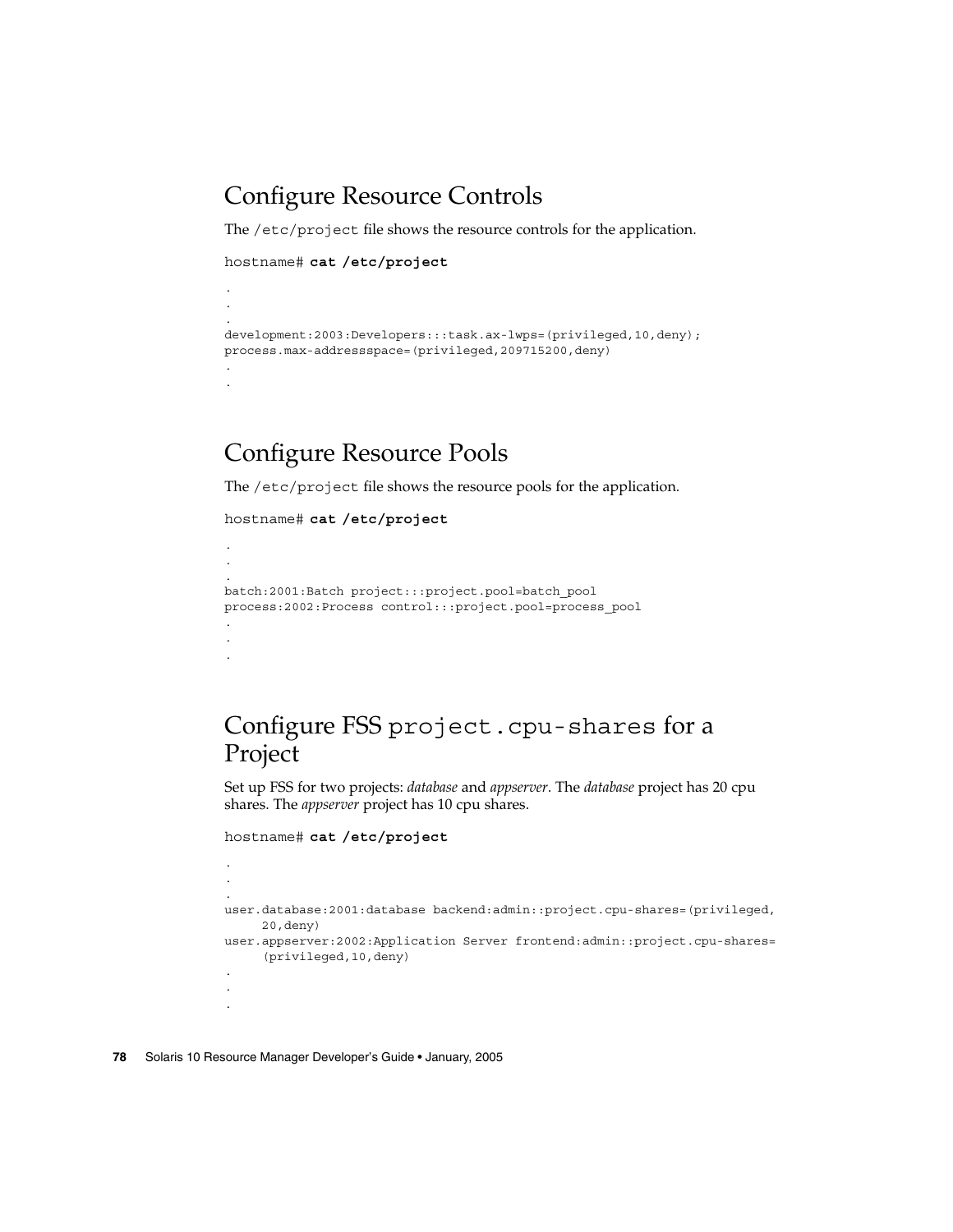<span id="page-78-0"></span>**Note –** The line break in the lines that precede "20,deny" and "(privileged," is not valid in an /etc/project file. The line breaks are shown here only to allow the example to display on a printed or displayed page. Each entry in the /etc/project file must be on a single line.

You can assign FSS as the default user-space scheduling class. However, without share assignment, the scheduling class behaves like the timeshare class because all of the threads would exist in one thread group. Shares can be assigned in an ad hoc fashion to running processes and can also be defined as a project attribute.

# Configure Five Applications with Different **Characteristics**

The following example configures five applications with different characteristics. **TABLE 7–1** Target Applications and Characteristics

| <b>Application Type and Name</b>             | <b>Characteristics</b>                                                                                                                                                                                                                 |
|----------------------------------------------|----------------------------------------------------------------------------------------------------------------------------------------------------------------------------------------------------------------------------------------|
| Application server,<br>app server.           | Negative scalability beyond two CPUs. Assign a two-CPU<br>processor set to app server. Use TS scheduling class.                                                                                                                        |
| Database instance, app db.                   | Heavily multithreaded. Use FSS scheduling class.                                                                                                                                                                                       |
| Test and development,<br>development.        | Motif based. Hosts untested code execution. Interactive<br>scheduling class ensures user interface responsiveness. Use<br>process.max-address-space to impose memory<br>limitations and minimize the effects of antisocial processing. |
| Transaction processing engine,<br>tp engine. | Response time is paramount. Assign a dedicated set of at<br>least two CPUs to ensure response latency is kept to a<br>minimum. Use timeshare scheduling class.                                                                         |
| Standalone database instance,<br>geo db.     | Heavily multithreaded. Serves multiple time zones. Use FSS<br>scheduling class.                                                                                                                                                        |

**Note** – Consolidate database applications (app.db and geo db) onto a single processor set of at least four CPUs. Use FSS scheduling class. Application app\_db gets 25% of the project.cpu-shares. Application geo\_db gets 75% of the project.cpu-shares.

Edit the /etc/project file. Map users to resource pools for the app\_server, app\_db, development, tp\_engine, and geo\_db project entries.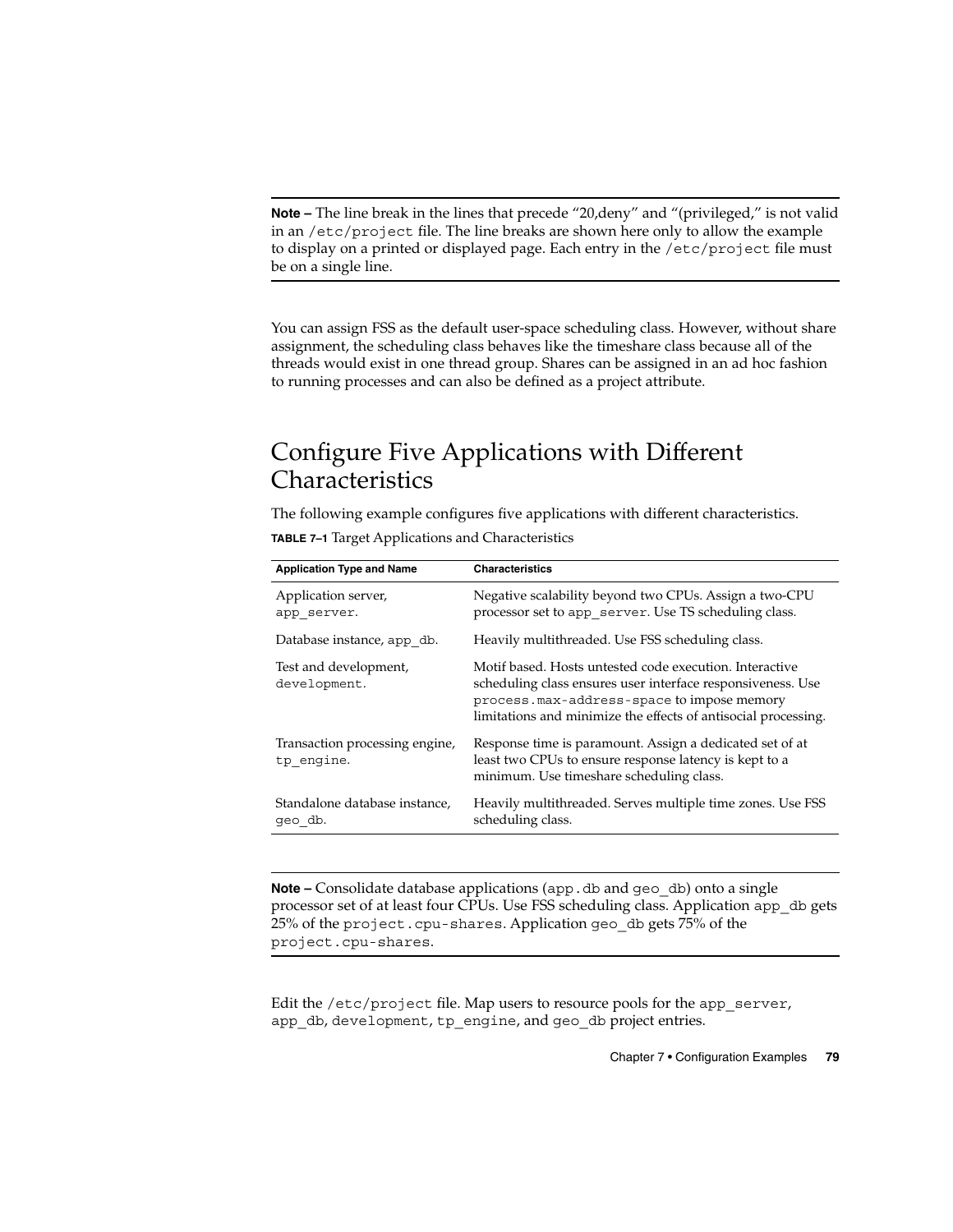#### hostname# **cat /etc/project**

```
.
.
.
user.app server:2001:Production Application Server::
    project.pool=appserver_pool
user.app_db:2002:App Server DB:::project.pool=db_pool,
    project.cpu-shares=(privileged,1,deny)
development:2003:Test and delopment::staff:project.pool=dev.pool,
    process.max-addressspace=(privileged,536870912,deny)
user.tp_engine:Transaction Engine:::project.pool=tp_pool
user.geo db:EDI DB:::project.pool=db pool;
     project.cpu-shares=(privileged,3,deny)
```
**Note** – The line break in the lines that begin with "project.pool", "project.cpu-shares=", "process.max-addressspace", and "project.cpu-shares=" is not valid in a project file. The line breaks are shown here only to allow the example to display on a printed or displayed page. Each entry must be on one and only one line.

Create the pool.host script and add entries for resource pools.

```
hostname# cat pool.host
```

```
create system host
create pset dev_pset (unit pset.max = 2)
create pset tp pset (unit pset.min = 2)
create pset db_pset (unit pset.min = 4; uint pset.max = 6)
create pset app_pset (unit pset.min = 1; uint pset.max = 2)
create pool dev pool (string pool.scheduler="IA")
create pool appserver pool (string pool.scheduler="TS")
create pool db_pool (string pool.scheduler="FSS")
create pool tp_pool (string pool.scheduler="TS")
associate pool pool default (pset pset default)
associate pool dev pool (pset dev pset)
associate pool pool appserver_pool (pset app_pset)
associate pool db pool (pset db pset)
associate pool tp_pool (pset tp_pset)
```
**Note –** The line break in the line that begins with "boolean" is not valid in a pool.host file. The line break is shown here only to allow the example to display on a printed or displayed page. Each entry must be on one and only one line.

Run the pool.host script and modify the configuration as specified in the pool.host file.

hostname# **poolcfg —f pool.host**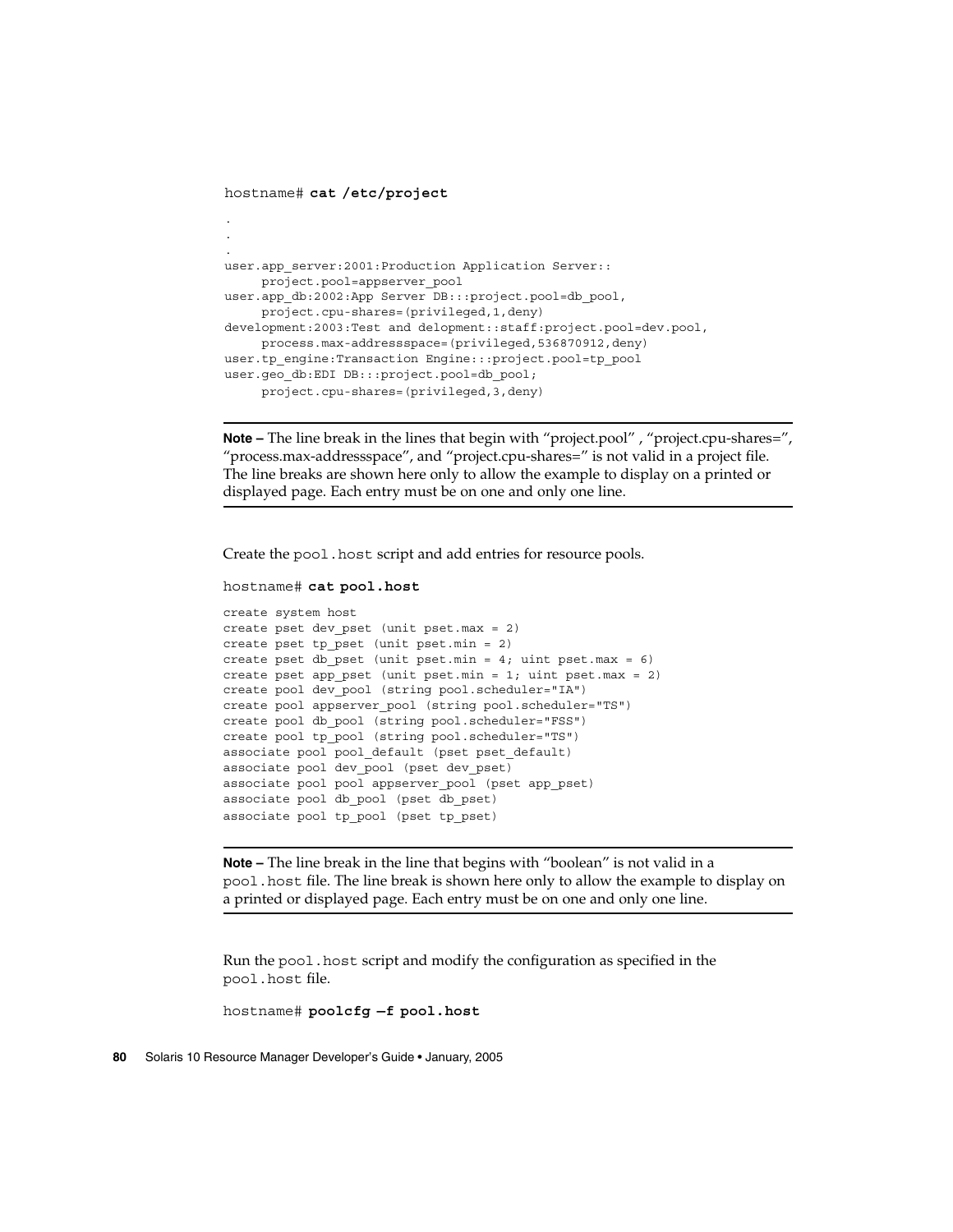Read the pool.host resource pool configuration file and initialize the resource pools on the system.

hostname# **pooladm —c**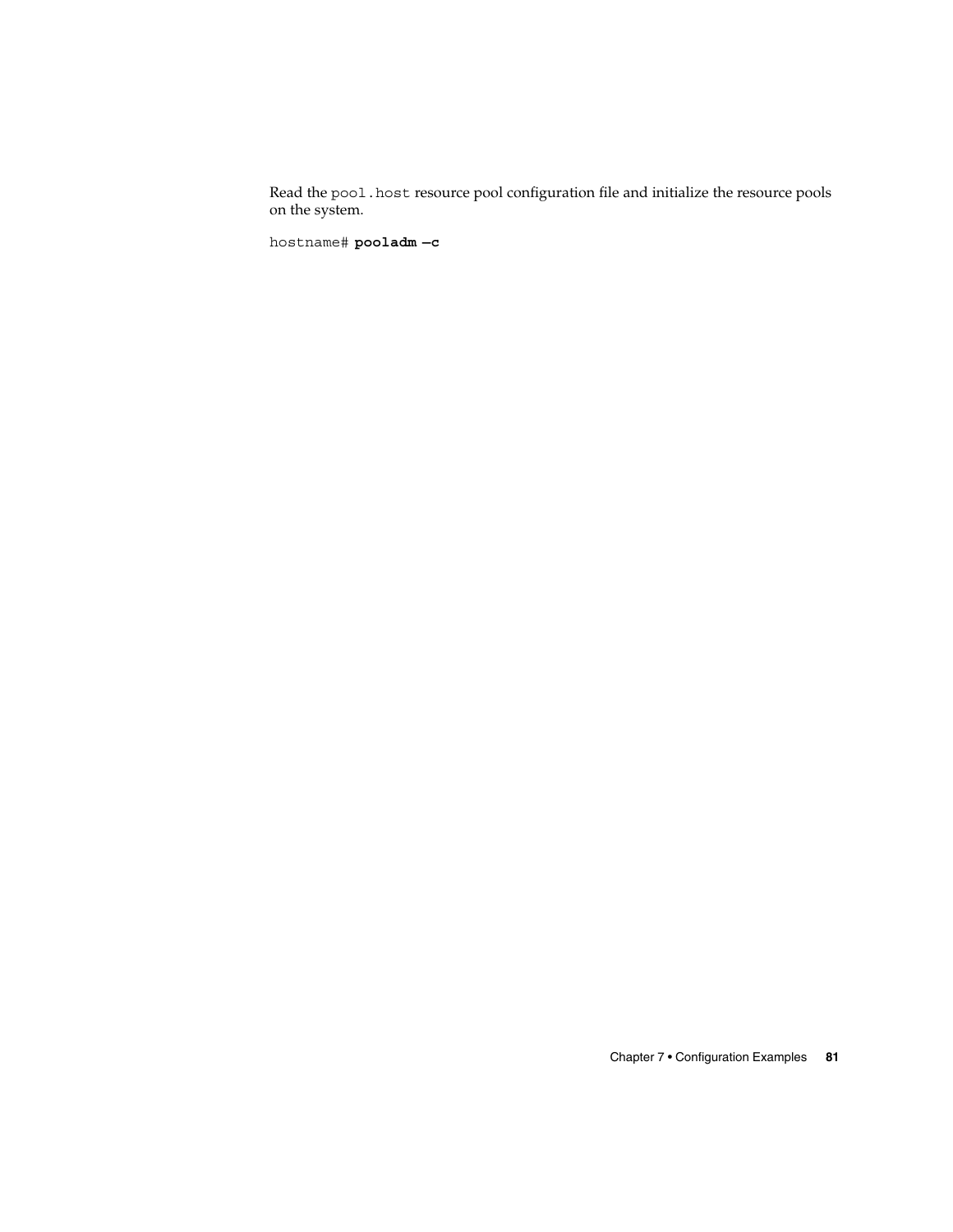Solaris 10 Resource Manager Developer's Guide • January, 2005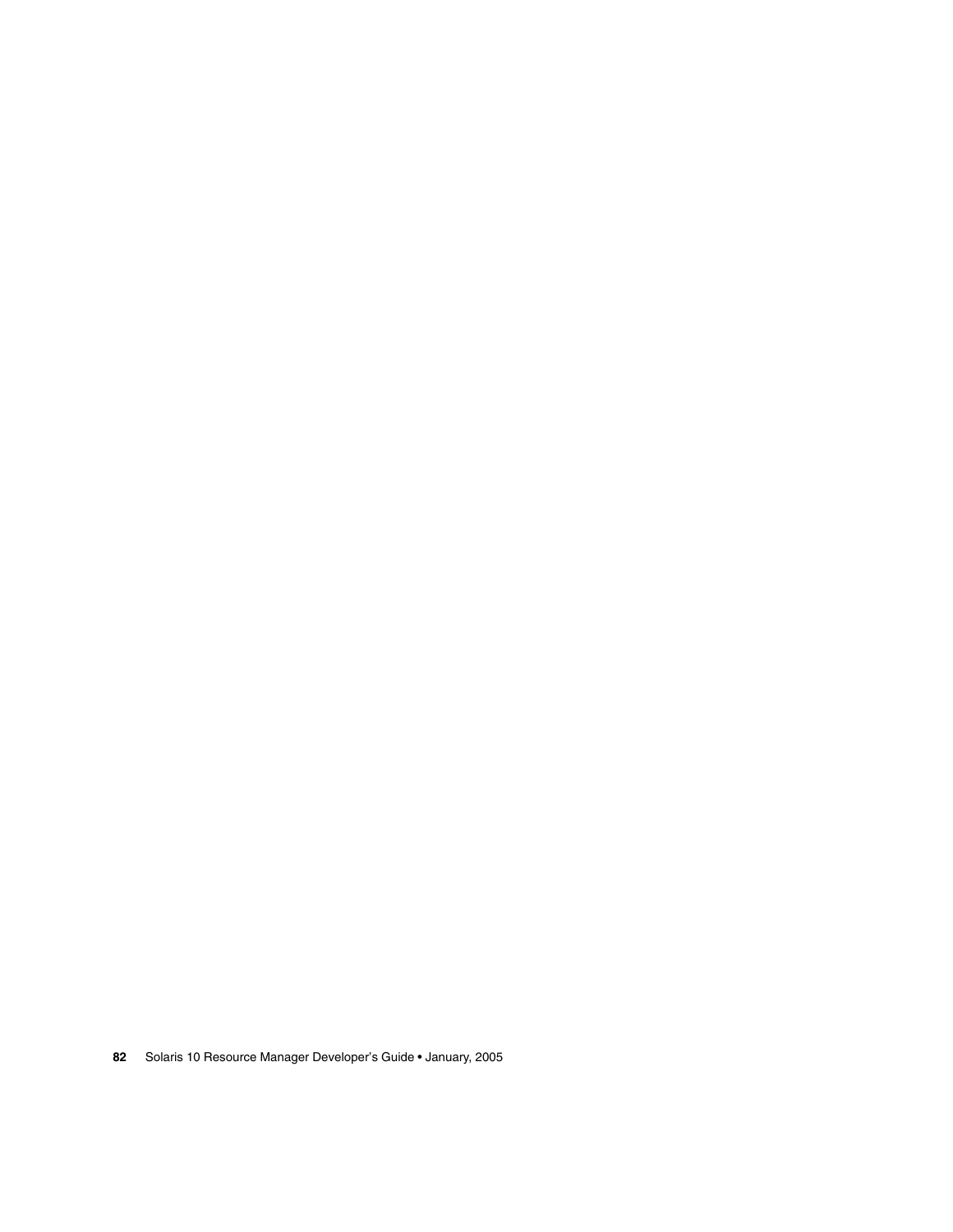# Index

#### **Numbers and Symbols**

 $()$ , [20](#page-19-0)

#### **E**

exacct file display entry, [21](#page-20-0) display string, [22](#page-21-0) exacct file, display system file, [23](#page-22-0) exacct file dump, [43-44](#page-42-0) exacct object create record, [43](#page-42-0) dump, [41-43](#page-40-0) write file, [43](#page-42-0)

#### **F**

fair share scheduler, access resource control block, [60](#page-59-0)

### **L**

libexacct perl interface, [26](#page-25-0) perl module, [28](#page-27-0)

#### **M**

managed applications, [12](#page-11-0) management applications, [11](#page-10-0)

#### **P**

programming issues project database, [17-18](#page-16-0) resource controls, [61-62](#page-60-0) project database get entry, [17](#page-16-0) print entries, [16](#page-15-0)

#### **R**

resource controls display value-action pairs, [59](#page-58-0) global action, [50](#page-49-0) global flag, [50](#page-49-0) local action, [49](#page-48-0) local flag, [49](#page-48-0) master observer process, [57](#page-56-0) privilege levels, [49](#page-48-0) signals, [54](#page-53-0) resource manager, components, [12](#page-11-0) resource pools get defined pools, [74](#page-73-0) get number of CPUS, [73](#page-72-0) get pool statistics, [74](#page-73-0) pool properties, [65](#page-64-0) processor sets properties, [66-67](#page-65-0)